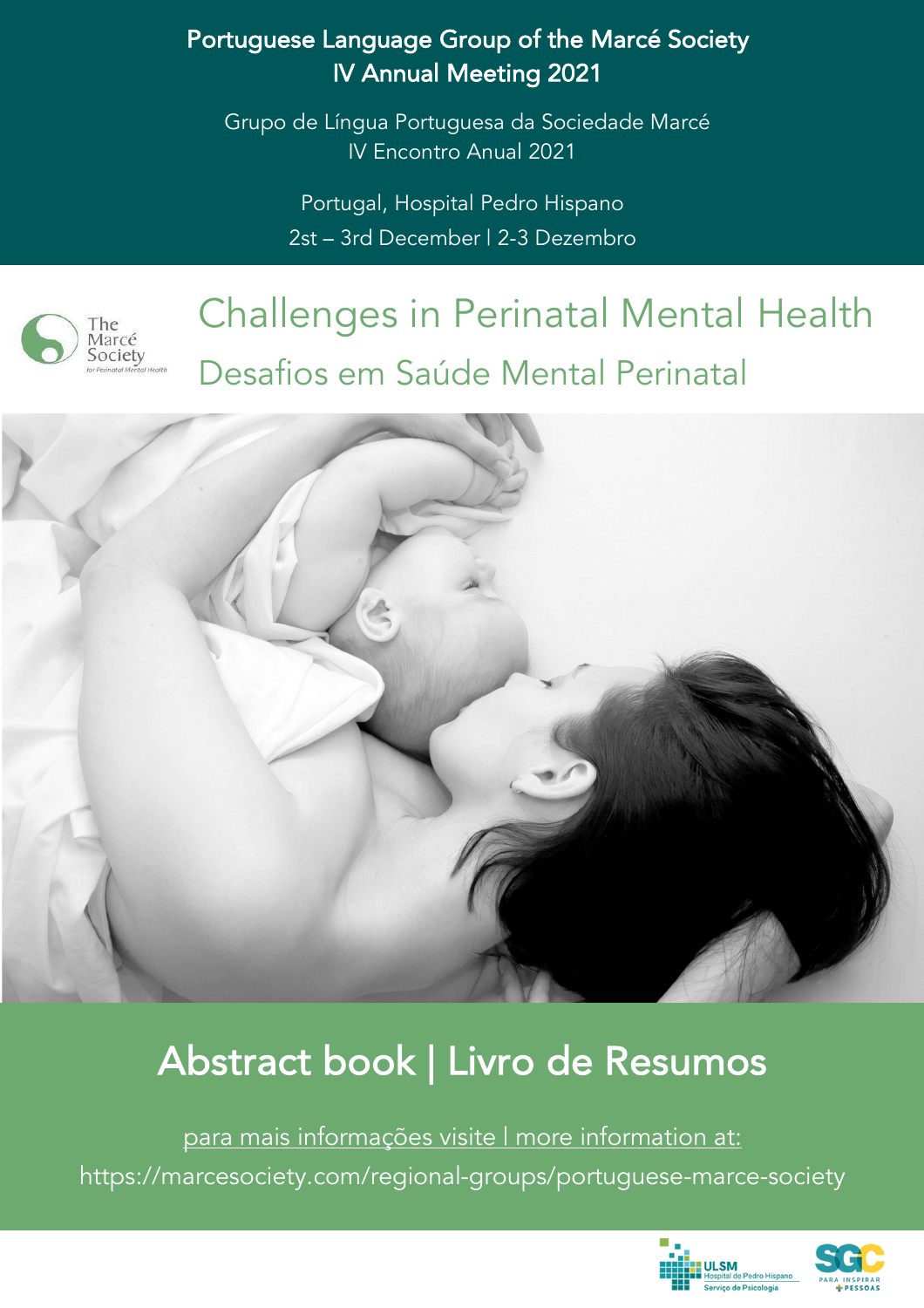## **Organizing committee | Comissão organizadora**

#### **President | Presidente:**

Ana Conde (Departamento de Psicologia e Educação, Universidade Portucalense, Portugal)

Alexandra Antunes (Serviço de Psicologia, Unidade Local de Saúde de Matosinhos, Portugal Ana Paula Camarneiro (Escola Superior de Enfermagem de Coimbra, Portugal) Bárbara Figueiredo (Escola de Psicologia, Universidade do Minho, Portugal) Catarina Costa (Espaço Clínico, Rio Maior, Portugal) Erika Vieira (Universidade Federal de São Paulo, Brasil) Lara Vilela (Unidade de Pedopsiquiatria, Unidade Local de Saúde de Matosinhos, Portugal) Raquel Correia (Serviço de Psiquiatria, Unidade Local de Saúde de MatosinhosPortugal) Raquel Costa (EPIUnit, Instituto de Saúde Pública, Universidade do Porto, Portugal) Soraia Mesquita (School of Psychology, University of Minho, Portugal) Tiago Pinto (Universidade Lusófona do Porto, Portugal)

## **Scientific committee | Comissão científica**

#### **President | Presidente:**

Bárbara Figueiredo (Escola de Psicologia, Universidade do Minho, Portugal)

Alessandra Bramante (Policentro Donna Ambulatory, Milão, Itália) Alexandra Antunes (Serviço de Psicologia, Unidade Local de Saúde de Matosinhos, Portugal) Alkistis Skalkidou (Department of Women's and Children's Health, Uppsala University, Suécia) Ana Conde (Departamento de Psicologia e Educação, Universidade Portucalense, Portugal) Ana Ganho-Ávila (Faculdade de Psicologia e Ciências da Educação, Universidade de Coimbra, Portugal) Ana Paula Camarneiro (Escola Superior de Enfermagem de Coimbra, Portugal) Ana Raquel Mesquita (Escola de Psicologia, Universidade do Minho, Portugal) Cristina Canavarro (Faculdade de Psicologia e de Ciências da Educação, Universidade de Coimbra, Portugal) Erika Vieira (Universidade Federal de São Paulo, Brasil) Eunice Gus Camargo (Hospital de Clínicas de Porto Alegre; Universidade Federal do Rio Grande do Sul, Brasil) Fernanda Schier de Fraga (Pontifícia Universidade Católica do Paraná e Universidade Federal do Paraná, Brasil) Gislene Valadares (Hospital das Clínicas da Universidade Federal de Minas Gerais (HC-UFMG), Brasil) Humberto Corrêa (Departamento de Saúde Mental, Faculdade de Medicina, Universidade Federal de Minas Gerais, Brasil) Ilaria Lega (Istituto Superiore di Sanità, Roma, Lazio, Itália) Inês Pinto (Serviço de Pedopsiquiatria, Departamento de Psiquiatria e Saúde Mental, Hospital Beatriz Ângelo, Portugal) João Justo (Faculdade de Psicologia, Universidade de Lisboa, Portugal) Lara Vilela (Unidade de Pedopsiquiatria, Unidade Local de Saúde de Matosinhos, Portugal) Manola Vidal (Psicanalísta, Profissional liberal, Brasil) Márcia Baldisseroto (Escola Nacional de Saúde Pública (ENSP) - Fundação Oswaldo Cruz (Fiocruz), Brasil) Maria de Jesus Correia (Psicóloga Clínica - Unidade de Psicologia Clínica CHULC, Maternidade Dr. Alfredo da Costa, Portugal) Maria João Heitor (Hospital Beatriz Ângelo; Instituto de Saúde Ambiental da Faculdade de Medicina da Universidade de Lisboa; Sociedade Portuguesa de Psiquiatria e Saúde Mental) Maria Raúl Xavier (Centro de Investigação para o Desenvolvimento Humano, Faculdade de Educação e Psicologia, Universidade Católica Portuguesa, Porto, Portugal) Raquel Correia (Serviço de Psiquiatria, Unidade Local de Saúde de Matosinhos, Portugal) Raquel Costa (EPIUnit, Instituto de Saúde Pública, Universidade do Porto, Portugal) Sónia Simões (Unidade de Psiquiatria de Ligação, Hospital da Senhora da Oliveira Guimarães, Portugal) Teresa Maia (Serviço de Psiquiatria, Hospital Fernando da Fonseca, Portugal)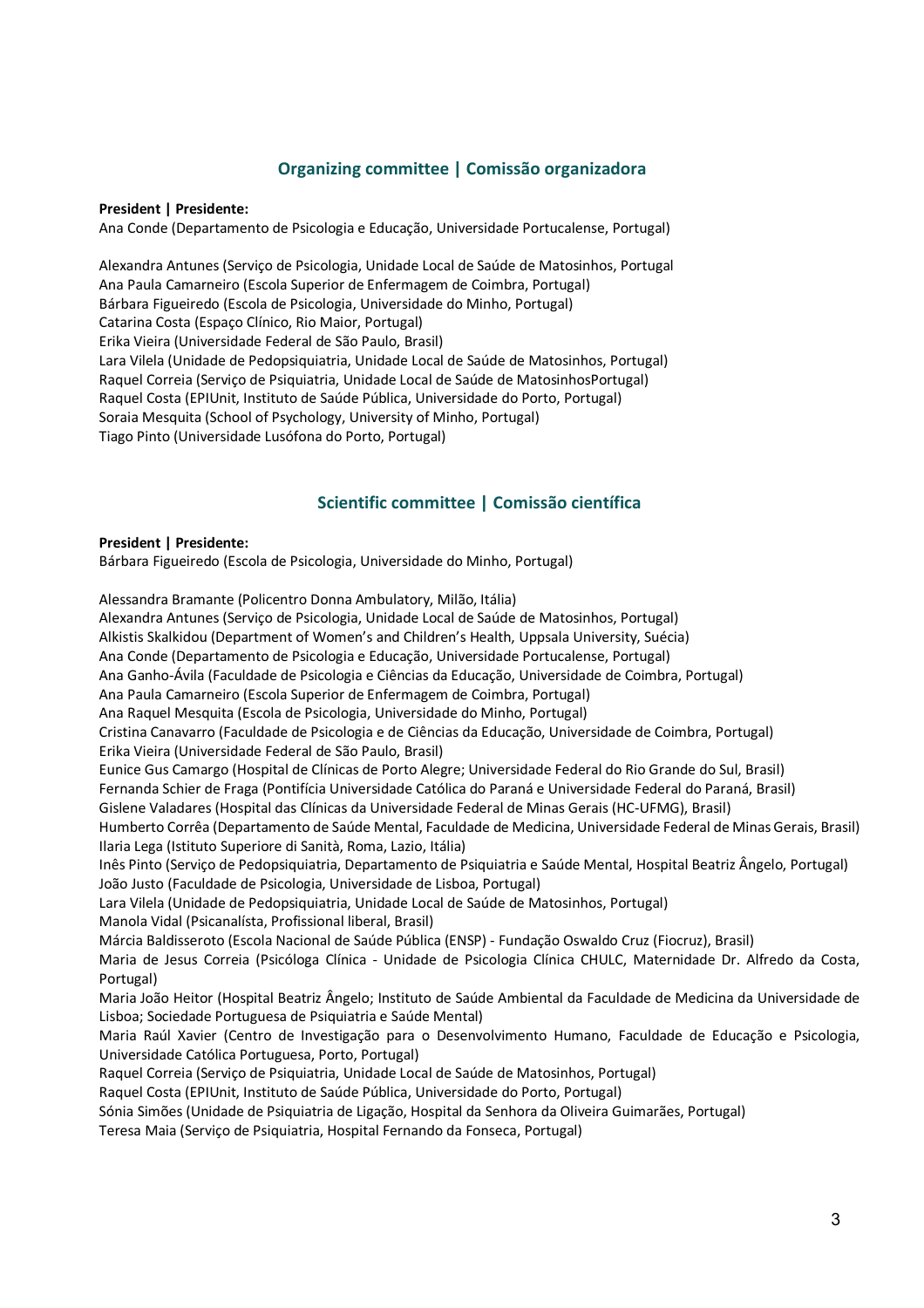## **DECEMBER 2, 2021 | 2 DE DEZEMBRO DE 2021**

## **9:30-10:00 (Western European Time - WET)**

## **OPENING SESSION | MESA DE ABERTURA**

- President of the Organizing Committe | Presidente da Comissão Organizadora: Prof. Doutora Ana Conde
- Chairman of the Board of Directors of ULSM | Presidente do Conselho de Administração da ULSM: Prof. Doutor Taveira Gomes
- Representative of the Portuguese Psychologists Association | Representante da Ordem dos Psicólogos Portugueses: Dra. Sara Costa, Vogal da Delegação Regional do Norte da Ordem dos Psicólogos Portugueses
- Representative of the Medical Association | Representante da Ordem dos Médicos Prof. Doutor Carlos Mota Cardoso, Vogal do Conselho Regional do Norte da Ordem dos Médicos e especialista em Psiquiatria
- Representative of the Order of Nurses | Representante da Ordem dos Enfermeiros: Enfermeiro Leonel Fernandes, Tesoureiro do Conselho Directivo Regional da Secção Regional do Norte da Ordem dos Enfermeiros

## **BREAK | INTERVALO**

## **10:30-11:30 (Western European Time - WET)**

## **SESSION 1: Screening and Diagnosis | MESA 1: Rastreio e Diagnóstico Moderators | Moderadores: Sónia Simões e Manola Vidal**

**1. State of the art on screening of perinatal depression and other perinatal mental disorders in the Countries participating in the Research Network of Peripartum Depression Disorders (Riseup-PPD) Cost Action [Estado da arte em torno do rastreio de depressão perinatal e outras perturbações mentais perinatais nos Países participantes na Cost Action Research Network of Peripartum Depression Disorders (Riseup-PPD)]**

Ilaria Lega<sup>1</sup>, Carmen Martin-Gomez<sup>2</sup>, Alkistis Skalkidou<sup>3</sup>, Tjaša Stepišnik<sup>4</sup>, Carolina Toscano<sup>5</sup>, Edith Agius<sup>6</sup>, Claire Zerafa<sup>6</sup> *1 Istituto Superiore di Sanità, Italy*

*2 Andalusian Agency for Health Technology Assessment-Progress and Health Foundation, Spain*

*3 Uppsala University Hospital, Sweden*

*4 School of Advanced Social Studies, Slovenia*

*5 University of Minho, Portugal*

*6 Mater Dei Hospital, Malta*

ilaria.lega@iss.it, martingomezcarmen@outlook.es, alkistis.skalkidou@kbh.uu.se, tjasa.stepisnik.perdih@fuds.si, carolinatoscano1@gmail.com, edith.agius@gov.mt, claire.zerafa@gov.mt

#### **Abstract**

Mental health screening in pregnancy and in the first months postpartum is recommended by international guidelines. Objectives: To provide information about the processes used for screening for perinatal depression and other mental disorders in as many of the 29 countries and 4 International Partner countries participating to the Riseup-PPD Cost Action as possible. Methods: In October 2022, a web-based survey addressed to perinatal mental health experts participating to the Riseup-PPD Cost Action will collect information on national recommendations on perinatal depression and other mental disorders screening procedures, screening instruments used in the clinical practice, type of health professionals responsible for perinatal mental health screening and respective clinical settings, timing of screening during and after pregnancy, as well as care pathways for women screening positive. Results: An original form to collect information on the procedures adopted for perinatal depression/ other mental disorders screening in different countries will be made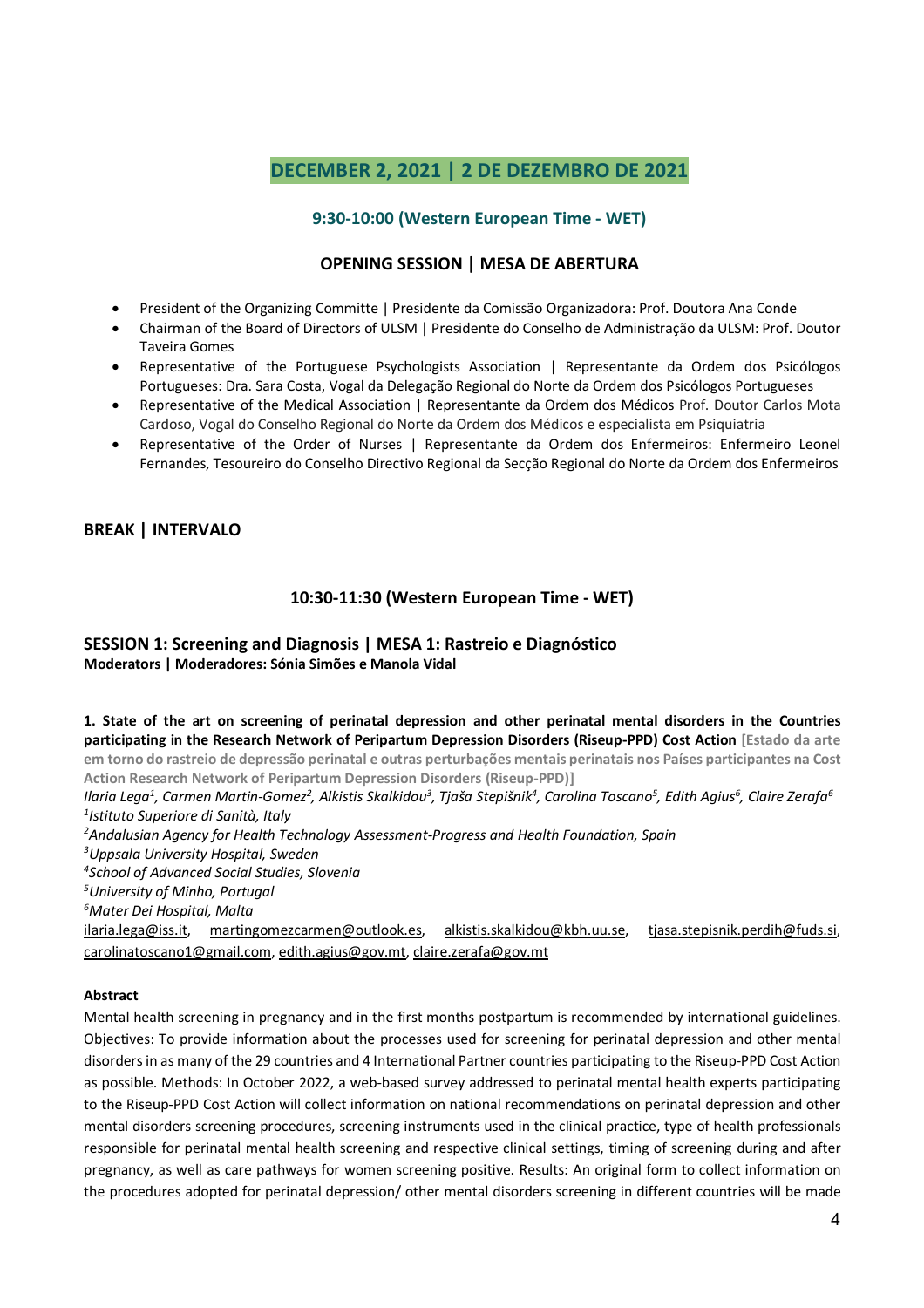available. The information collected by the survey will depict an updated image on available perinatal depression screening procedures and programs in Europe: Conclusions: Updated and reliable information on the current procedures to evaluate women mental health during pregnancy and in the first year after giving birth is the first step in promoting improved clinical practices where needed.

Keywords: screening, perinatal depression, perinatal mental disorders

**2. Biopsychosocial determinants of peripartum depression symptoms – a longitudinal study design [Determinantes biopsicossociais dos sintomas de depressão peripartum - um estudo longitudinal]** *Maja Žutić1 , Marina Horvatiček1 , Maja Brekalo1 , Sandra Nakić Radoš1 , Jasminka Štefulj1 1 Catholic University of Croatia The Ruđer Bošković Institute in Zagreb* maja.zutic@unicath.hr, marina.horvaticek@irb.hr, maja.andelinovic@unicath.hr, snrados@unicath.hr, jasminka.stefulj@irb.hr

#### **Abstract**

Peripartum depression (PPD) is a severe illness that affects around 17% of pregnant and postpartum women worldwide. The repercussions of PPD are serious, with short-term and long-term adverse effects on both mother and child, including impaired maternal health, adverse pregnancy outcomes and difficulties in bonding and interacting with the newborn. Therefore, early detection of risk factors is of the utmost importance to develop targeted prevention and intervention programs that would reduce the symptom onset during the sensitive time of pregnancy and postpartum. Research has shown that PPD is a heterogeneous and multifaceted condition that derives from a combination of factors, including biological and psychosocial factors. Therefore, PPD should be explored within the biopsychosocial theoretical framework. However, although PPD research is increasingly turning towards a multidisciplinary approach, there is still a considerable paucity of integrative empirical studies. To better understand the precedents of PPD, we established an interdisciplinary longitudinal study aimed at investigating biological and psychosocial risk factors of peripartum depression symptoms. We aim to explore the interplay of indicators of serotonin system functioning (whole blood serotonin levels, polymorphisms and DNA methylation of 5-HTT gene, platelet serotonin uptake), indicators of metabolic functioning (pre-gestational body mass index, gestational weight gain, glucose tolerance status, blood metabolic parameters) and psychological factors (stress, general and pregnancy-specific anxiety, coping and social support) in predicting depression symptoms in late pregnancy, three, six, and twelve months postpartum. This presentation will outline the study design, describe the sample characteristics obtained to date, and discuss the implications for clinical practice.

Keywords: peripartum depression, risk factos, postpartum mental health, pregnancy, postpartum, serotonina, metabolic health

**3. Postpartum depression "screening paradox": many women identified, very few treated – reflections after two years of implementation a national postpartum depression preventive program in Poland ["Paradoxo" no rastreio de Depressão pós-parto: muitas mulheres identificadas, muito pouco tratadas – reflexões após dois anos de implementação de um programa nacional de prevenção da depressão pós-parto na Polónia]**

*Magdalena Chrzan-Dętkoś1 , Tamara Walczak-Kozłowska1*

*1 Institute of Psychology, University of Gdańsk*

magdalena.chrzan-detkos@ug.edu.pl, walczak.tamara@gmail.com

#### **Abstract**

Background: In Poland an obligation to screen for postpartum depression (PPD) was introduced recently - in January 2019, when a new standard of perinatal care was introduced. On its basis, the Polish Ministry of Health implemented the project: Next Stop MUM (co- financed by the European Social Fund, no. POWR.05.01.00-00-0023/18-00 aimed at screening for postpartum mental health disorders and offering early psychological intervention. In addition to screening procedures implemented at hospitals and primary health facilities (where women are screened for PPD in direct contact with medical personnel), implementers of the project offer training for medical staff concerning perinatal mental health, supervisions for medical staff, support group for women and an online platform for women seeking mental health support in the postpartum period. Participants. By the end of September 2021 the midwives and nurses enrolled in the project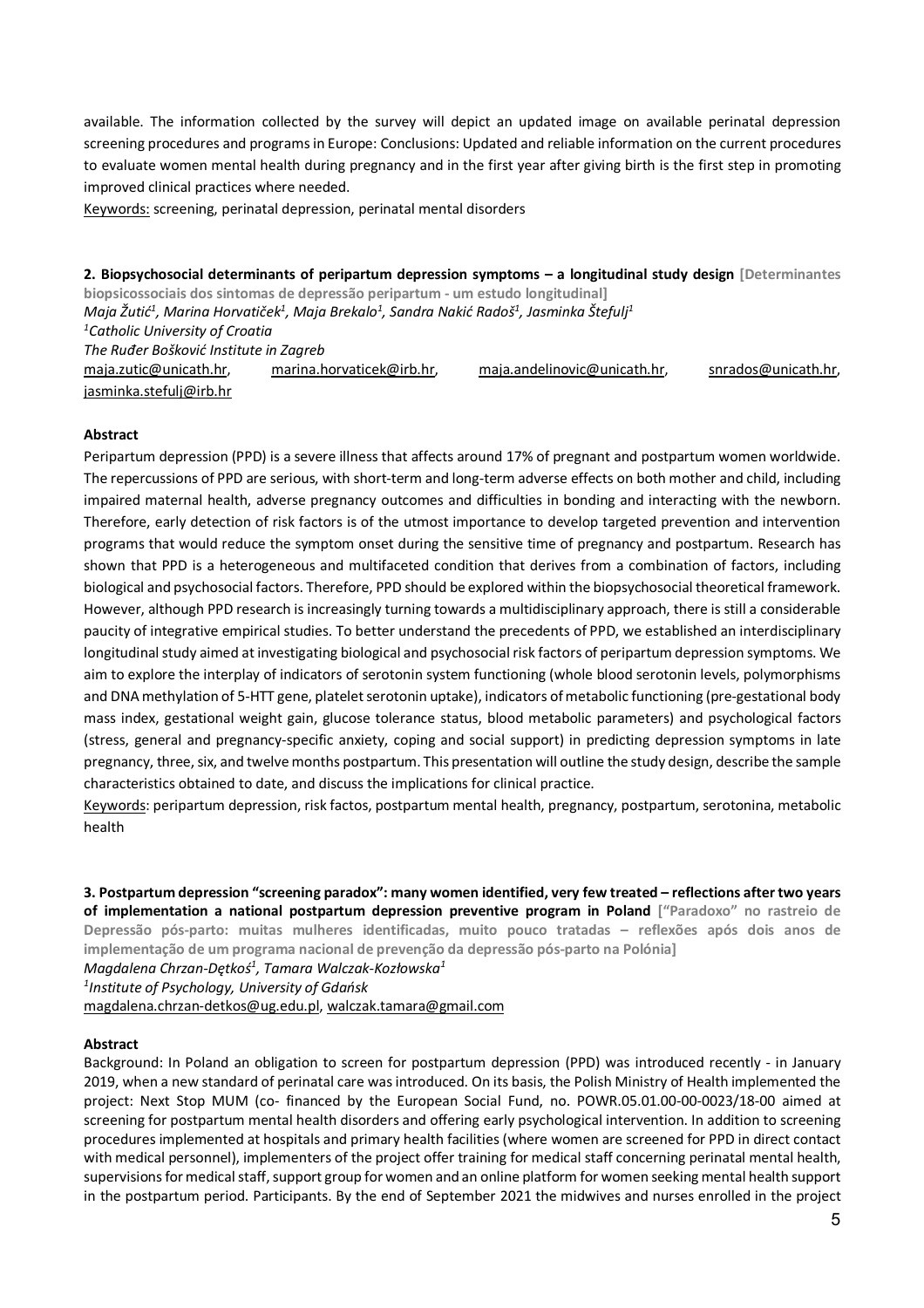conducted 12 130 screening test (Edinburgh Postnatal Depression Scale, EPDS), 6 630 was conducted online, 278 medical personnel took part in trainings, 511 psychological consultations for women in the first year pospartumwere conducted. Results. We observe significant discrepancies among results of EPDS gathered "online" and by midwives and nurses in a direct contact. The average EPDS online score is 16,83 points, with almost 80% of self-screened women obtaining results above the clinical cut off point, the average EPDS score in direct contact is 4,53, (SD = 4.19, Min = 0, Max = 30), with 4,5% of women having slightly increased results (10-11 points) and 7,1 % obtaining more than 12 points in EPDS. Unfortunately, what is alarming, very few women benefited from the consultations offered in the program, and very few women benefited from treatment (consultations with a psychiatrist, psychological consultation) under the National Health Fund. Only 0,70% from the population of the postpartum women are diagnosed with postpartum depression or major depressive episode in health facilities (and it is worth noting that treatment can only begin after the diagnosis has been made). Conclusions: Although many women achieve a significantly elevated screening results, very few women start treatment: even when it is free and available both online and close to home. This shows the importance of psychological factors which are active in the decision about the referral: such as lack of hope associated with the depressive mood, selfstigma, and shame. The medical staff should be aware of the reluctance to disclose in EPDS "direct" assessment and the low number of referrals in the group of women who screened positive for PPD. The possibility of mother – midwife/nurse conversation about the value and efficacy of treatment and self-care as well as maternal doubts regarding referral can be important step in encouraging women to seek and start treatment.

Keywords: postpartum depression, perinatal mental health, screening, postpartum depression screening

**4.Validation of the French version of the City Birth Trauma Scale and its psychometric properties [Validação da versão** 

**Francesa da City Birth Trauma Scale e suas propriedades psicométricas]**

*Sandoz, V.1 , Hingray, C.2 , Stuijfzand, S.1 , Lacroix, A.1 , El Hage, W.3,4\*, Horsch, A.1,5\**

*\*joint last authors.*

*1 Institute of Higher Education and Research in Healthcare, University of Lausanne, Switzerland*

*2 Pôle Hospitalo-Universitaire de Psychiatrie d'Adultes du Grand Nancy, Centre Psychothérapique de Nancy, France*

*3 CHRU de Tours, Centre Régional de Psychotraumatologie CVL, France*

*4 UMR 1253, iBrain, Université de Tours, France*

*5 Department Woman-Mother-Child, Lausanne University Hospital, Switzerland*

vania.sandoz@chuv.ch, coralinehingray@gmail.com, suzannah.stuijfzand@protonmail.com; alain.lacroix@chuv.ch, wissam.elhage@univ-tours.fr, antje.horsch@chuv.ch

#### **Abstract**

Aims: This study aimed (1) to validate the French version of the City Birth Trauma Scale (City BiTS-F), recently developed to measure symptoms of childbirth-related posttraumatic stress disorder (CB-PTSD), and (2) to determine CB-PTSD latent factor structure.

Methods: French-speaking mothers of a 1-to-12-month old (n = 541) participated in this online cross-sectional survey. The standardised self-report questionnaires included were: the City BiTS-F, the PTSD Checklist, the Edinburgh Postnatal Depression Scale, and the anxiety subscale of the Hospital Anxiety and Depression Scale. Medical and sociodemographic data were also collected.

Results: The bifactor model, with a general factor and the birth-related symptoms (BRS) and general symptoms (GS) subscales, fitted best the data. It indicates that using the total score in addition to the BRS and GS scores is warranted. Good convergent and divergent validity and high reliability ( $\alpha$  = .88 to .90) were shown. Weeks of gestation, gravidity, history of traumatic childbirth and event, and mode of delivery were used to calculate discriminant validity.

Discussion: CB-PTSD symptoms can be assessed by both the total score and the BRS and GS subscales scores. Women with a history of traumatic event or childbirth scored higher on the total and subscale scores than mothers without such trauma exposure. Emergency caesarian section resulted in higher total or subscale scores in comparison to other modes of delivery. Associations between gravidity and total or GS scores were observed. The City BiTS-F is a reliable and valid CB-PTSD symptoms measurement for French-speaking mothers for clinical and research purposes.

Keywords: PTSD, childbirth, trauma, validation, mental health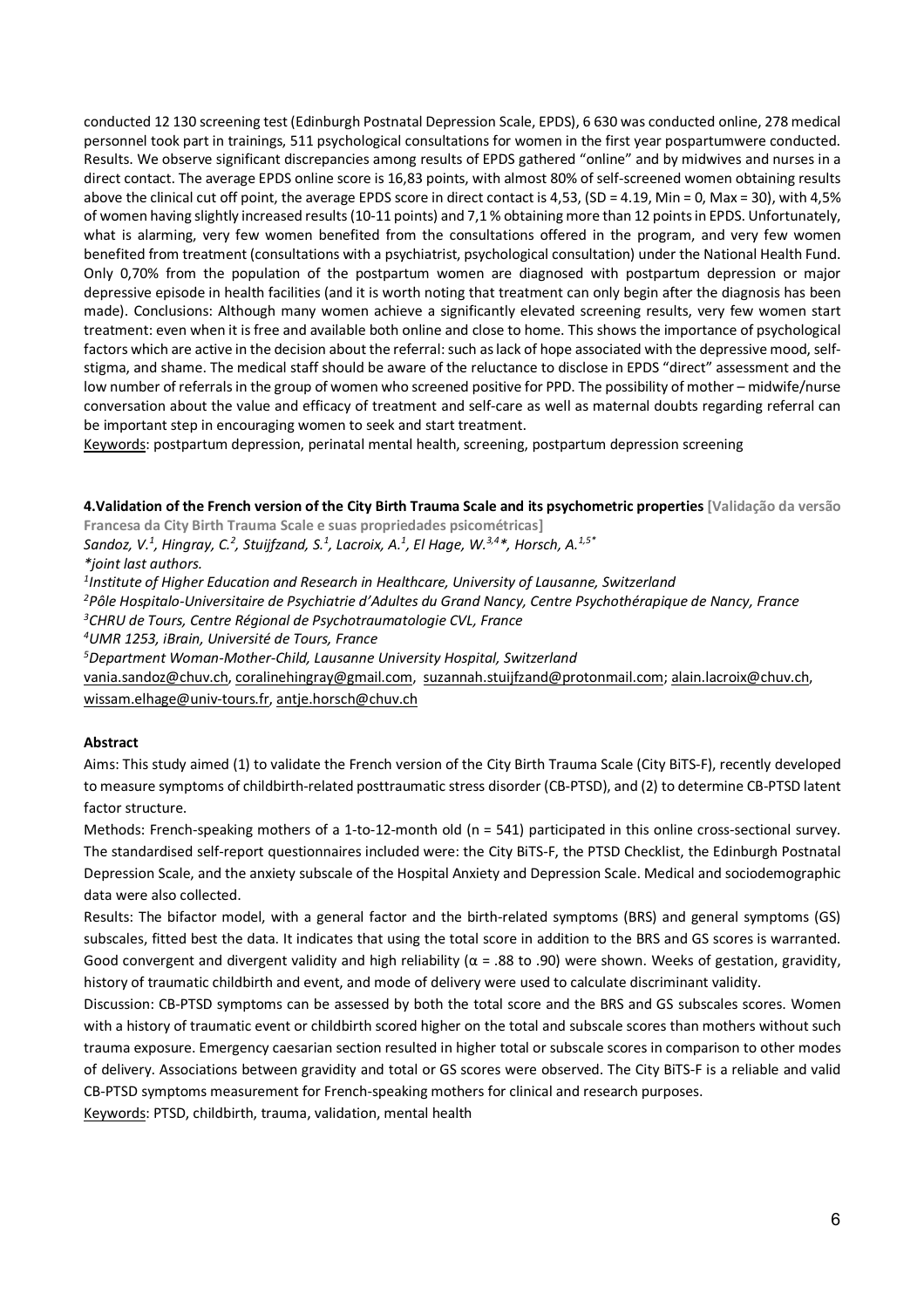#### **11:30-12:30 (Western European Time - WET)**

#### **SESSION 2: Clinical Cases | MESA 2: Casos Clínicos Moderators | Moderadores: Raquel Correia e Alessandra Bramante**

**1. Risk and protective factors in maternal filicide in Italy [Fatores de risco e protetores no filicídio materno em Itália]** *Alessandra Bramante1 1 Policentro Donna Milan, Marcé Italian Regional Group, Italy* alessandra.bramante@gmail.com

#### **Abstract**

Purpose: Filicide is the tragic crime of murdering one's own child. This is a complicated and multifactorial crime. The aim of the present study was to identify the main risk and protective factors of maternal filicide, considered in an Italian sample, to recognize and prevent high risk cases. Methods: Ten cases of Italian mothers who killed their children (more than 1 month old) have been identified and analyzed. They were each studied by 3 psychological sessions and several tests: (1) A semi-structured Interview to identify risk and protective factors at different life stages, with particular attention to pregnancy and the postpartum period. (2) The Wechsler Adult Intelligence Scale-Revised and Raven's Progressive Matrices to measure general intelligence. (3) The Rorschach Test. (4) The Structured Clinical Interview for DSM-IV Axis I Disorders (SCID-I for major mental disorders) and Structured Clinical Interview for DSM-IV Axis II Disorders (SCID-II for personality disorders) to assess diagnosis and personality disorders. (5) The Adult Attachment Interview (AAI) to assess attachment style. Results: Filicidal mothers were all the biological mothers, aged 30-45 years, married, or cohabiting with the child and fathers. There was an association with psychiatric disorders, specifically Mood Disorders and Psychotic Disorders. A significant number of filicidal mothers attempted suicide after filicide. The following significant risk factors were found: a history of psychiatric disorders, a family history of psychiatric disorders, insomnia etc. Conclusions: The research shows the presence of some significant risk factors in the genesis of maternal filicide. Within this sample, severe mental illness was often underestimated and undiagnosed.

Keywords: filicide, infanticide, neonaticide, severe psychopathology, risk factors, protective factors

**2. Impact of the Attention Deficit Hyperactivity Disorder (ADHD) on pregnancy, postpartum and child development [O impacto da Perturbação de Hiperatividade e Défice de Atenção na gravidez, pós-parto e desenvolvimento da criança]** *Margarida Albuquerque1 , Ana Margarida Fraga1 , Pedro Espada-Santos1 , João Facucho-Oliveira1 , Pedro Cintra2 1 Médico Interno da Formação Específica em Psiquiatria - Departamento de Saúde Mental e Psiquiatria, Hospital de Cascais, Portugal*

*2 Assistente Hospital de Psiquiatria, Coordenador de Departamento - Departamento de Saúde Mental e Psiquiatria, Hospital de Cascais, Portugal*

amcrs.albuquerque@gmail.com, anamargaridafraga@gmail.com, pdsantos@campus.ul.pt, jmfacuchoo@hotmail.com, pedroccintra@gmail.com

#### **Abstract**

Attention-deficit/hyperactibity disorder (ADHD) is frequently comorbid with major depressive disorder and bipolar affective disorder. These disorders are known to increase the risk of dysfunctionality in mother-infant relationship, with subsequent impact in the child's development. Considering the comorbidity, it is important to better comprehend the impact of ADHD in perinatal period. Recent literature focuses on the interaction between parents diagnosed with ADHD and their children (older than 3-years-old). Few studies focus on the first three years of life. Besides, the literature is sparse in what concerns the impact of parental ADHD in the development of the offspring. We aim to review the literature in the influence of ADHD in pregnancy, postpartum and child development, particularly concerning the parenting style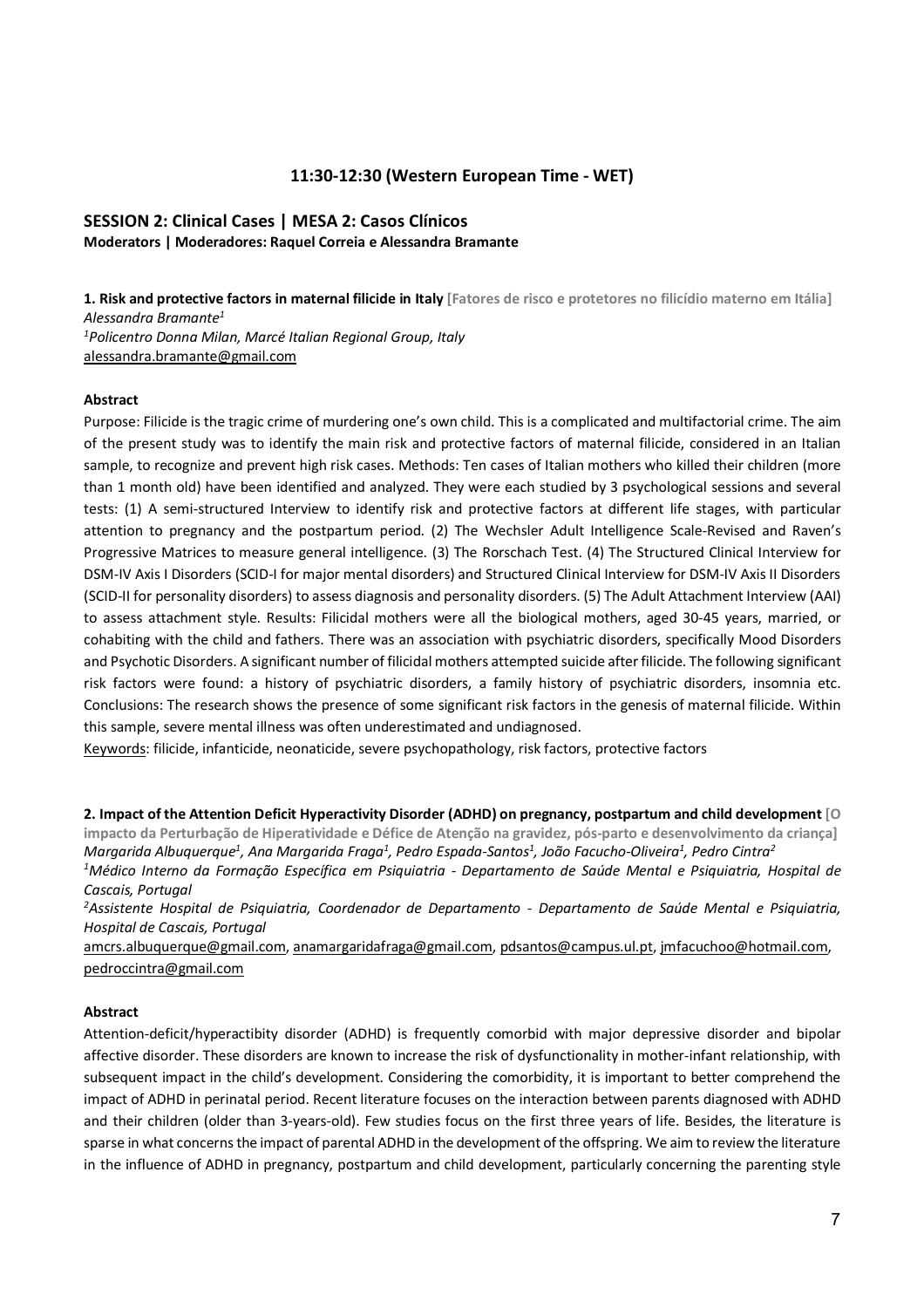and mother-infant relationship. Psychoeducation, parental skills training and psychotherapy are important preventive measures in adults diagnosed with ADHD who want to become parents.

Keywords: attention-deficit/hyperactivity disorder, parenting, ADHD perinatal period, parent-child interaction

**3. The Birth and Death of a Mother: a story of perinatal death in twin pregnancy [O Nascimento e a Morte de uma Mãe: história de uma morte perinatal em gravidez gemelar]** 

*Filipa Martins Silva1 , Inês Guerra Aguiar1 1 Departamento de Pedopsiquiatria e Saúde Mental da Infância e Adolescência, Centro Materno-Infantil do Norte, Centro Hospitalar Universitário do Porto, Portugal*

anafilipacmsilva@gmail.com, inesaguiar.pedopsiquiatria@chporto.min-saude.pt

#### **Abstract**

Perinatal loss is one of the most difficult bereavements due to the shock and profound grief experienced by parents. It has been established that such bereavement has a life-lasting impact. Twin pregnancies are associated with increased perinatal risk, with higher rates of perinatal mortality than in singleton pregnancies. However, there is still limited research considering the emotional impact on parents of a perinatal loss in a twin pregnancy.

Through the presentation of a clinical case of a twin pregnancy with a fetal death that occurred at 26 weeks' gestation and a preterm delivery of the other twin at 28 weeks' gestation (followed by the admission of the latter in the Neonatal Intensive Care Unit), this work aims to explore the maternal experience of a perinatal death in a twin pregnancy, in addition to the challenges of having a premature baby. It will also reflect on the challenge of embracing two conflicting emotions: the joy for giving birth to a surviving twin and caring for him (with the consistent emotional availability required for a secure attachment) and the grief for the death of the other twin (with the emotional vulnerability it implies). Additionally, psychosocial risk and protective factors will be explored. Finally, we will reflect on the health professionals' approach (through this complex trajectory), with a particular glance of the mental health's intervention, to best attend this new family's needs.

Keywords: perinatal loss, twin pregnancy, grief, prematurity

**4. Early screening for metabolic syndrome to address the risk of postpartum depression [Rastreio precoce do síndrome metabólico para abordagem do risco de depressão pós-parto]**  *Arshad Mohammed1 , Tazeem Shaik1 1 Northside Clinics, India* arshadhere@gmail.com, tazeemshaik@gmail.com

#### **Abstract**

Mood disturbances during the postpartum period are so common and life threatening that early recognition and treatment of the risk factors is essential for the well-being of mother and infant and can improve outcomes. Previous studies have linked postpartum depression (PPD) to numerous risk factors, including depression during and prior to pregnancy, marital problems, recent stressful events, and inadequate social support. Many studies now suggest that obesity, diabetes, gestational diabetes, polycystic ovarian syndrome (PCOS) and other conditions of insulin resistance place women at increased risk of postpartum depression and postpartum cardiovascular complications. It has been noticed that women who had postpartum depression were at furthermore increased risk for cardiovascular events in the later stage of life. Currently as the prevalence of obesity, PCOS and diabetes is very high among the women of reproductive age both in the United States and globally, it is now indispensable to have a screening tool to identify those women for the increased risk of PPD so they can be educated and managed early. The above risk factors in the initial stages constitute the metabolic syndrome – prediabetes, prehypertension, decreased HDL, raised triglycerides, and increased abdominal circumference. We believe screening for metabolic syndrome in addition to body mass index would be a better tool to identify patients at risk for postpartum depression. This has a double fold advantage as it would decrease the likelihood of missing and increase the chances of identifying the at-risk patients at an early stage so they can be easily and effectively managed.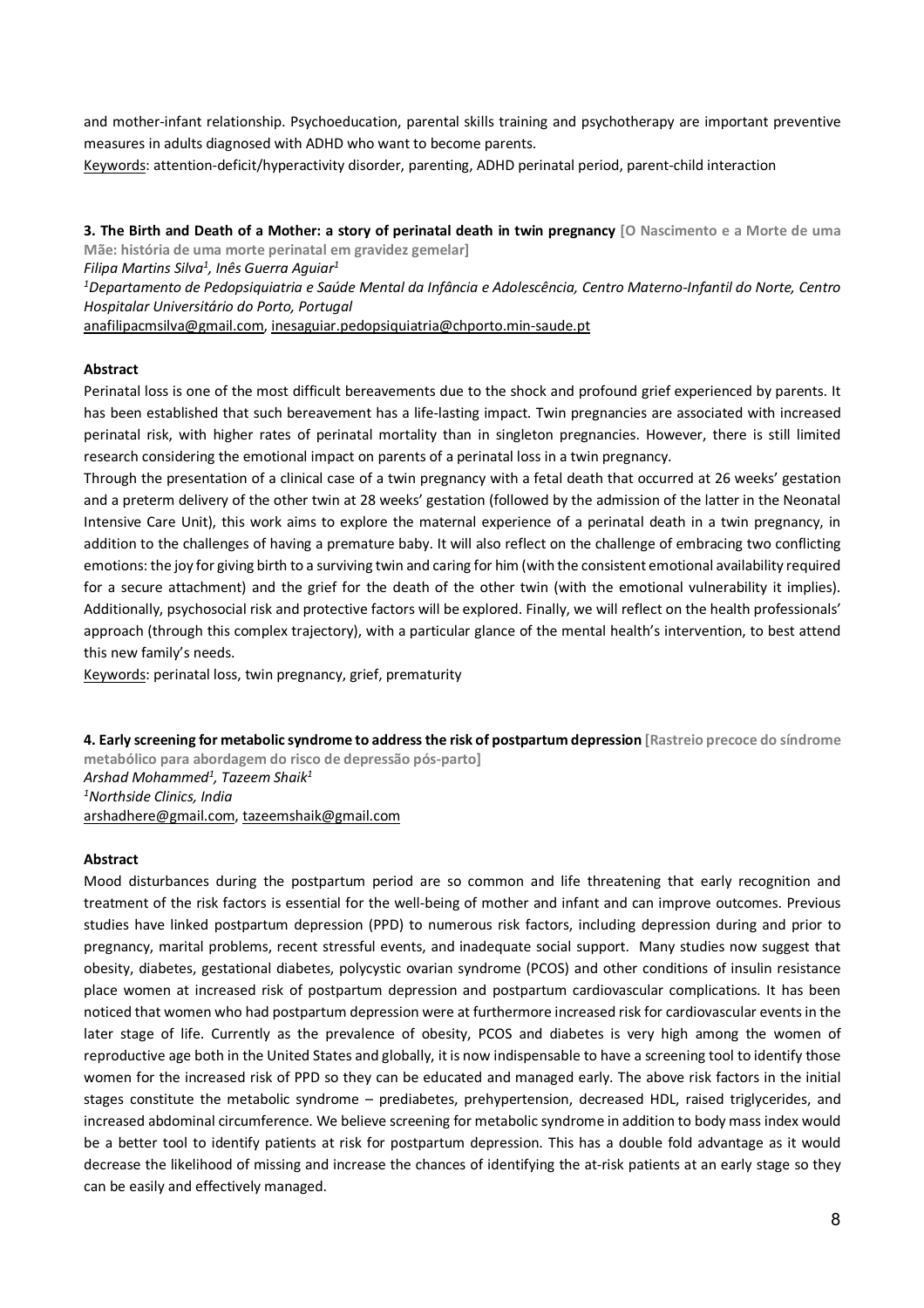Keywords: Postpartum Depression, Metabolic syndrome, PPD Risk, Screening

### **14:00-15:00 (Western European Time - WET)**

## **SESSION 3: Father Psychological Adjustment | MESA 3: Ajustamento psicológico do pai Moderators | Moderadores: Márcia Baldisseroto e João Justo**

**1. Male progenitor perinatal depression – psychometric assessment [Depressão perinatal no progenitor do sexo masculino - Avaliação psicométrica]** 

Ana Telma Pereira<sup>1</sup>, Monalisa Barros<sup>1</sup>, Daniela Pereira<sup>1,2</sup>, Carolina Cabaços<sup>1,2</sup>, Ana Araújo<sup>1,2</sup>, António Macedo<sup>1,2</sup> *1 Instituto de Psicologia Médica, Faculdade de Medicina da Universidade de Coimbra, Portugal 2 Centro de Responsabilidade Integrado de Psiquiatria do Centro Hospitalar e Universitário de Coimbra, Portugal* dsmpereira4@gmail.com, monalisa@gentlebirth.com, csm.cabacos@gmail.com, araujo.ana90@gmail.com, amacedo@ci.uc.pt

#### **Abstract**

Introduction: The prevalence of perinatal depression/PD in male progenitors (5-10%) is lower than the one for PD in mothers but higher than depression rates in men from the general population. Psychometric assessment of depression in male individuals should take into consideration gender differences in symptom presentation (e.g., alcohol abuse and tendency to higher irritability and aggressiveness in men).

Aim: To analyse the psychometric properties of Perinatal Depression Screening Scale (PDSS-19) and Male Depression Risk Scale (MDRS-22) in assessing PD in male progenitors.

Method: 203 Portuguese speaking male progenitors of babies up to 13 months old (75% Portuguese; 25% Brazilian) answered to an online survey that included the Portuguese preliminary versions of PDSS and MDRS.

Results: Confirmatory factor analysis/CFA of PDSS resulted in a four-factor second-order model with good fit: X 2  $/g$ l=2.501; RMSEA=.0860; CFI, TLI, GFI>.900. Cronbach's alfas were  $\alpha$ =.952 for the total scale and  $\alpha$ >.80 for all dimensions. For MDRS, the six-factor second-order model revealed acceptable fit: X 2 /gl=3.1892; RMSEA=.100; CFI, TLI e GFI>.800); with α=.926 (total) and α>.70 (dimensions). Pearson's correlations between both scales were high between total scores ( $r=0.823$ ) and moderate to high ( $r\>g$ ) between dimensional scores.

Conclusion: PDSS and MDRS presented good reliability and construct and concurrent validity and can be useful to asess depression in male progenitors, both in clinical and research contexts.

Keywords: Perinatal depression, Male, Father, Symptom scale, Validity, Reliability

**2. Obsessive-compulsive symptoms in male progenitors: who is at risk? [Sintomas obsessivo-compulsivos no progenitor do sexo masculino: quem está em risco?]** 

Ana Araújo<sup>1</sup>, Daniela Pereira<sup>1,2</sup>, Carolina Cabaços<sup>1,2</sup>, António Macedo<sup>1,2</sup>, Ana Telma Pereira<sup>1</sup> *1 Instituto de Psicologia Médica, Faculdade de Medicina da Universidade de Coimbra, Portugal 2 Centro de Responsabilidade Integrado de Psiquiatria do Centro Hospitalar e Universitário de Coimbra, Portugal* araujo.ana90@gmail.com

#### **Abstract**

Introduction: Obsessive-compulsive/OC symptoms occurring during the perinatal period have potential deleterious consequences to the parent-baby/couple relationship. To understand perinatal OC symptoms' emergence, related psychopathological processes (eg.: perfectionism) and to identify higher risk profiles, further research is needed, especially in male progenitors/MP.

Aim: To compare a group of male progenitors with severe vs. normative OC experiences.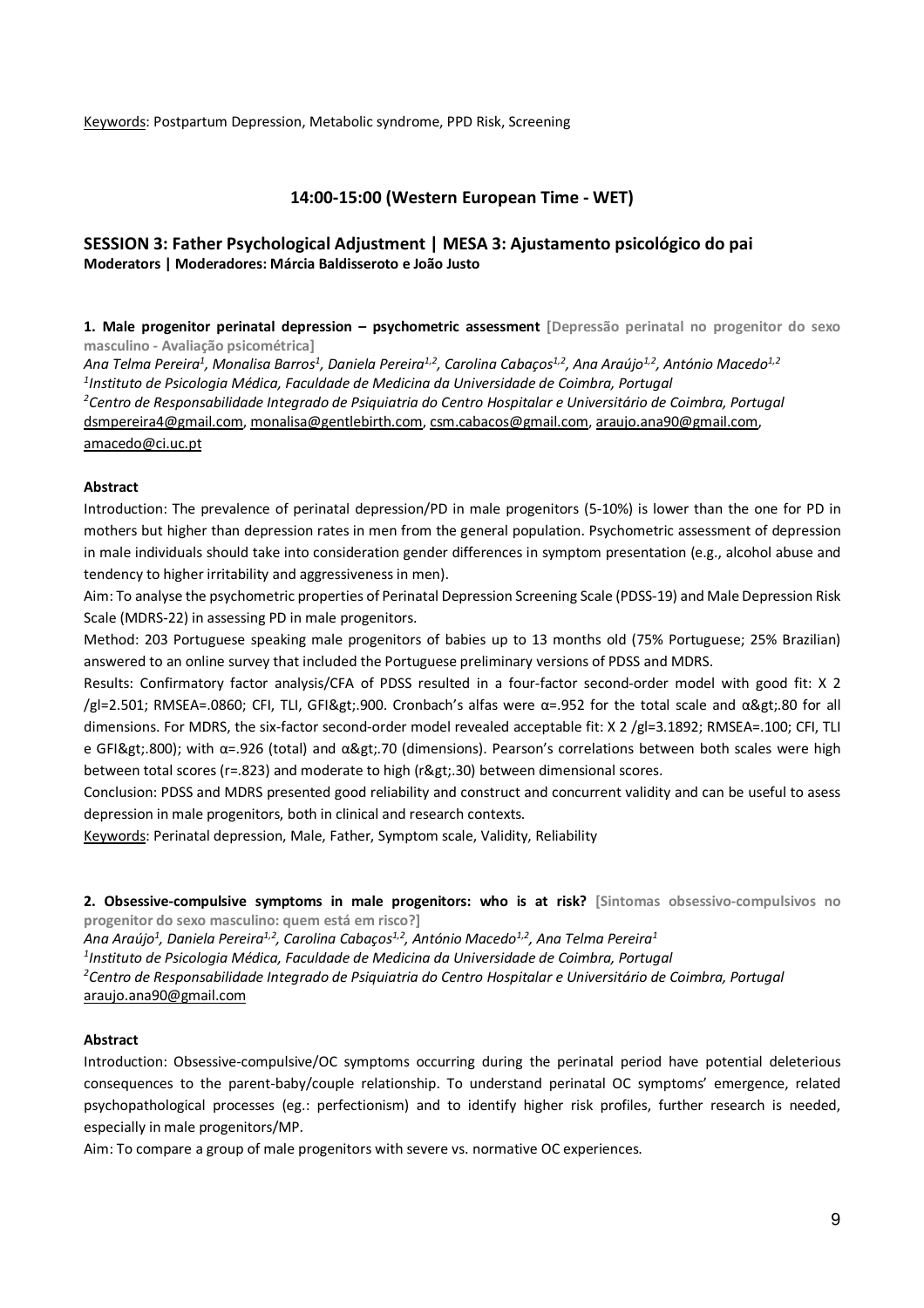Methods: 203 MP (mean age: 34.30±4.48 years) answered an on-line survey, including questions about clinical history and the Portuguese versions of the: Hewitt and Flett's Multidimensional Perfectionism Scale/EMP-13 and the Perinatal Obsessive-Compulsive Scale/POCS. Mann-Whitney U and chi-square tests were applied using SPPSS-26.

Results: 167/117 MP reported experiencing obsessions/compulsions. All OC phenomena were related with the baby and the most represented dimensions were contamination/cleaning, harm/checking and doubt/checking. Participants were divided into two groups: "severe" (POCS≥26.15+2x15.32; n=8/3.9%) and "normative" (POCS<26.15+2x15.32; n=195/96.1%). The severe group reported significantly (p<.001) higher levels of socially-prescribed perfectionism (but not of other perfectionism dimensions). Having past psychological problems, past (last year) stress event, and the presence of most compulsions (but not obsessions; n=9/13; 69%) were associated with higher odds of being in the "severe" group ( $p = 0.050$  to  $p = 0.001$ ).

Conclusion: Our results indicate that, similarly to female perinatal OC symptoms, in the MP a) OC symptoms also enframe the cognitive-behavioural model; b) and the impact of the perinatal context is relevant in the emerging OC features (infant-related). Clinical implications include that, MP presenting with obsessions that are severe enough to generate compulsions, who also are perfectionistic (mainly socially-prescribed) and report having psychiatric antecedents are at higher risk.

Keywords: Perinatal obsessive-compulsive symptoms, male progenitor, risk factos

**3. Predictors of perinatal depression in male progenitors [Preditores de depressão perinatal no progenitor do sexo masculino]** 

Daniela Pereira<sup>1,2</sup>, Ana Telma Pereira<sup>1</sup>, Carolina Cabaços<sup>1,2</sup>, Ana Araújo<sup>1,2</sup>, Monalisa Barros<sup>1</sup>, António Macedo<sup>1,2</sup> *1 Instituto de Psicologia Médica, Faculdade de Medicina da Universidade de Coimbra, Portugal 2 Centro de Responsabilidade Integrado de Psiquiatria do Centro Hospitalar e Universitário de Coimbra, Portugal* dsmpereira4@gmail.com, apereira@fmed.uc.pt, csm.cabacos@gmail.com, araujo.ana90@gmail.com, monalisa@gentlebirth.com, amacedo@ci.uc.pt

#### **Abstract**

Introduction: Perinatal depression/PD affects about 10% of male progenitors/MP. Although less common (and less studied) than depression in female progenitors, male progenitors' depression also has disastrous consequences for the socio-emotional development and mental health of the child.

Aim: To identify predictors of perinatal depression in MP.

Methods: 203 MP (mean age=34.30±4.48 years; baby's mean age=7.07±3.40 months) answered an online survey that included questions related to sociodemographic, psychosocial and clinical variables (history of psychiatric disorder throughout life/HPDTL), and validated questionnaires: Perinatal Depression Screening

Scale/PDSS-19-MP, Male Depression Risk Scale/MDRS-22, Multidimensional Perfectionism Scale by Hewitt & Flett/MPS-13; Perseverative Thinking Questionnaire/PTQ-15 and Dysfunctional Beliefs Towards Fatherhood Scale/DBTF. Statistical analysis was performed using SPSS. Linear regression analyzes were performed whenever the coefficients obtained with Pearson correlation analyses were significant (p=.05).

Results: The following were predictors of depressive symptoms, assessed using the PDSS-19-MP and MDRS: younger age, perception of stressful events in the last year, relationship trouble with the partner, traits of self-oriented and socially prescribed perfectionism, dysfunctional beliefs related to judgment and responsibility and repetitive negative thinking.

Discussion and conclusion: The psychosocial correlates implicated in perinatal depression in MP overlap with those previously associated with perinatal depression in women (Pereira et al. 2020). Considering that cognitive-emotional variables, both in terms of processes and contents, are potentially modifiable, we now have important clues for improving prevention and early intervention.

Keywords: Perinatal depression, Male, Fatherhood, Risk factors, Predictors

**4. The role of stigma in male progenitor perinatal depression [O papel do estigma na depressão perinatal no progenitor do sexo masculino]** 

*Carolina Cabaços1 , Ana Telma Pereira1 , Daniela Pereira1 , Ana Araújo1 , António Macedo1*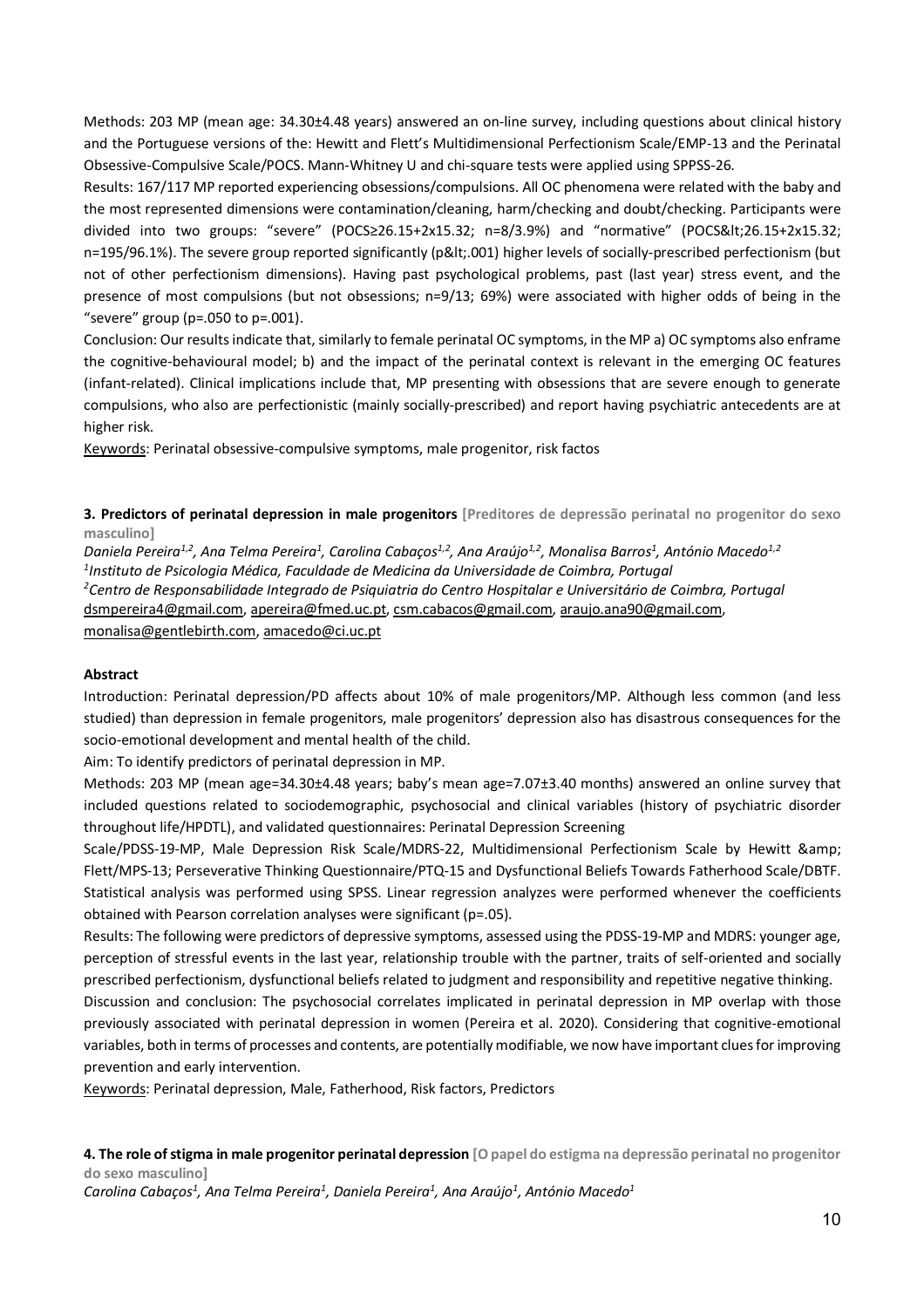*1 Instituto de Psicologia Médica, Faculdade de Medicina, Universidade de Coimbra, Portugal* csm.cabacos@gmail.com, anatelmafpereira@gmail.com, dsmpereira4@gmail.com, araujo.ana90@gmail.com, amacedo@ci.uc.pt

#### **Abstract**

Introduction: Perinatal depression/PD in male progenitors has a prevalence of 8 to 10%. Traditional gender roles reduce the sensitivity to detect depression in male progenitors. The social paradigm that men should be self-sufficient and emotionally supressed, as well as mental illness stigma, impair help seeking behaviour, due to the fear of suffering discrimination and being undesirably labelled.

Aim: To analyse the role of stigma in male progenitor perinatal depression.

Method: 203 male progenitors (mean age=34.30±4.48 years) answered to an online survey that included the Portuguese versions of: Perceived Devaluation and Discrimination (PDD) Scale, Perinatal Depression Screening Scale (PDSS) and Male Depression Risk Scale (MDRS).

Results: PDSS and MDRS correlated positively and moderately with PDD (total and dimensions – personal stigma/PS and social stigma/SS) (r≅.25). PS was a predictor of depressive symptoms (PDSS and MDRS); SS was a predictor of MDRS' score. History of a mental problem throughout life/HMPTL correlated with PDD (total and PS) and with both scales of perinatal depression, being a significant predictor of those variables (p<.05).

Discussion and Conclusions: For the male progenitor, as well as for the mother, the perinatal period

is one of higher vulnerability for psychological distress. HMPTL, being a predictor of stigma and perinatal depression, should be systematically assessed in both progenitors. Evidence that stigma is a predictor of depression reinforces the relevance of screening for psychological distress also in male progenitors and of including assessment, prevention, and awareness of mental health stigma in the perinatal period.

Keywords: Perinatal depression, stigma, male progenitor

## **15:00-16:30 (Western European Time - WET)**

## **SESSION 4: Relational triad and parental relationships | MESA 4: Tríade relacional e relações parentais**

**Moderators | Moderadores: Ana Paula Camarneiro e Eunice Camargo**

**1. Perinatal mental health and maternal perception about the newborn infant [Saúde mental perinatal e perceção materna acerca do recém-nascido]**  *João Justo1*

*1 Faculdade de Psicologia da Universidade de Lisboa, Portugal* jjusto@psicologia.ulisboa.pt

#### **Abstract**

Perinatal mental health is an issue of utmost importance for mother-infant dyadic interaction in the short term as well as for the individual's development in the long term. Despite the major developments in obstetrical health that took place in the last five decades, at present birth is still a moment of surprise for both the new mother and for the new infant. Supporting mothers' and infants' efforts to become acquainted with each other is one of the main goals of the methodology proposed by Berry Brazelton

relative to the behavioral assessment of newborn infants. This methodology, usually designated as NBAS (Neonatal Behavioral Assessment Scale), became an instrument of intervention once it seems able to change caregivers' perceptions about the newborn; this change seems able to enhance caregivers' behavior when interacting with the newborn infant. As a consequence, it can be questioned if the assessment of the newborn is able to induce improvements in the domain of maternal perinatal mental health? In order to answer this question, we will try to provide examples of successful interventions based in Brazelton's methodology as also based in a more recent alternative, the NBO (The Newborn Behavioral Observations) proposed by Nugent, Keefer, Minear, Johnson and Blanchard. The possibility of performing this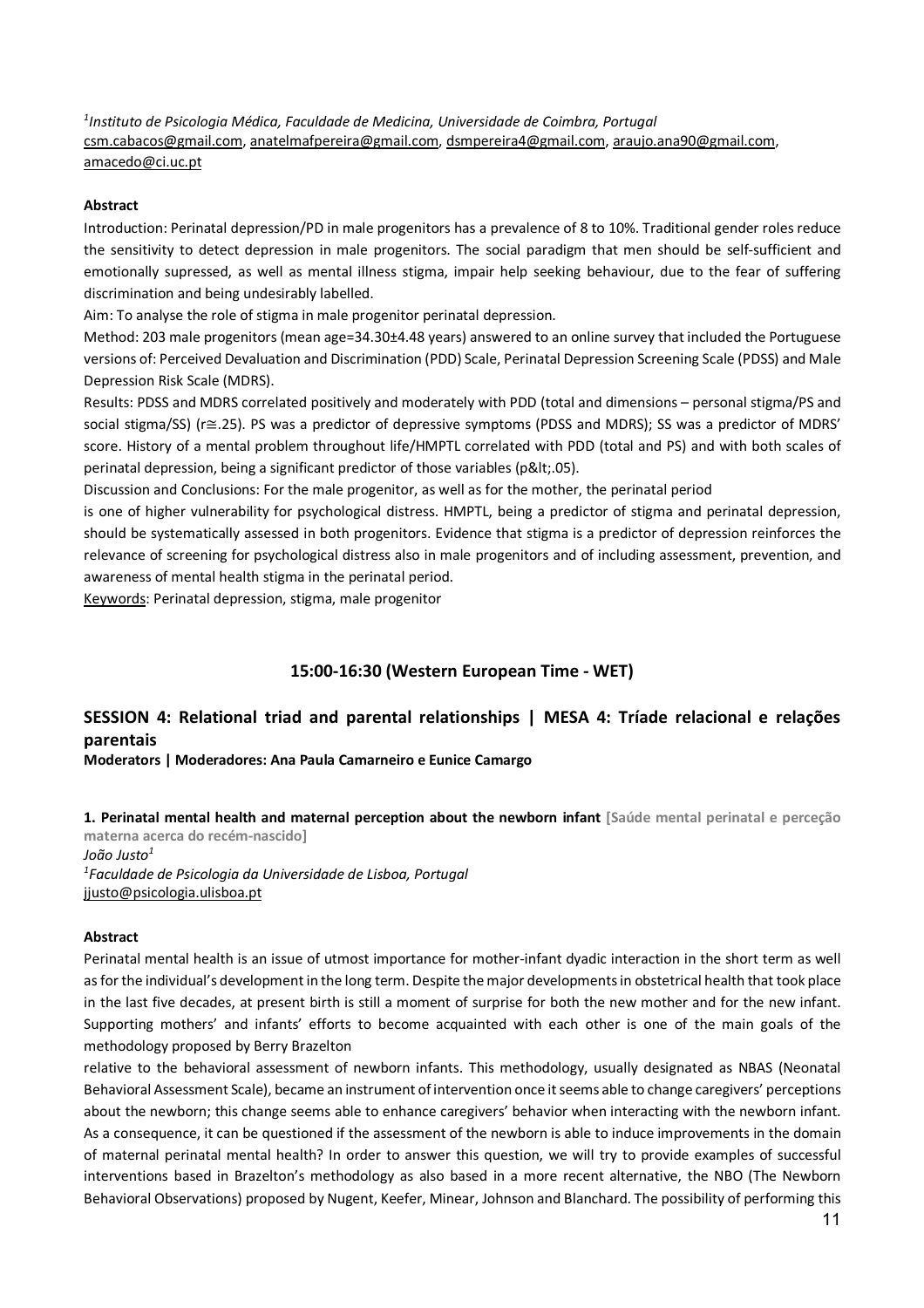kind of newborn assessment in the context of the Portuguese National Health Service will be the target of a final discussion where costs and benefits will be considered simultaneously.

Keywords: perinatal mental health, maternal perception, newborn, NBAS, NBO, self-regulation

**2. Mattering and Depressive Symptoms in Portuguese Postpartum Women with High and Low Risk to Postpartum Depression: The Mediating Role of Loneliness [Importância percebida para os Outros e Sintomatologia Depressiva em Mulheres Portuguesas no período pós-parto com alto e baixo risco para a Depressão Pós-Parto: o papel mediador da Solidão]**

*Bárbara Caetano1 , Maria Cristina Canavarro1 , Ana Fonseca1*

*1 Faculdade de Psicologia e Ciências da Educação da Universidade de Coimbra, Portugal* barbaraacaetanoo@gmail.com, mccanavarro@fpce.uc.pt, ana.fonseca77@gmail.com

#### **Abstract**

Objectives: The current study aimed to (a) understand the relationship between mattering, loneliness, and depressive symptoms in Portuguese postpartum women during the COVID-19 pandemic, (b) understand if this relationship is similar in women with high or low risk for postpartum depression [PPD]. Method: This cross-

sectional study included a sample collected online, comprised of 530 Portuguese women in the postpartum period (that elapsed during the COVID-19 pandemic), who answered self-report questionnaires to assess the risk for PPD, depressive symptoms, mattering, and loneliness.

Results: Women with a high risk for developing PPD had lower levels of mattering and higher levels of loneliness and depressive symptoms; the relationships between mattering, loneliness, and depressive symptoms were significant, p &It; .001. The relationship between mattering and postpartum depressive symptoms occurred directly and indirectly through loneliness, 95% CI = [-0.75, -0.46]. The direct effect was only found in the group at high risk for PPD, while the indirect effect occurred in both groups (at high and low risk). Conclusions: These results highlight the importance of studying loneliness as a possible risk mechanism for PPD and alert to the relevance of considering mattering and loneliness in the assessment and intervention of

women in the perinatal period. COVID-19, as a context factor, was shown to influence the results.

Keywords: COVID-19, depressive symptoms, loneliness, mattering, Portuguese women, postpartum, postpartum depression, risk to postpartum depression

**3. O Cordão - a glimpse at Motherhood in Portugal [O Cordão - um olhar sobre a maternidade em Portugal]** 

*Joana von Bonhorst1 1 O cordão - diário comunitário, Portugal* joana.bonhorst@gmail.com, ocordaodiariocomunitario@gmail.com

#### **Abstract**

a) Presentation and practical methodology of "Cordão", an informal digital community that was created with the aim of being an inclusive community journal - co-written and open to everybody - about the process of having children, evolving around plural realities and possibilities of this subject written and submitted by the audience. "Cordão" was founded with the purpose of sharing and normalizing the diversity of real and honest experiences through self-writing. "Cordão" has been proving the importance of open communication and sharing as a primary way of building a strong community, rethinking experiences, and balancing expectations. Isolation and solitude are contributors to the silencing and invisibility of motherhood and parenthood various problems that can and have been deconstructed through writing and reading of testimonies that amplify the plurality of feelings around this subject.

b) Presentation of collect data from community inquiries. As "Cordão" is a safe space for sharing without judgement, where most of the individuals speaks and communicates freely about the challenges and singularities of their path, it has been possible to retain important information around the subject of motherhood that can be relevant in the observation and study of Maternal Mental Health. For example, in 1000 women, 86% affirms that was never questioned by health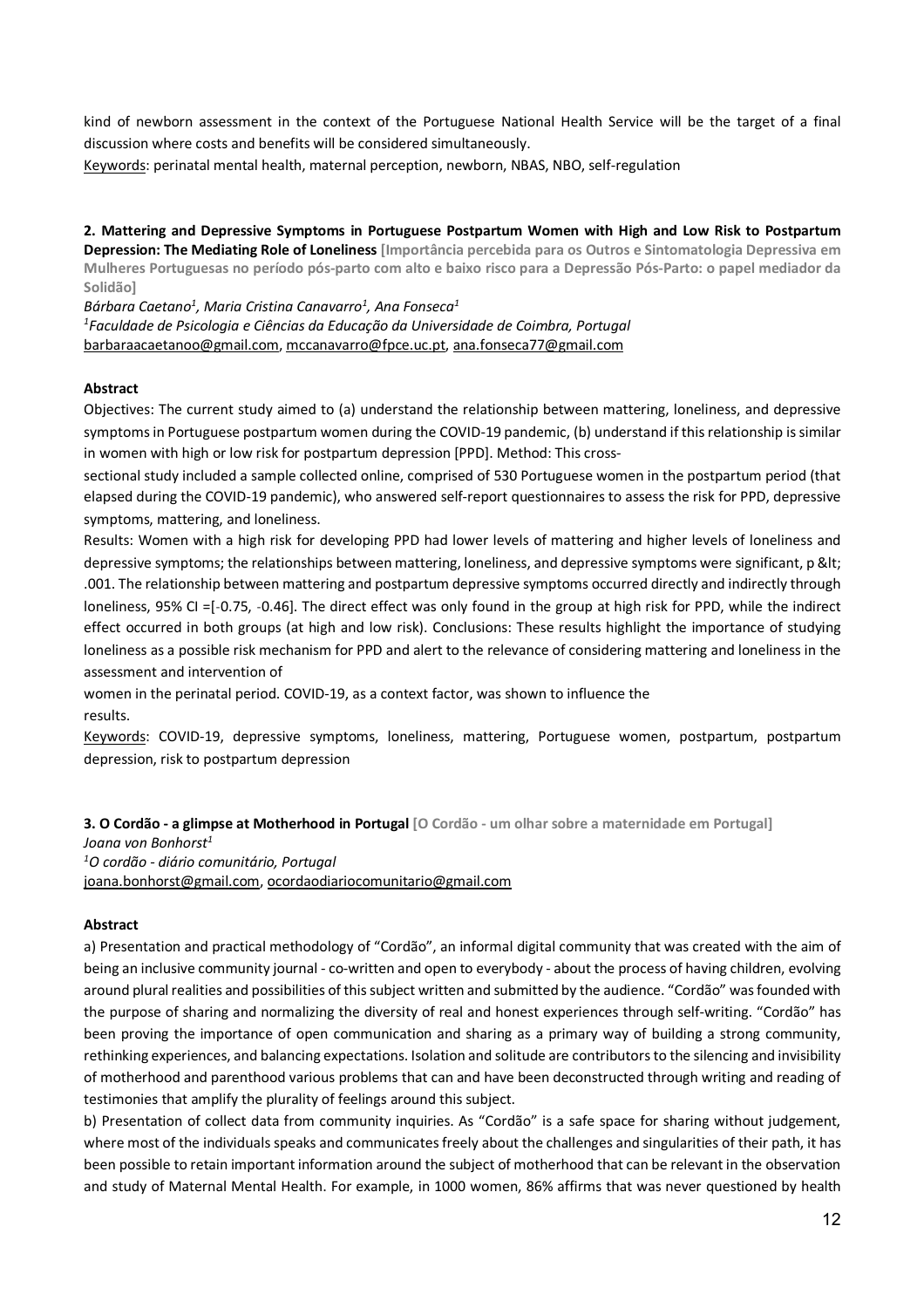professionals about their history of Mental Health disease during pregnancy, 75% affirms that was never informed about Mental Health disorders that can occur during pregnancy and post-partum, only 16% of women say their Mental Health was evaluated after giving birth and only 9% of women who suffered pregnancy losses affirm, they received psychological support.

Keywords: community, maternity, sharing, testimonios, data

**4. The women victim of Intimate Partner Violence during pregnancy and postpartum period: Specific characterization and psychosocial adjustment [A mulher vítima de Violência nas Relações Íntimas durante a transição para a maternidade: Caracterização específica e ajustamento psicossocial]**  *Ana Rita Martins1 , Daniel Rijo1 , & Maria Cristina Canavarro1 1 Faculdade de Psicologia e de Ciências da Educação, Universidade de Coimbra, Portugal* anarita.morais.martins@gmail.com

#### **Abstract**

Although Intimate Partner Violence during pregnancy and postpartum period (IPV-PPP) is recognized as a global and prevalent public health problem with severe and adverse impact on both women and infant's health, there is limited research across the globe on descriptions of this vulnerable population and its psychosocial adjustment. This study had two main aims: (1) to describe the sociodemographic, reproductive, relational, and psychological characteristics of a Portuguese sample of women victims of IPV-PPP; and (2) to characterize their psychosocial adjustment (i.e., psychological distress and QoL), using a comparison group of women with no previous history of IPV. This quantitative and crosssectional study had a sample of 213 pregnant or postpartum women (53 victims and 160 non- victims). Data collection took place in two public maternity hospitals, at APAV and their respective shelters, where all participants completed a self-report questionnaire to assess characteristics and psychosocial adjustment. The results revealed that the group of victims had differentiating and specific sociodemographic, reproductive, relational, and psychological characteristics, as well as worse psychosocial adjustment (i.e., higher levels of psychological distress and lower quality of life) compared to non-victims' women. Findings highlight the importance of identifying specific and modifiable characteristics of women victims of IPV-PPP that can be strategically targeted in screening, assessment, and intervention practices in reproductive health services in Portugal.

Keywords: intimate partner violence, pregnancy and postpartum period, specific characterization, psychological distress, quality of life

#### **BREAK | INTERVALO**

## **16:30-17:30 (Western European Time - WET)**

### **SESSION 5: Breastfeeding and Weaning | MESA 5: Amamentação e desmame Moderators | Moderadores: Erika Vieira e Lara Vilela**

**1. Improvement of the breastfeeding self-efficacy and postpartum mental health after lactation consultations – Observational study [Melhoria da auto-eficácia na amamentação e saúde mental no pós-parto após as consultas de lactação – Estudo observacional]**  *Magdalena Chrzan-Dętkoś1 , Tamara Walczak-Kozłowska1 , Agnieszka Pietkiewicz2 , Joanna Żołnowska3 1 Institute of Psychology, University of Gdansk, Poland 2 Private practice 3 St. Wojciech Hospital in Gdańsk, aleja, Poland*  Magdalena.chrzan-detkos@ug.edu.pl, Walczak.tamara@gmail.com, agapietkiewicz@o2.pl, jzolnowska@copernicus.gda.pl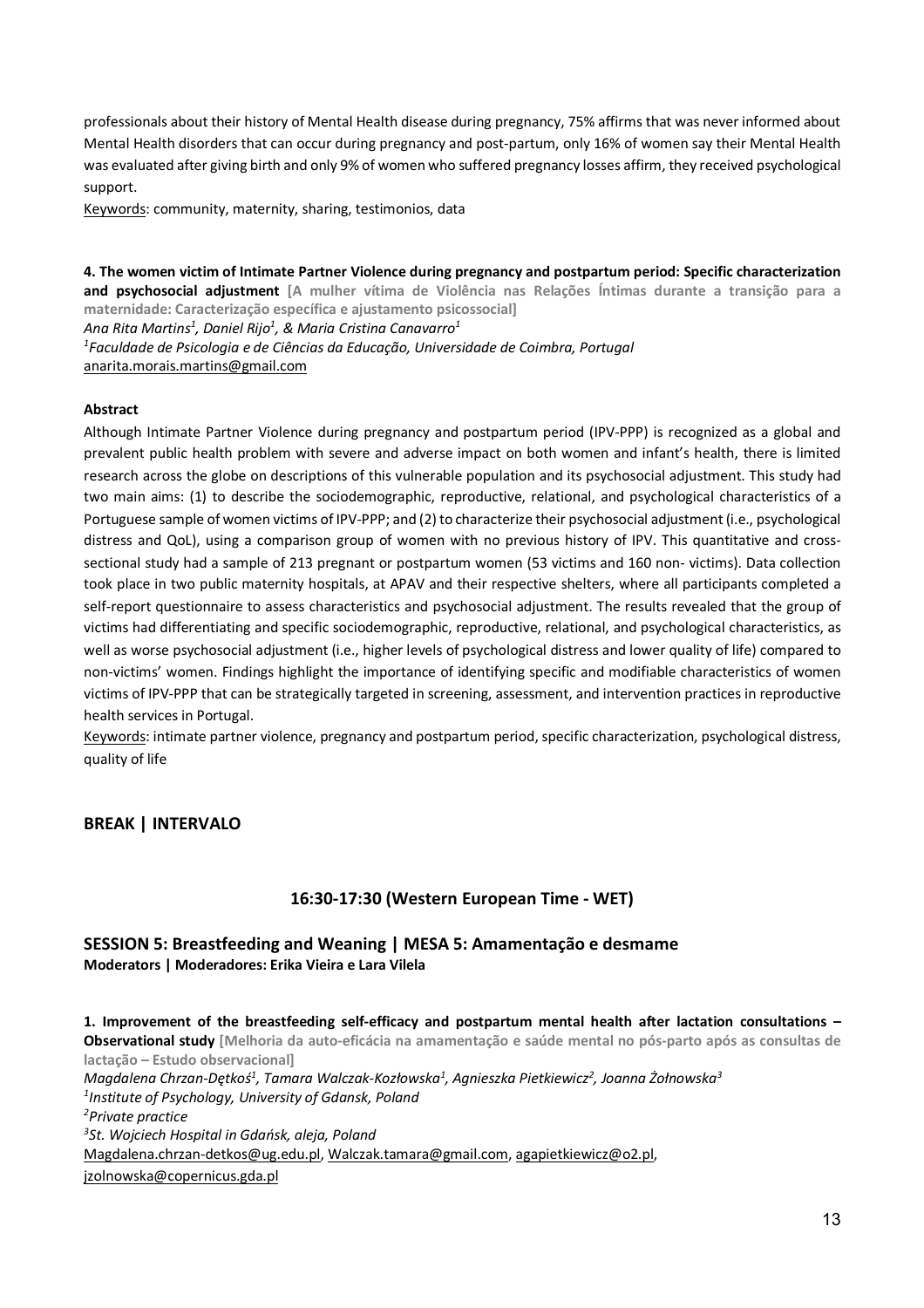#### **Abstract**

Maternal self-efficacy in breastfeeding may be undermined by common mental health difficulties in the postpartum, leading to an early breastfeeding cessation. The relationship may also be the opposite: problems with effective breastfeeding and breastfeeding cessation may increase the postpartum mental health difficulties. The purpose of this study was the assessment of the effectiveness of lactation consultations in strengthening the breastfeeding self-efficacy and maternal postpartum mental health.

Design and participants: 160 Polish women (90 consultation participants and 70 controls) completed a structured interview, the General Health Questionnaire, and the Breastfeeding Self-Efficacy Scale twice: before lactation consultation and one month later. Findings: Study revealed that women seeking lactation support exhibited greater mental health difficulties while their breastfeeding self-efficacy was similar to the control group. Initial breastfeeding selfefficacy was negatively correlated with the severity of the postpartum mental health problems. One month after lactation consultations, a significant increase in the breastfeeding self-efficacy and significantly reduced symptoms of mental health difficulties (somatic symptoms, functional disorders, and anxiety and insomnia) were observed among mothers. Key conclusions: Women willing to benefit from the lactation consultations may exhibit symptoms of mental health difficulties that may be associated with difficulties in breastfeeding. Implications for practice: Midwives and lactation consultants can make a difference in the mental health promotion by offering breastfeeding interventions which address also the emotional needs of a mother.

Keywords: breastfeeding self-efficacy, lactation consultations, mental health, postnatal care

**2. Impact of the Covid-19 Pandemic on the Breastfeeding Experience [Impacto da Pandemia Covid-19 na Experiência de Amamentação]** 

*Maria do Rosário Bessa Monteiro1 , Márcia Rodrigues1 , Vânia Martins2*

*1 Interna de Formação Específica de Psiquiatria da Infância e da Adolescência, Centro Hospitalar Universitário do Porto 2 Assistente Hospitalar Graduada de Psiquiatria da Infância e da Adolescência, Centro Hospitalar e Universitário do Porto* rosariomonteiro.pedopsiquiatria@chporto.min-saude.pt, marcia.sa.rod@gmail.com,

vaniamartins.pedopsiquiatria@chporto.min-saude.pt

#### **Abstract**

The Covid-19 pandemic posed several challenges to the perinatal period, with the need to adapt to rapid and uncertain changes, scant information and sometimes confusing messages from the media. Successful breastfeeding depends heavily on the support provided by specialized professionals. The need for social distancing and confinement has led to a reduction in the means of support and promotion of breastfeeding.

The aim of this presentation is to explore the impact of the Covid-19 pandemic on breastfeeding practices, on mothers expectations, the perception of support as well as the implications for maternal mental health. A narrative review of publications on the PubMed platform was performed with the keywords "Covid-19" OR "Sars-Cov-2" and "Breastfeeding".

Interestingly, studies indicate very different breastfeeding experiences during this period. Most studies do not attribute a significant impact of the pandemic in relation to breastfeeding practices. Evidence points to positive effects in the practice of breastfeeding, namely the increase in the time spent at home to dedicate to the baby, more privacy and less pressure from family members. However, the decrease in professional and family support and advice, as well as isolation had a negative impact, contributing to the increase in maternal anxiety and

stress related to breastfeeding. It emphasizes the importance of personal maternal experiences, family and professional support contributing to the increase in the sense of maternal self-efficacy.

It is essential to take these results into account when planning the neonatal care and breastfeeding support network. Keywords: Covid-19, Breastfeeding, Social support, Confinement

**3. Women's HPA axis function during the perinatal period: The impact of breastfeeding cessation and depression [Funcionamento do eixo HPA das mulheres durante o período perinatal: Impacto da cessação da amamentação e da depressão]**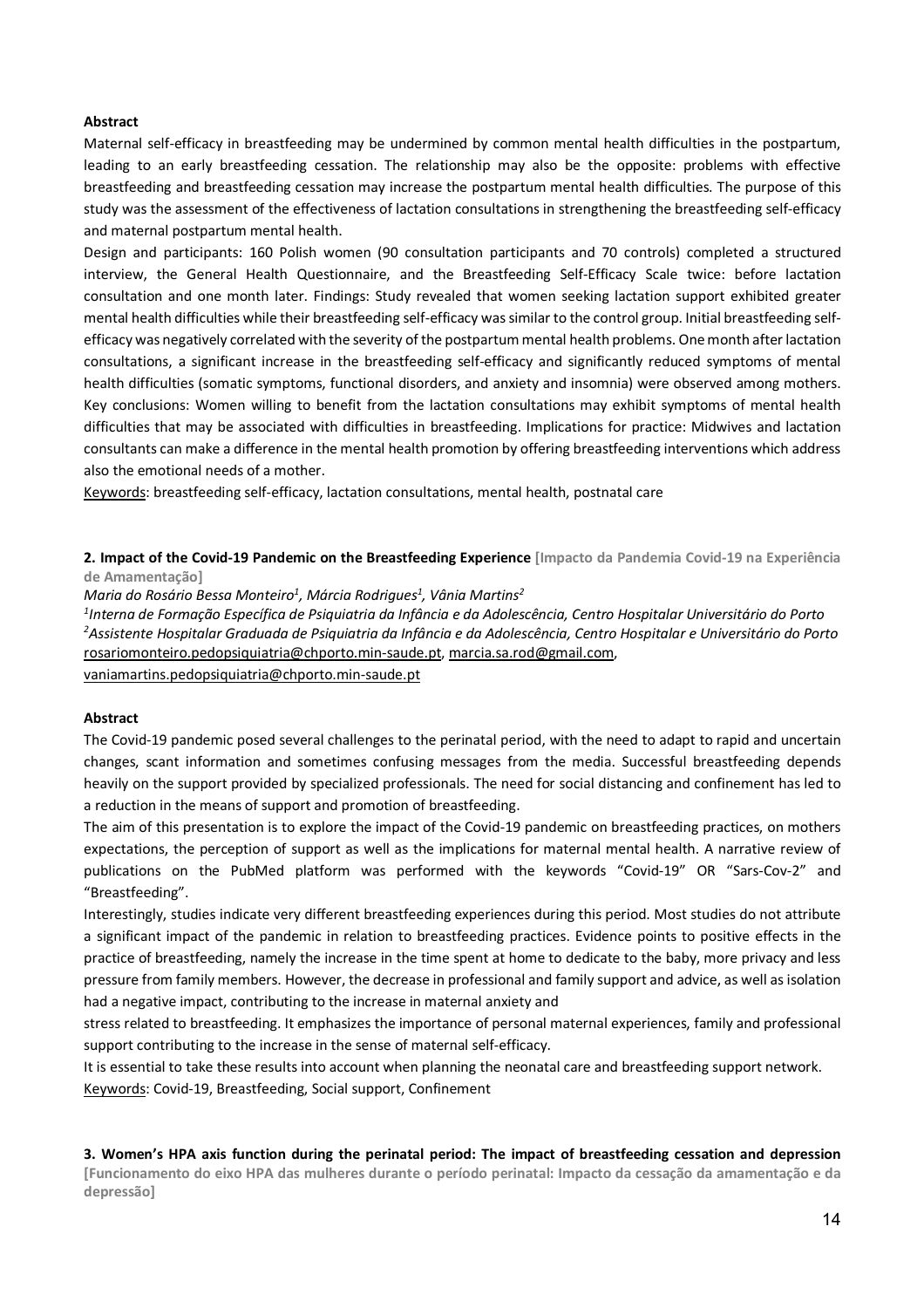*Maria Inês Pereira Dias da Silva1 , Bárbara Figueiredo1 <sup>1</sup> Research Center in Psychology (CIPsi), School of Psychology, University of Minho, Portugal* a93694@alunos.uminho.pt, bbfi@psi.uminho.pt

#### **Abstract**

Although the majority of the studies are consensual about an association between breastfeeding and the function of HPA axis, data regarding breastfeeding and HPA axis function over the time, taking account depression are limited. This study main aimed to analyze the impact of exclusive breastfeeding and breastfeeding cessation on several measures of COR. A sample of 30 primiparous women with an EPDS  $\geq 9$  at the third pregnancy trimester, reported Breastfeeding status, provided salivary samples of COR and completed questionnaires that measure depressive and anxiety symptoms, over the perinatal period.

Results revealed exclusive breastfeeding cessation had an impact on the decrease of the overall secretion of COR during the day and both exclusive breastfeeding and breastfeeding cessation had an impact on the decrease of the CAR. The interaction effects between the impact of exclusive breastfeeding cessation and depressive symptoms on overall COR secretion during the day shows that women with more depressive symptoms at exclusive breastfeeding cessation have a greater decrease on the overall secretion of COR, after exclusive breastfeeding cessation.

These results help to explain the functioning of the HPA axis underlying the benefits of breastfeeding and the risks of early breastfeeding cessation, especially in women with depressive symptoms.

Keywords: Breastfeeding cessation, HPA axis, cortisol, depression, perinatal period

**4. Exclusive Breastfeeding Moderates the Association Between Prenatal and Postpartum Depression [A amamentação exclusiva modera a associação entre a depressão pré-natal e a depressão pós-parto]**  *Bárbara Figueiredo1 , Tiago Miguel Pinto1 , Raquel Costa2,3* <sup>1</sup> *Research Center in Psychology (CIPsi), School of Psychology, University of Minho, Portugal 2 EPIUnit, Instituto de Saúde Pública, Universidade do Porto 3 Universidade Europeia, Lisboa* bbfi@psi.uminho.pt

#### **Abstract**

Background: Exclusive breastfeeding has a wide range of benefits for maternal health. However, the benefit of exclusive breastfeeding for maternal mental health needs to be further explored.

Research aim: To determine the moderating role of exclusive breastfeeding at 3 months on the association between prenatal and postpartum depression.

Methods: This study had a prospective, longitudinal, and comparative design with two groups and three assessment waves. The sample comprised 334 participants (70 depressed and 264 non-depressed) recruited at public health services in northern Portugal. Participants completed a measure of depression symptoms between the second and the third trimester of pregnancy and between 3 and 6 months, and a measure of breastfeeding status at 3 months.

Results: Exclusive breastfeeding at 3 months moderated the association between prenatal and postpartum depression. Participants with prenatal depression who were exclusively breastfeeding at 3 months showed fewer symptoms of depression and lower rates of depression between 3 and 6 months postpartum, compared to participants with prenatal depression who were not exclusively breastfeeding. Participants without prenatal depression who were exclusively breastfeeding at 3 months showed similar depression symptoms and similar rates of depression between 3 and 6 months postpartum, compared to participants without prenatal depression who were not exclusively breastfeeding.

Conclusion: Exclusive breastfeeding has a potential protective influence on postpartum depression among women with prenatal depression. Public health policies targeting women with prenatal depression should be implemented and include practices to promote and support exclusive breastfeeding in order to enhance women's exclusive breastfeeding and mental health.

Keywords: breastfeeding, breastfeeding duration, exclusive breastfeeding, lactation, postpartum depression, prenatal depression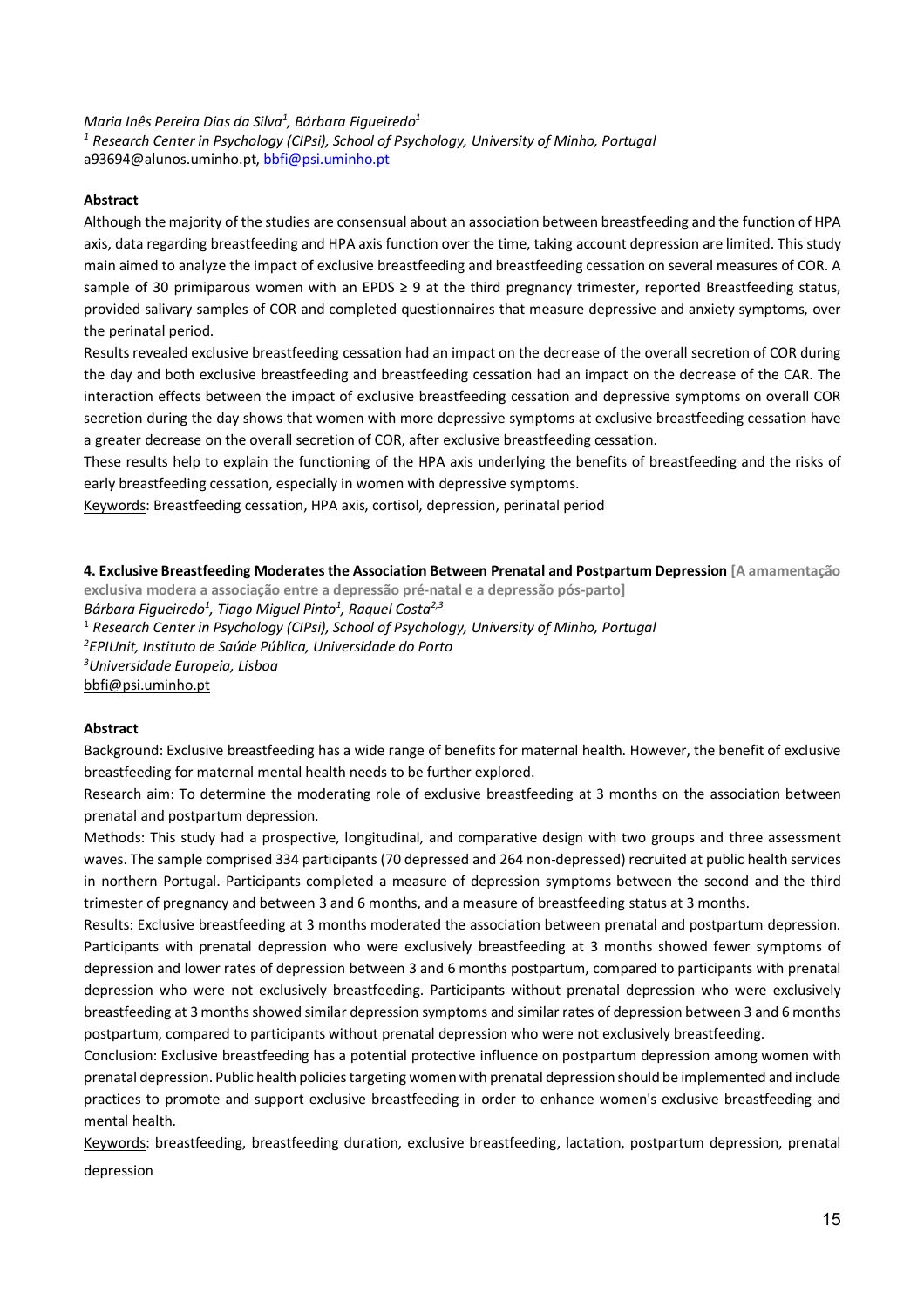## **DECEMBER 3, 2021 | 3 DE DEZEMBRO DE 2021**

## **9:00-10:00 (Western European Time - WET)**

## **SESSION 6: Medically Assisted Procreation and Pregnancy Interruption | MESA 6: Procriação medicamente assistida e Interrupção da Gravidez Moderators | Moderadores: Maria Raúl e Maria Jesus Correia**

**1. Working Group and Intervision in Psychology in Medically Assisted Procreation - GIPPMA [Grupo de Trabalho e Interversão em Psicologia na Procriação Medicamente Assistida - GIPPMA]**  *Emanuela Lopes1 , Maria Raul Xavier2 , Anita Mendes Pinto3 , Salomé Reis4 , Sandra Santos5 , Sara Barros5 , Vânia Jorge Catarino5 , Zelia Malta3 1 Unidade de Psicologia Clínica e da Saúde, Hospital Senhora da Oliveira EPE, Guimarães, Portugal 2 Universidade Católica Portuguesa, Faculdade de Educação e Psicologia, Centro de Investigação para o Desenvolvimento Humano (CEDH), Porto, Portugal 3 Serviço de Psicologia, Centro Hospitalar de Entre Douro e Vouga, Santa Maria da Feira, Portugal 4 Serviço de Psicologia, Centro Hospitalar e Universitário de S. João, Porto, Portugal 5 Unidade de Psicologia, Centro Hospitalar do Médio Ave, Famalicão, Portugal* emanuelalopes@hospitaldeguimaraes.min-saude.pt, mxavier@ucp.pt, anita.pinto@chedv.min-saude.pt,

salome\_sol@hotmail.com, sandrasantos@chma.min-saude.pt, sara.barros@chma.min-saude.pt,

vania.catarino@chma.min-saude.pt, zelia.malta@chedv.min-saude.pt

#### **Abstract**

With a view to improving provision of care in the field of Psychology in the context of Medically Assisted Procreation (PMA), the GIPPMA - Working Group and Intervision in Psychology at PMA was created in 2019. This informal group includes Psychologists who carry out their work activities in a hospital of the SNS (North Zone) and a professor/researcher. The GIPPMA emerged on the personal initiative of these professionals with the central assumption of creating a shared practical approach, overcoming some of the difficulties present in clinical practice.

The group's objectives are: to build standardized psychological protocols in the field of PMA (pre-treatment evaluation, treatment and post-treatment protocols), as well as to develop, evaluate and propose work initiatives aimed at disseminating solutions and good practices in this area. GIPPMA has been emphasizing joint scientific research, seeking to contribute to knowledge on the subject, crucial as a basis for intervention. Similar to other areas of Psychology, which are undergoing rapid development and change, requiring professionals to be constantly updated/trained, this group also includes Clinical Intervision. Taking advantage of the geographical proximity and formal relations between institutions and following what the Portuguese Psychologists Association has been highlighting, GIPPMA considers this area of its activity as relevant in promoting well-being and self-care of professionals, in facilitating training and continuous development, as well as a safe and quality professional practice.

Keywords: Infertility, Medically Assisted Procreation, Psychological Care

**2. Sociodemographic characteristics, (in)fertility and psychological impact on women and men undergoing Fertility Treatments [Características sociodemográficas, (in)fertilidade e impacto psicológico em mulheres e homens que recorrem à PMA]** 

*Maria Raul Xavier1 , Salomé Reis2 , Emanuela Lopes3 , Inês Capela4 , Joana Caldas4 , Rita Mendonça4 , Mariana Pinho4*

*1 Universidade Católica Portuguesa, Faculdade de Educação e Psicologia, Centro de Investigação para o Desenvolvimento Humano (CEDH), Porto, Portugal*

*2 Serviço de Psicologia, Centro Hospitalar e Universitário de S. João, Porto, Portugal*

*3 Unidade de Psicologia Clínica e da Saúde, Hospital Senhora da Oliveira EPE, Guimarães, Portugal*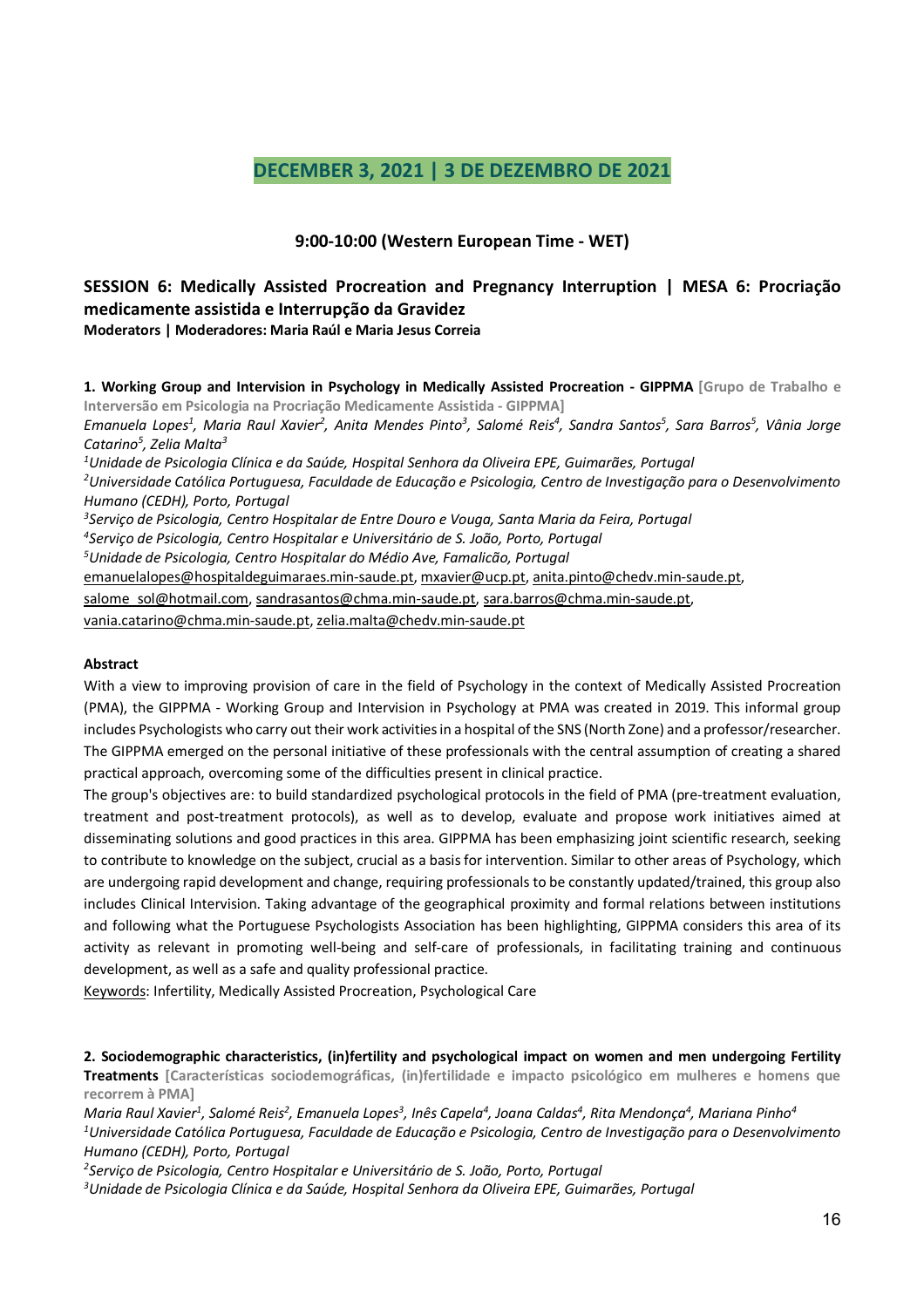*4 Universidade Católica Portuguesa, Faculdade de Educação e Psicologia, Porto, Portugal* mxavier@ucp.pt, salome\_sol@hotmail.com, emanuelalopes@hospitaldeguimaraes.min-saude.pt, inesmnc@gmail.com, caldasjoana19@gmail.com, ritacatarinasmendonca@gmail.com, mpinho58@gmail.com

#### **Abstract**

This transversal study includes 109 women and 109 men (heterosexual couples) who attended two Public Medically Assisted Procreation (MAP) Units in northern Portugal. The aim is to characterize the services' users regarding sociodemographic and lifestyle characteristics, clinical characteristics related to (in)fertility and psychological aspects of the experience/impact (individual, marital and social) of the MAR process.

The instruments used are part of the protocol used by the psychology services: Infertility Problems Inventory, Personal Assessment Scale of Intimacy in Relationships and SCREEN-IVF.

Data regarding gender differences, experiencing a first treatment or a second/or more treatments or when the diagnosis refers to primary or secondary infertility are presented. Associations between variables are also explored: rejection of a childless life, the need for parenthood, acceptance of infertility and intimacy (sexual, social, emotional closeness and communication) – little explored in other studies.

Gender differences were founded in some variables of psychological well-being, but not regarding different aspects of intimacy. These seem to be positively correlated with need for parenthood and difficulty in accepting infertility. The results suggest that sharing hardship and adversity related to infertility can contribute to greater intimacy between the couple. As other studies have identified, differences were found when couples are undergoing or not a first treatment, pointing to greater emotional overload associated with more treatments.

Keywords: Medically Assisted Procreation, heterosexual couples, psychological impact, sociodemographic characteristics

**3. Male Pregnancy Failure: A Clinical Case [Insucesso de Gravidez no Masculino: Um Caso Clínico]**  *Maria de Jesus Correia1*

*1 Psicóloga Clínica, Unidade de Psicologia Clínica do CHULC, polo Maternidade Dr. Alfredo da Costa, Portugal* mjcorreiaa@gmail.com

#### **Abstract**

The theme pregnancy and parenting, in our time, is approached, experienced and felt by men and women. We are far from the time when it was just a female affair. However, when we talk about pregnancy failure and the experience of loss, the tendency continues to be predominantly considering and valuing the pregnant woman. We know the influence of culture in this area: a man doesn't cry; woman needs the support of man...

Recent literature and our clinical experience shows that, often, male suffering in the face of pregnancy failure is enormous, but it's still often silenced and even repressed. On the other hand, we know that the impact of this experience on men affects their mental health, but also their marital balance and, consequently, may influence the quality of a future parental relationship.

As health professionals who work in this area, we have a responsibility to help change this approach by promoting research, training and a normal approach to clinical intervention in this field.

It is with all this as a background that we present the clinical case of Pedro, a 35-year-old man who lost his daughter Maria at 28 weeks of gestation. We will highlight their experience of loss and the importance of a psychological approach/intervention for their elaboration of the grieving process.

Keywords: pregnancy failure, men

**4. Mental health trajectory following perinatal loss: a descriptive study [Trajectória de saúde mental após experiência**

**de luto perinatal: um estudo descritivo]**  *Rita Facão1 , Rute Martins1 , Joana Silva1*

*1 Centro Hospitalar Universitário do Algarve, Portimão, Portugal*

ritafacao@gmail.com, rutemartins21.rm@gmail.com, joanastsilva@gmail.com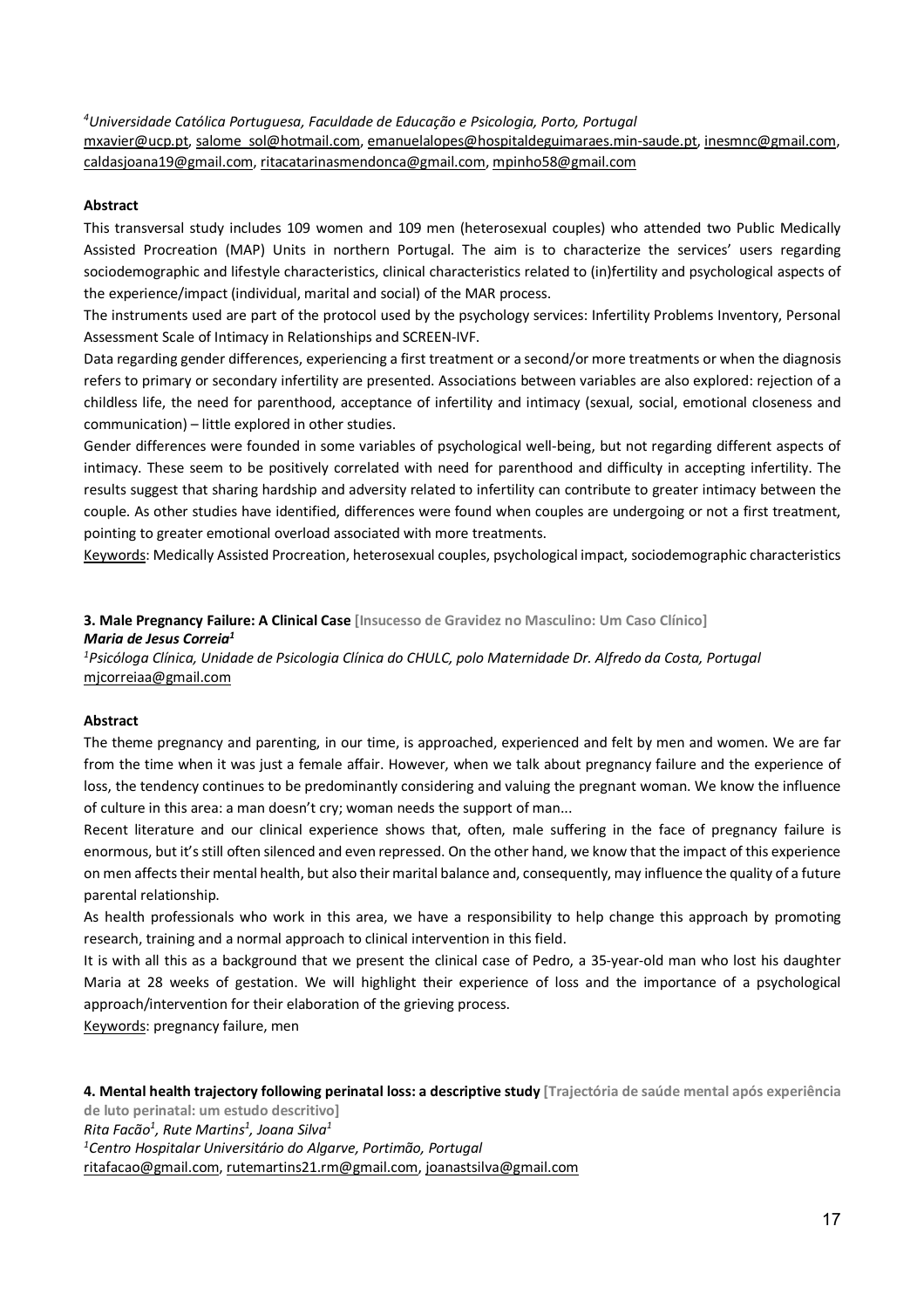#### **Abstract**

Introduction: Perinatal loss, either spontaneous loss, medical pregnancy interruption due to malformations or neonatal death, represents a potentially long-lasting and complicated grief experience, which often demands mental health care. Methods: Brief literature review through Pubmed search engine using the keywords "perinatal grief" plus longitudinal description of sociodemographic and clinical factors referring to six cases of women under psychiatric outpatient care following perinatal loss.

Results: Grieving processes included spontaneous pregnancy losses ranging from first to third trimester, one medical interruption due to genetic anomaly and one neonatal death. 67% (n=4) of women had a history of at least one previous loss and 33% (n=2) had a history of multiple losses. All women started psychiatric outpatient care within the first three months after the loss, 50% of which were referred to psychology consults. Symptoms most often observed were insomnia, fear-related thoughts and emotions and feelings of guilt. 67% (n=4) of women were prescribed antidepressants. 67% (n=4) delivered healthy babies within 2 years after their losses.

Conclusion: The experience of perinatal grief involves a multidimensional loss which affects the mental health of the woman and the couple. Symptoms may be intensified by the perception that society does not recognize parents' suffering, given such a short-lived life. It is essential to educate health professionals involved in these settings of care, for perinatal loss and grief are common phenomena which can lead to long-term negative consequences for the woman and the couple.

Keywords: perinatal, grief, phenomenology

## **10:00-11:00 (Western European Time - WET)**

## **SESSION 7: Impact of COVID-19 pandemic | MESA 7: Impacto da pandemia de COVID-19 Moderators | Moderadores: Raquel Costa e Ilaria Lega**

**1. The impact of prenatal distress on infant temperament during the COVID-19 pandemic [Impacto do distress prenatal no temperamento da criança durante a pandemia COVID-19]** 

*Sara Cruz1 , Vera Mateus2 , Joana Antunes3 , Raquel Costa4 , Adriana Sampaio3 , Ana Osório2 , Isabel Soares5 , Ana Mesquita3 1 Psychology for Positive Development Research Center, Lusíada University, Portugal*

*2 Developmental Disorders Pos-graduation Program, Mackenzie Presbyterian University, Brasil*

*3 Psychological Neuroscience Laboratory, CIPsi, School of Psychology, University of Minho, Portugal*

*4 Department of Epidemiology, Institute of Public Health of the University of Porto (ISPUP), University of Porto, Portugal*

*5 Research Center in Psychology (CIPsi), School of Psychology, University of Minho, Portugal*

saracruz@por.ulusiada.pt, vera.l.e.mateus@gmail.com, joana.simoes.antunes@gmail.com, rqlcosta@gmail.com

#### **Abstract**

Depression and anxiety symptomatology during pregnancy may negatively affect offspring's development. Greater depressive and anxiety symptoms during the current COVID-19 pandemic were reported among pregnant women, which can have a negative impact on infant's temperament. This study aimed to investigate the impact of prenatal mental distress experienced during the COVID-19 pandemic on subsequent mothers' perception of their infants' temperament. Participants were 138 Portuguese mothers. When pregnant, they were invited to participate on a survey about the impact of the pandemics on their mental health. Prenatal depression and anxiety symptomatology was assessed using the Edinburgh Postnatal Depression Scale (EPDS) and Generalized Anxiety Disorder Screener (GAD-7), respectively. When infants were 3- to 6-month-old, mothers were asked to answer the Infant Behavior Questionnaire - Revised (IBQ-R) to assess infants' temperament. Independent t-test were computed to compare mothers who reported higher levels of depression (EPDS ≥10) and/or anxiety symptoms (GAD-7 ≥10) (n = 49) and those without symptomatology (n = 85), regarding infants' temperament. Significant differences between groups were observed regarding distress to limitation,  $t(132) = -2.68$ , p = .008. Mothers who indicated higher levels of depression and/or anxiety symptoms when pregnant perceived their infants as fussier and more distressed at the age of 3 to 6 months. No differences emerged for the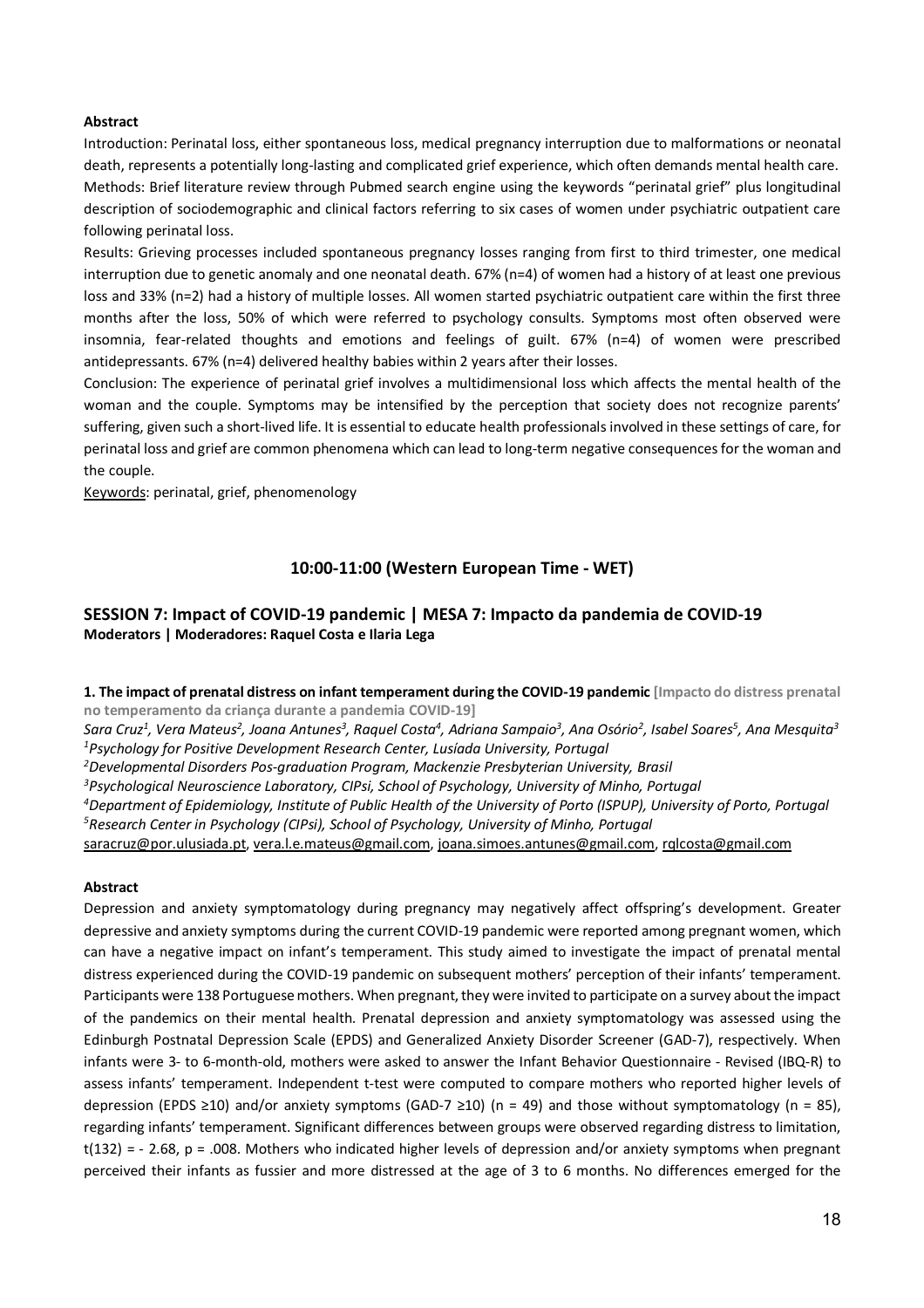perceptual sensitivity, cuddliness, and soothability dimensions (all p-values > .133). Future studies should address the consequences of perinatal mental problems during the COVID-19 pandemic on infant's subsequent development. Keywords: prenatal, depression; anxiety, COVID-19, infant temperament

**2. The impact of COVID-19 on perinatal experiences and mental health of women in contact with Family Care Services** 

**in Italy [Impacto da COVID-19 nas experiências perinatais e saúde mental das mulheres em contacto com os Serviços de Assistência à Família em Itália]** 

Ilaria Lega<sup>1</sup>, Alessandra Bramante<sup>2</sup>, Laura Lauria<sup>1</sup>, Pietro Grussu<sup>3</sup>, Valeria Dubini<sup>4</sup>, Marcella Falcieri<sup>5</sup>, Maria Carmen  $G$ hiani<sup>6</sup>, Antonia Giordano<sup>7</sup>, Stefania Guidomei<sup>5</sup>, Anna Domenica Mignuoli<sup>8</sup>, Serena Paris<sup>9</sup>, Silvia Andreozzi<sup>1</sup>, Valeria Brenna<sup>2</sup>, Mauro Bucciarelli<sup>1</sup>, Gabriella Martelli<sup>1</sup>, Claudia Ferraro<sup>1</sup>, Maria Enrica Bettinelli<sup>10</sup>, Patrizia Proietti<sup>11</sup>, Ana *Mesquita12, Serena Donati1*

<sup>1</sup>Istituto Superiore di Sanità, <sup>2</sup>Società Marcé Italiana per la salute mentale perinatale, <sup>3</sup>Azienda ULSS 6 Euganea, Italy,<br><sup>4</sup>Azienda USI Toscana Centro Italy <sup>5</sup>AUSI di Bologna, Italy <sup>6</sup>ASSI di Olbia, Italy <sup>7</sup>ASI TO Azienda USL Toscana Centro, Italy, <sup>5</sup>AUSL di Bologna, Italy, <sup>6</sup>ASSL di Olbia, Italy, <sup>7</sup>ASL TO3, Italy, <sup>8</sup>ASP Cosenza, Italy, <sup>9</sup>ASST *Bergamo Est, Italy, 10ASST Fatebenefratelli Sacco, Italy, 11ASL Roma2, Italy, 12University of Minho, Portugal* ilaria.lega@iss.it, alessandra.bramante@gmail.com, laura.lauria@iss.it, pietro.grussu@aulss6.veneto.it, valeria.dubini@uslcentro.toscana.it, marcella.falcieri@ausl.bologna.it, mariacarmen.ghiani@atssardegna.it, antogiordano@aslto3.piemonte.it, stefania.guidomei@ausl.bologna.it, anna.mignuoli@regione.calabria.it

#### **Abstract**

Introduction: Limited access to health care, family and social support and the concern of SARS-CoV-2 infection have emerged as risk factors for emotional perinatal distress during the COVID-19 pandemic. Objectives: To evaluate the impact of the COVID-19 pandemic on maternity care experiences and mental health of women in contact with selected Family Care Centres (FCCs), the Italian public primary care services dedicated to pregnancy and post partum care. Methods: An online cross-sectional survey collected information on perinatal experiences, psychological distress and Post-Traumatic Stress Disorder (PTSD) symptoms related to the pandemic among women during pregnancy or within 6 months from childbirth, between October 2020 and May 2021. The study was part of a larger initiative in the framework of the COST Action 18138 "Research Innovation and Sustainable Pan-European Network in Peripartum Depression Disorder". Results: 1235 pregnant women and 1006 within 6 months from childbirth completed the survey. Among pregnant women, 41.1% (n=507) felt very well supported by health services. Among new mothers, 57.7% (n=580) felt very well supported by health services during pregnancy, 65.2% n=656) at delivery and 39.7% (n=399) during the six months after childbirth. The whole sample perceived reduced family and social support compared to the pre-COVID-19 era. Significant PTSD symptoms were reported by 5.9% (n=124) of the participants and were associated with financial difficulties, previous mood or anxiety disorders, perceived lack of family/social and perinatal medical support. Conclusions Strengthening perinatal health services and social support, particularly among most vulnerable women, is crucial in the present scenario and in possible future pandemics.

Keywords: COVID-19, maternity care, perinatal mental health, Italy

**3. Impact of COVID-19 pandemic on women's perinatal depressive symptoms [Impacto da pandemia COVID-19 nos sintomas depressivos perinatais das mulheres]** 

*Raquel Costa1,2,3, Tiago Miguel Pinto4 , Ana Conde5 , Ana Mesquita4 , Emma Motrico6 , Bárbara Figueiredo4*

*1 EPIUnit, Instituto de Saúde Pública, Universidade do Porto, Portugal*

*2 Laboratório para a Investigação Integrativa e Translacional em Saúde Populacional, Portugal*

*3 Human-Environment Interaction Laboratory, Universidade Lusófona, Portugal*

*<sup>4</sup> Research Center in Psychology (CIPsi), School of Psychology, University of Minho, Portugal*

*5 INPP – Portucalense Institute for Human Development, Portucalense University, Portugal*

*6 Psychology Department, Universidad Loyola Andalucia, Spain*

raquel.costa@ispup.up.pt, raquel.costa@ulp.pt, tiago.pinto@ulp.pt, anac@upt.pt, ana.mesquita@psi.uminho.pt, emotrico@uloyola.es, bbfi@psi.uminho.pt

#### **Abstract**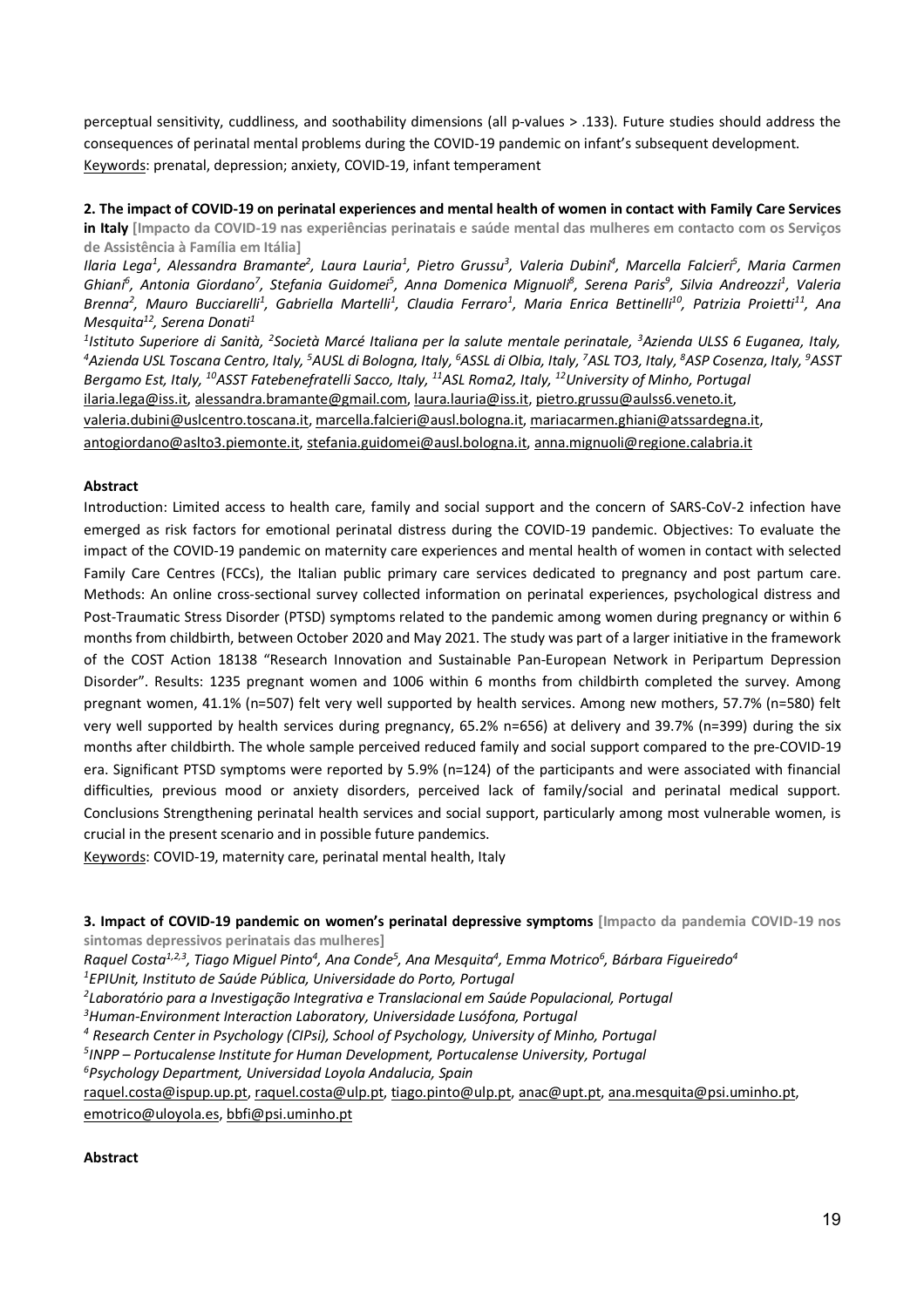Perinatal depression increased during the COVID-19 pandemic. The aim of this study is to analyze the prevalence and severity of specific depressive symptoms during pregnancy and the postpartum period. Women from studies conducted before (n = 2395) and studies conducted during the COVID-19 pandemic (n = 1396) that completed a sociodemographic and obstetric questionnaire and the Edinburgh Postnatal Depression Scale (EPDS) during pregnancy or the postpartum period were included in this analysis. For each EPDS item, scores ≥ 1 indicate prevalence and scores ≥ 2 severity of depressive symptoms. Women assessed during COVID-19 had increased depressive symptoms prevalence and severity during pregnancy and the postpartum period, compared to women assessed before COVID-19 pandemic. The increased prevalence was found in the item 1 "been able to laugh and see the funny side of things" (pregnancy 32.6%, postpartum 40.6%), item 2 "look forward with enjoyment to things" (pregnancy 37.2%, postpartum 47.2%), item 8 "feelings of sadness/miserable", in the postpartum period (34.2%) and item 9 "unhappiness leading to crying", in the postpartum period (30.2%). The severity of symptoms was especially increased for item 6 "things have been getting on top of me" during pregnancy and the postpartum period (19.4% and 31.6%), item 8 during pregnancy "I have felt sad or miserable" (10.8%), as well as item 5, "feeling scared/panicky", in the postpartum period (21.4%). Clinical attention should be paid to the specific perinatal depressive symptoms to improve adequate screening and treatment in the current pandemic and future crisis contexts.

Keywords: COVID-19 pandemic, depressive symptoms, prevalence, severity, pregnancy, postpartum

**4. The Impact of COVID-19 pandemic on mother's and father's postpartum depressive symptoms and negative couple interactions [Impacto da pandemia COVID-19 nos sintomas depressivos e interações conjugais negativas de mães e pais após o parto]** 

*Tiago Miguel Pinto1 , Bárbara Figueiredo1 1 School of Psychology, University of Minho, Portugal* tmpinto@psi.uminho.pt, bbfi@psi.uminho.pt

#### **Abstract**

The negative impact of COVID-19 pandemic on mental health and couple's relationship can be particularly higher in most vulnerable groups, namely mothers and fathers during the transition to parenthood. This study analyzed the impact of COVID-19 pandemic on mother and father's anxiety and depressive symptoms, and couple's relationship quality at six months postpartum. A sample of 109 primiparous mothers and fathers recruited before COVID-19 pandemic were assessed at six months postpartum, before ( $n = 69$ ) or during COVID-19 pandemic ( $n = 40$ ). Participants completed measures of anxiety and depressive symptoms, and couple's positive and negative interactions. Results indicated significant effects of COVID-19 pandemic on mother and father's depressive symptoms and couple's negative interactions at six months postpartum. Mothers and fathers assessed at six months postpartum during COVID-19 pandemic reported more depressive symptoms and more couple's negative interactions than mothers and fathers assessed at six months postpartum before COVID-19 pandemic.

Findings suggested a negative impact of COVID-19 pandemic on mother and father's postpartum depressive symptoms and negative couple's relationship. COVID-19 pandemic may be an adverse condition for mother and father's postnatal mental health and couple's relationship.

Keywords: COVID-19 pandemic, anxiety symptoms, depressive symptoms, couple relationship, postpartum period

## **BREAK | INTERVALO**

## **11:30-12:30 (Western European Time - WET)**

**SESSION 8: Promotional, preventive and remedial intervention | MESA 8: Intervenção promocional, preventiva e remediativa**

**Moderators | Moderadores: Alexandra Antunes e Ana Conde**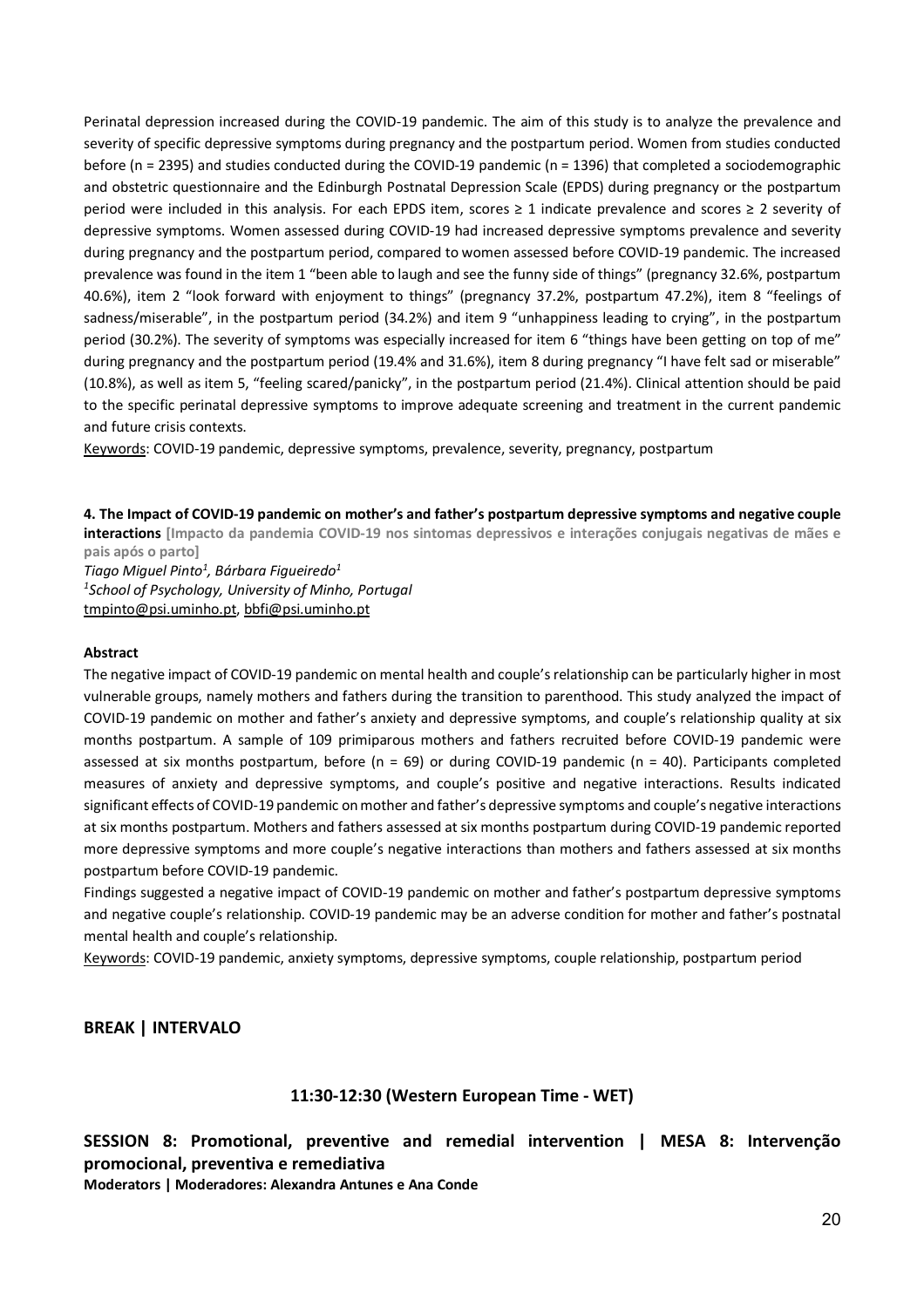**1. "Mommy, can you play and cry at the same time?" – Untreated perinatal mental illness and consequences for the offspring ["Mamã, consegues brincar e chorar ao mesmo tempo?" – Doença perinatal mental não tratada e consequências para as crianças]**

*Mariana Falcão1 , Inês Cardoso2*

*1 Médica Interna de Formação Específica em Psiquiatria da Infância e da Adolescência, Centro Hospitalar e Universitário do Porto,*

*2 Assistente Hospitalar Graduada em Psiquiatria da Infância e da Adolescência, Centro Hospitalar e Universitário do Porto* marianafalcao15@gmail.com

#### **Abstract**

Emotional and behavioral problems beginning in infancy can persist into adulthood. Parents'mental illness leads both to child emotional and physical developmental difficulties. Perinatal Mental Illness (PMI) can have a negative impact on mother-infant interaction and is associated with development of insecure attachments. Additionally, and depending on the type of psychiatric disease, untreated PMI can have an impact on obstetric, fetal and neonatal outcomes (premature delivery, intrauterine growth restriction, low birth weight), parenting capacity, practical care provided to baby (mothers less likely to continue breastfeeding, mothers less likely to follow advice from health professionals), feeding and eating habits and attitudes, as well as emotional development (increased risk of anxiety and depression, social skills deficits and emotional regulation difficulties), behavioral development and cognitive development (lower IQ, lower ability to learn, impaired executive function). Untreated PMI increases the susceptibility of exposure to abuse and neglect and, in extreme situations, can result in infanticide. The present work aims to expose the existent data about the impact of untreated PMI in physical and mental health of the offspring and its different etiological mechanisms. With this work, the authors also aim to show some therapeutical strategies with positive results in terms of prevention and promotion of perinatal mental health.

Keywords: perinatal, mental illness, attachment, infant

**2. Multidisciplinary Intervention in Perinatal Mental Health - an innovative project of the Centro Hospitalar de Lisboa Ocidental (CHLO) [Intervenção Multidisciplinar em Saúde Mental Perinatal – um projeto inovador do Centro Hospitalar de Lisboa Ocidental (CHLO)]** *Catarina Melo Santos1 , Emília Pereira2 , Sara Teixeira1 , Paula Afonso3 , Paula Duarte1*

*1 Departamento de Psiquiatria e Saúde Mental, Centro Hospitalar de Lisboa Ocidental, Portugal*

*2 Centro Hospitalar Psiquiátrico de Lisboa, Portugal*

*3 Área materno Infantil, Centro Hospitalar Lisboa Ocidental, Portugal*

anacatarinamelosantos@gmail.com, sarabernardof@gmail.com, maria.emiliacm.pereira@gmail.com,

pafonso7@gmail.com, paula.m.duarte@sapo.pt

#### **Abstract**

Created in 2019, the Perinatal Mental Health Intervention Program includes a multidisciplinar team that encompasses the areas of psychiatry, psychology and social work. The objective of the Program is to accompany women with mental illness during pregnancy and the first year of the puerperium and women who develop psychopathology after pregnancy loss, allowing the planning and an adequate care for the mother and baby, establishing a therapeutic alliance, surveillance and treatment of symptoms and the prevention of relapse episodes through pharmacological and non-pharmacological treatment. This program is in close coordination with CHLO's Gynecology/Obstetrics, Neonatology, Child Psychiatry and Psychiatry services. From its beginning until the 15th of August 2021, the program followed 73 women (average age 33). Of the cases followed, 32 began follow-up during pregnancy, 31 during the puerperium and 10 after pregnancy loss. Of the 73 women, 39 were referred from the obstetrics consultation, 9 from the emergency department, 8 from the psychiatry consultation, 7 from primary care, 6 from the neonatology hospital and 4 from the obstetrics hospital. During follow-up, the following diagnoses were made: 21 postpartum depressive episodes, 18 depressive episodes in pregnancy, 6 generalized anxiety disorders, 5 depressive episodes and 5 adaptation reactions resulting from pregnancy loss, 5 panic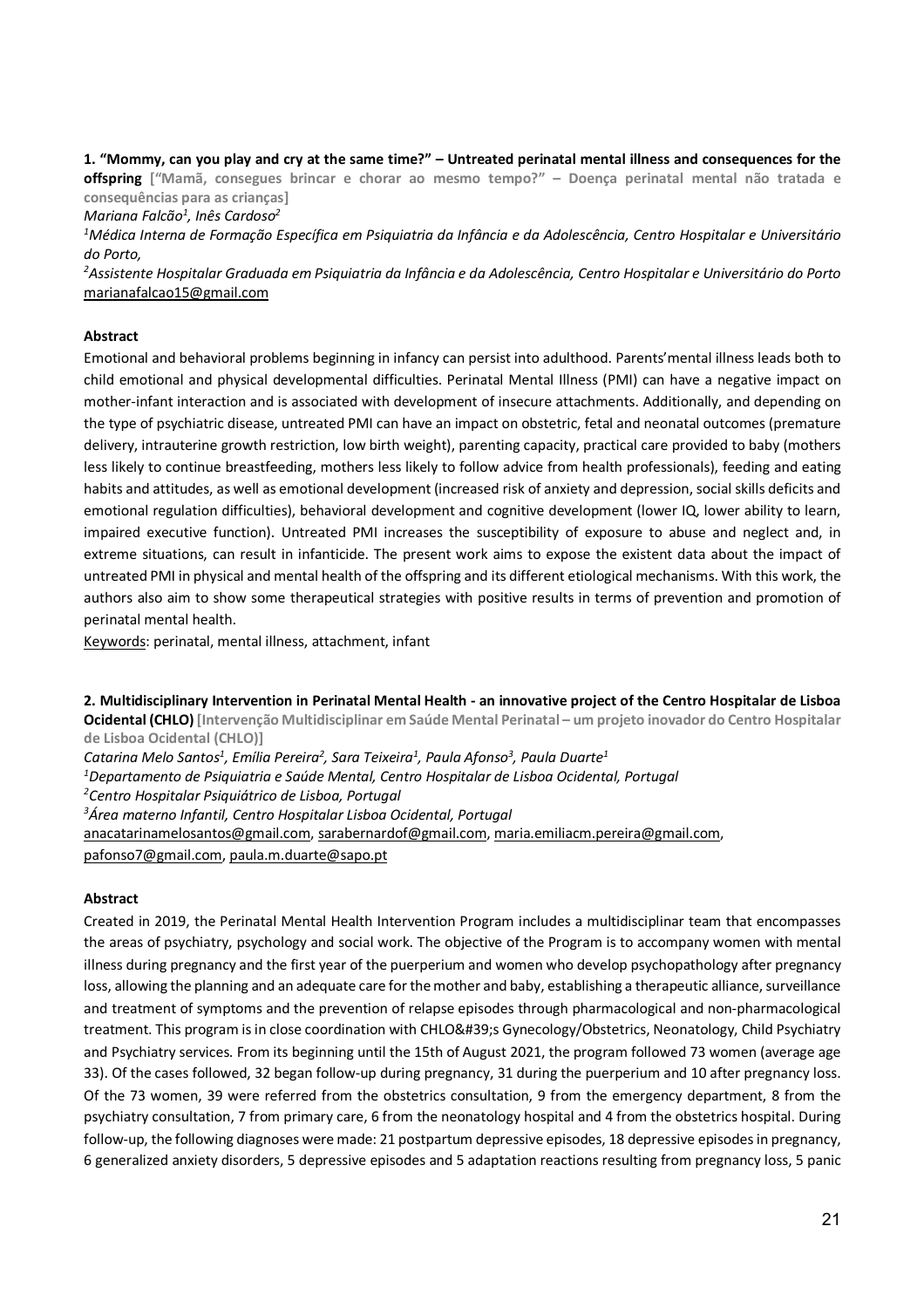disorders, 3 personality disorders emotionally unstable, 2 bipolar affective disorders, 2 intellectual development disorders and 1 paranoid schizophrenia.

Keywords: Perinatal Mental Health, Multidisciplinary team, biopsychosocial intervention

**3. Perinatal mental health nursing counselling programme [Programa de Aconselhamento em enfermagem de saúde mental perinatal]** 

*Sónia Patricia Alves1 , Isilda Ribeiro2 , Carlos Sequeira3 , Manuela Néné4 PHD Student at Oporto University – ICBAS, Portugal Escola Superior de Enfermagem do Porto/ CINTESIS, Portugal Escola Superior de Enfermagem do Porto / CINTESIS, Portugal Escola Superior de Saúde da Cruz Vermelha Portuguesa de Lisboa/ CINTESIS, Portugal* patricia.mentalnursing@gmail.com, isilda.ribeiro@esenf.pt, carlossequeira@esenf.pt, mnene@esscvp.eu

#### **Abstract**

Perinatal Mental Health is characterised by the mental health of women from conception to the first year after birth. Studies indicate that 10% of men experience depression in the perinatal period but due to the stigma of masculinity, invulnerability and independence they do not seek help. Counselling allows reducing health risks, with concrete changes in behaviour, personal empowerment and acquisition of autonomy by the pregnant woman/father in a short period of time.

This study aims to create and implement a Perinatal Mental Health Nursing Counselling programme.

A mixed methodology, observational-descriptive focused on a Focus Group will be used, applying a Randomized Control Trial (RCT), being divided into three studies (Scoping review, Focus group and RCT). The population is the pregnant women/partners registered in Porto. A sociodemographic questionnaire will be elaborated, and the Mental Health Literacy Scale - HMLS; Depression, Anxiety and Stress Scale - DASS 42 and the Attitudes About Pregnancy and Motherhood Scale will be used.

The scoping review verified the importance of the father in integrating care, supporting and preventing postpartum depression, and the evidence of Mindfulness programmes to decrease anxiety and prevent depression in pregnancy and postpartum. No Perinatal Mental Health counselling programmes were found.

In conclusion, screening for depression and anxiety, early intervention and increasing Perinatal Mental Health literacy in pregnant women and partners becomes increasingly important.

Keywords: counselling, perinatal mental health, nursing

**4. Cres(SER) – Pilot project to promote mental health in pregnancy and early childhood [Cres(SER) – Projeto piloto de promoção da saúde mental na gravidez e primeira infância]**  *Teresa Neves1 , Ilídia Duarte1 , Maria José Tovar1 1 ARS do Centro – ACES Baixo Vouga – C. Saúde de Águeda, Portugal*

mtneves@arscentro.min-saude.pt, ilidia55@gmail.com, zetovar1@gmail.com

#### **Abstract**

Despite the enormous advances obtained in relation to child health in the last 40 years, in terms of mental health, little or nothing has been achieved. Although scientific research attributes a decisive impact to the first years of life, there is still a lack of knowledge of the importance of the first 1000 days (starting with pregnancy) and a disinvestment by both Health and Education in the creation of development opportunities that favor the relational and emotional aspects. Parents feel unaccompanied and insecure, Health continues to be very focused on the biological model, and Education without specific pedagogical guidelines for day care centers and without spaces for reflection on practices, and socioemotional aspects are not sufficiently valued. There is also a lack of articulation between services/entities, with a waste of existing resources. Based on a systemic and multisectoral approach, the project proposes a new way of looking at childhood, through the implementation of community work that maximizes existing resources and an intervention strategy based on health literacy and psychosocial intervention, in which affections and the child's socio-emotional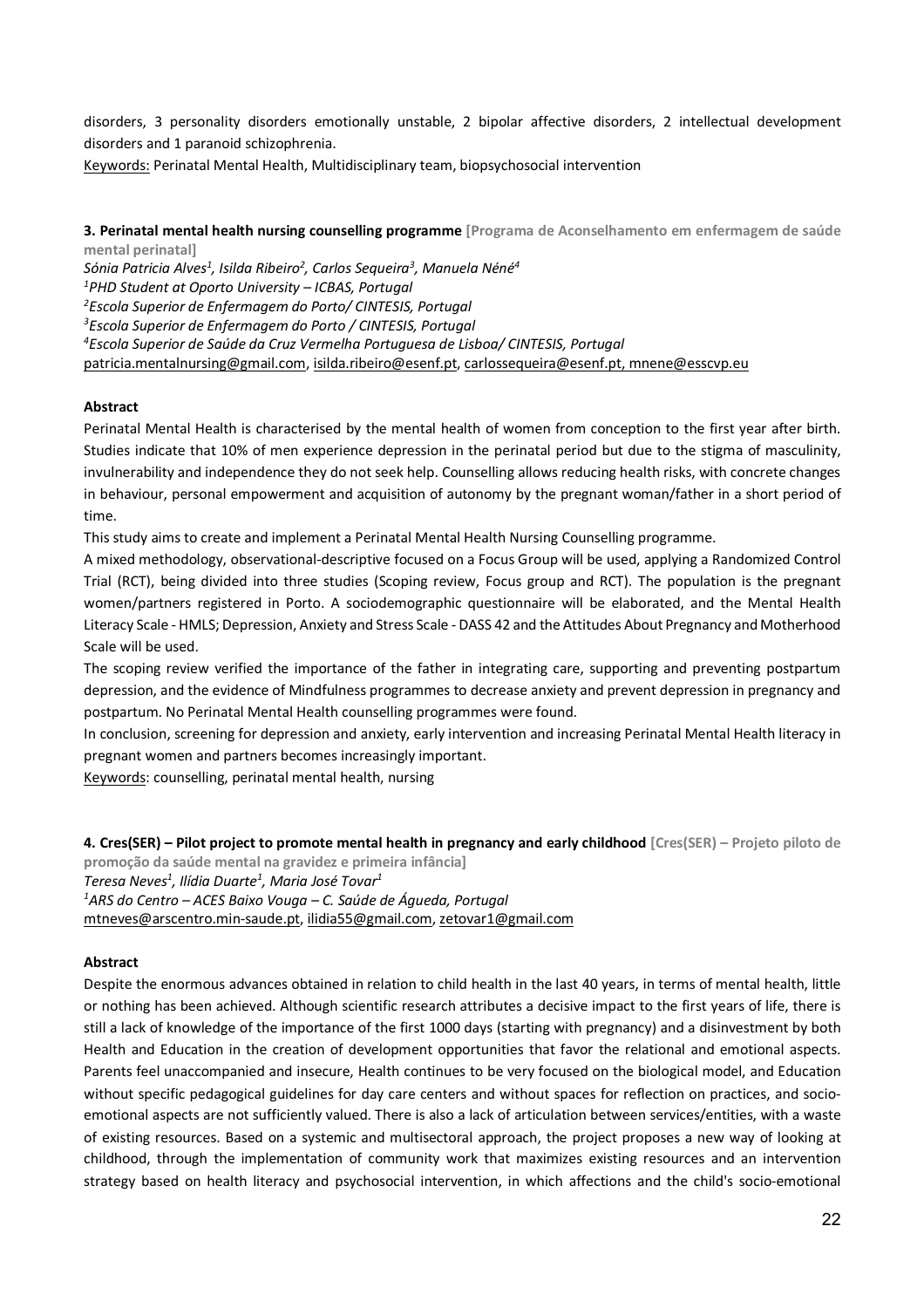development takes on a special importance. The planned activities include: • provide training and tools for health professionals, so that, from pregnancy, they support the formation of the mother-child bond and promote affectionate, sensitive and stimulating parenting; • provide training and monitoring to day care centers so that they can develop quality teaching practices; • provide training and support to parents; • enhance the different community, local and regional resources, creating intersectorial collaborative networks. "Changing the beginning of the story is changing the whole story!"

Keywords: health promotion, multisectoral work, health literacy, community intervention, pregnancy, early childhood, attachment, affection, emotions

## **14:00-15:00 (Western European Time - WET)**

## **SESSION 9: Promotional, preventive and remedial intervention | MESA 9: Intervenção promocional, preventiva e remediativa Moderators | Moderadores: Inês Pinto e Tiago Pinto**

**1. Multicenter evaluation of pharmacological management of women with bipolar disorder in the perinatal period [Avaliação multicêntrica do uso de medicação em mulheres com doença bipolar no período perinatal]**  *Marisa Casanova Dias1 , Ian Jones1 , Angelika Wieck2 1 Cardiff University 2 King's College London* casanovadiasm@cardiff.ac.uk, jonesir@cardiff.ac.uk

#### **Abstract**

Introduction: The use of medication in women with bipolar disorder in the perinatal period is challenging. This population has a high recurrence rate, but some medications can be a concern in pregnancy and breastfeeding. Little is known about prescription practices in perinatal services, and the impact of medication on recurrence rates. The objectives of this study are: 1) to describe the use of medication in women with bipolar disorder in the perinatal period and 2) to assess the impact of medication on the postpartum recurrence rate.

Methods: Clinical data was collected from pregnant women with bipolar disorder at nine centres in the United Kingdom for the period between conception and three months postpartum: sociodemographic, reproductive health, disease severity, medication and recurrence. Data was analysed for association with χ2 tests and logistic regression.

Results: In this sample of 167 women, 91 (55%) took medication at delivery: 62 (37%) antipsychotics, 41(25%) antidepressants and 25(15%) mood stabilizers. 42% of women in this sample had a recurrence, with 30% experiencing a manic/psychotic episode. There was no significant association between taking medication and recurrence χ2(1)=0.07, p=0.79. There continued to be no association in a multivariate analysis adjusted for parity, severity, and type of medication aOR 0.33 95%CI [0.03; 3.40], p=0.35.

Conclusion: Many women with bipolar disorder take medication before giving birth and most are prescribed antipsychotics. The postnatal recurrence rate in medicated and non-medicated women is high, in keeping with the existing literature. More studies are needed in larger samples to provide clinical guidance to women.

Keywords: medication, perinatal, bipolar disorder, recurrence, postpartum

**2. VIP Neo Project [Projeto VIP Neo]** 

*1 Unidade de Saúde Local de Matosinhos - Hospital Pedro Hispano, Portugal*

*2 Departamento da Mulher, da Criança e do Jovem*

*3 Serviço de Psicologia* 

*Mariana Moura Meneses1,2, Joana Duarte1,2, Suzete Fernandes1,2, Silvia Oliveira1,2, Sara Granja1,2, Cláudia Ferraz1,2, Sara*  Peixoto<sup>1,2</sup>, Ana Azevedo<sup>1,2</sup>, Alexandra Antunes<sup>1,3</sup>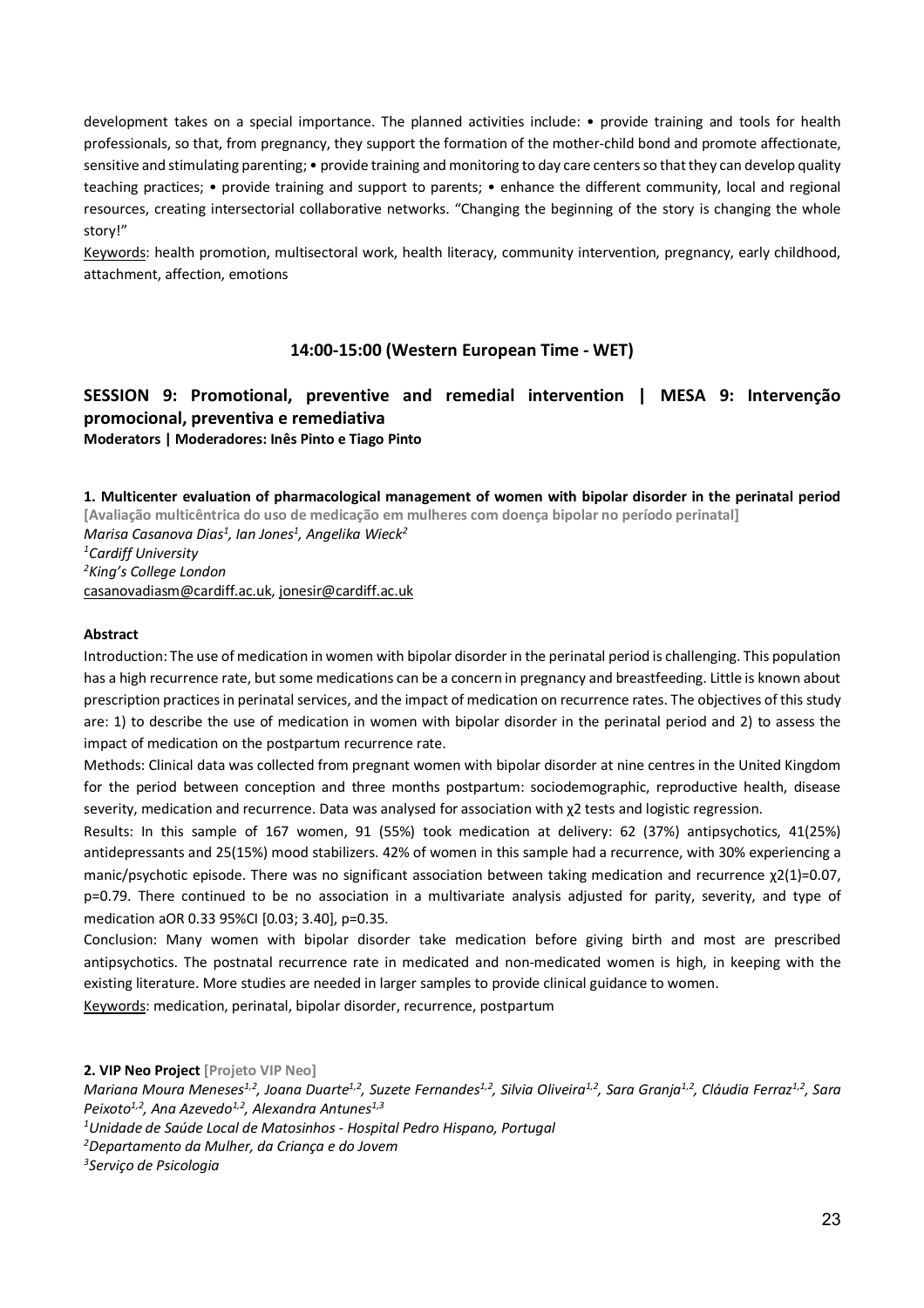marianameneses1992@gmail.com, claudia.ferraz@ulsm.min-saude.pt, joana.oliveira@ulsm.min-saude.pt, sara.granja@ulsm.min-saude.pt, suzete.fernandes@ulsm.min-saude.pt, sara.peixoto@ulsm.min-saude.pt, silvia.isabeloliveira@gmail.com, ana.aldeiaazevedo@ulsm.min-saude.pt, sara.granja@ulsm.min-saude.pt, alexandra.antunes@ulsm.min-saude.pt

#### **Abstract**

Introduction: For a healthy growth and development of a child is necessary to create a balance between the biological and physiological needs as well as the psycho-emotional ones. Therefore, the feeling of security through the human relationship with their caregivers is essential for promoting a harmonious development of the child. Also, an important part of the functions of a health professional should include the identification and mitigation of the threats to this process, which was the reason that gave rise to the Neo VIP project. VIP is the acronym for vinculação (attachment in english), inclusion and parenting.

Objectives: The aim of this project is to create activities in order to minimize the separation of parents during hospitalization, promote the bonding with the newborn, facilitate the creation of bonds with

siblings and other family members, include the family and multidisciplinary teams (doctor, nurse, psychologist) in a partnership towards a more involved and positive parenting.

Conclusion: To achieve the goals of this project it's necessary to develop initiatives that facilitate the

bonding, the partnership with the family and promote an engaging, welcoming environment that facilitates communication; train and motivate health professionals; articulate efforts with pre-existing institutional departments; and publicize the initiatives to the community.

Key-words: VIP Neo project, Neonatology, Attachement, Inclusion, Parenting, Mental health

**3. Implementing a perinatal mental health programme in a Portuguese public hospital [Implementação de um programa de saúde mental perinatal num hospital público em Portugal]** 

*Teresa Alves dos Reis1 , Madalena Serra2*

*1 Médica Psiquiatra, coordenadora do Projeto de Saúde Mental Perinatal do Hospital do Espírito Santo de Évora 2 Médica Psiquiatra, Diretora do Departamento de Psiquiatria e Saúde Mental do Hospital do Espírito Santo de Évora* treis@hevora.min-saude.pt, mmserra@hevora.min-saude.pt

#### **Abstract**

Introduction: The perinatal period constitutes a unique individual and family experience, involved in multifaceted transformations and adaptations at the physical, psychological, social, and emotional levels. This is the period in women life cycle where there is a higher risk for the development of mental illness.

Objectives: To introduce the perinatal mental health programme of the Hospital do Espírito Santo de Évora. The main objective is to structure an intervention with the woman and her support network to promote healthy parenting.

Methodology: Implementing secondary and tertiary intervention approaches in a general and public hospital in the Alentejo region of Portugal. The programme is composed of the following components

and domains of intervention in the pre-conception, pregnancy, and post-partum periods: individual consultation; brief intervention consultation; mindfulness sessions in the immediate postpartum period; home-based interventions; empowerment interventions for hospital and community healthcare professionals.

Results: It is expected that the project will result in a multidisciplinary approach to perinatal mental health, with significant impact, improved perinatal mental health of the women integrated in the project, as well as improved level of satisfaction in the provision of care in the woman/family.

Conclusions: Considering the prevalence and impact of mental health issues in the perinatal period, it is desirable to structure interventions with a holistic and multidisciplinary approach. Perinatal mental health should be prioritized during the entire process of pregnancy and postnatal period. A network of primary and secondary care systems may allow mitigating and/or overcoming vulnerabilities.

Keywords: program, perinatal mental health, intervention, general hospital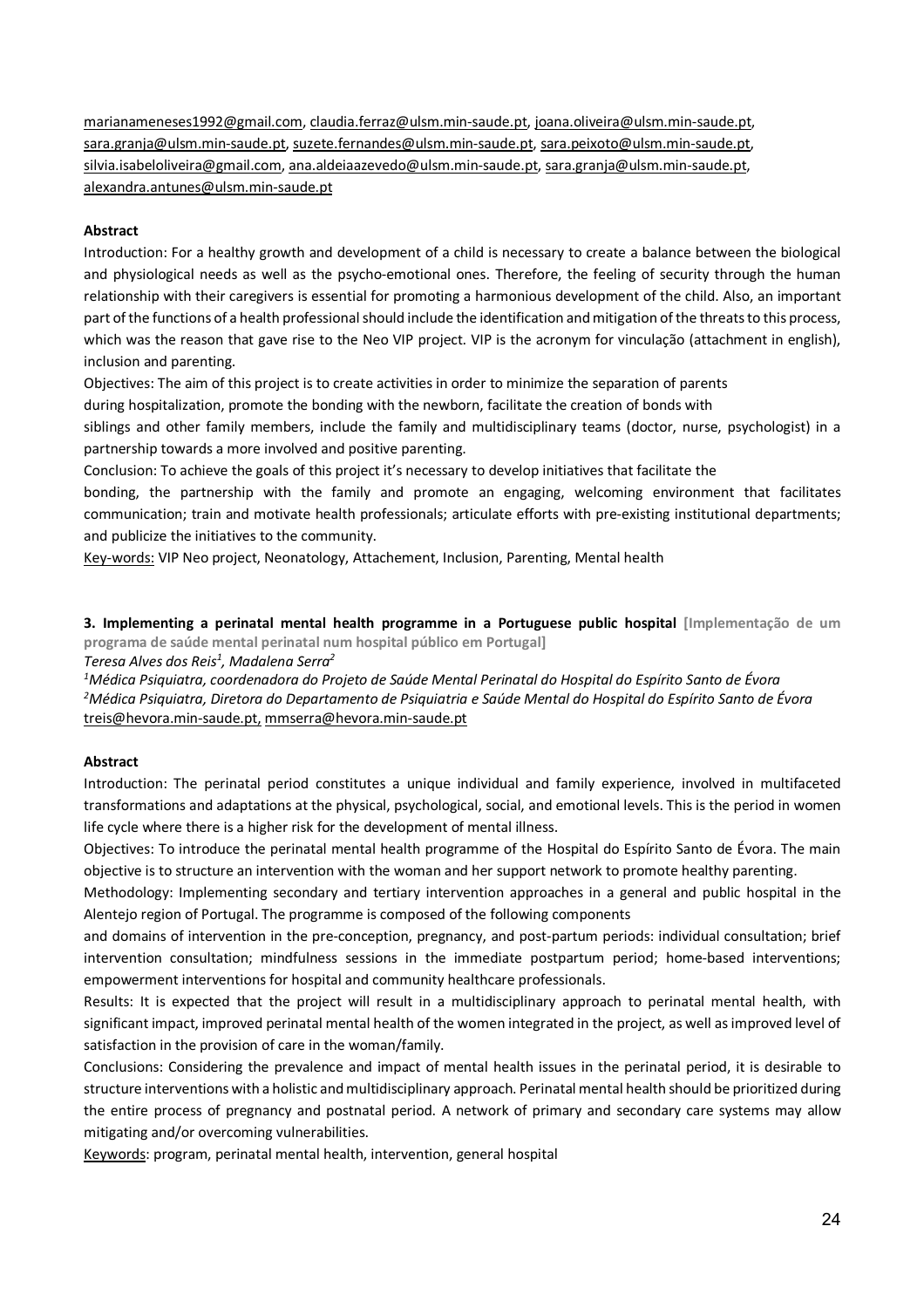**4. Mind the Mom – preliminary results of using an online preventive intervention to enhance mental health during pregnancy with or without medical risk [Mind the Mom – resultados preliminares da utilização de uma intervenção preventiva online para promoção da saúde mental em grávidas com e sem risco obstétrico]** 

Anabela Araújo Pedrosa<sup>1,2</sup>, Maria Alice Coelho<sup>1</sup>, Daniela Fernandes<sup>1</sup>, Fabiana Monteiro<sup>1</sup>, Sandra Xavier<sup>1</sup>, Teresa Bombas<sup>1</sup>, *Helena Moreira1*

*1 Centro de Investigação em Neuropsicologia e Intervenção Cognitivo-Comportamental – FPCE – Universidade de Coimbra, Portugal*

*2 Centro Hospitalar e Universitário de Coimbra, Portugal*

anabela.araujopedrosa@gmail.com, mariaalicemb.10@gmail.com, daniela\_fvf@hotmail.com,

fgmonteiro.91@gmail.com, sandraalvesxavier@gmail.com, tabombas@sapo.pt, helena.tcmoreira@gmail.com

#### **Abstract**

The COVID-19 pandemic imposed specific contingencies on perinatal population, with increased risk for women's mental health; the project Mind the Mom aimed to develop and study an online preventive, brief, psychological intervention, delivered through a mobile app, with information, exercises and cognitive-behavioral strategies with evidence in promoting mental health, adjusted to the context of pregnancy during pandemic times.

The sample consists of 138 pregnant women recruited online and in health services, who used and evaluated the app between October 2020 and July 2021, after completion of self-report assessment instruments. The participants mainly lived in urban areas, had a university degree, 43% reported no previous need for mental health services, and 22% reported medical complications during the present gestation.

Results about using the Mind the Mom app show 47,2% participants evaluated it as useful or very useful, and 50% as extremely useful, either they presented or not medical risk during their pregnancy; the majority of users state they will continue to use it and recommend it to other pregnant women.

The program seems to provide useful strategies to promote their wellbeing, which corroborates data about the importance of e-health tools to enhance perinatal mental health. Further studies are needed to assess if they are useful in similar contexts besides the pandemic, and which women benefit more from these programs.

Keywords: pregnancy, perinatal mental health, preventive intervention, e-health

## **15:00-16:00 (Western European Time - WET)**

## **SESSION 10: Promotional, preventive and remedial intervention | MESA 10: Intervenção promocional, preventiva e remediativa**

**Moderators | Moderadores: Teresa Maia e Fernanda Schier**

**1. Parenting practices group of mothers with perinatal depression – a mixed-methods pilot study in Brasilia, Brazil [Grupo de Práticas Educativas Parentais de Mães com Depressão Perinatal- um estudo quali-quantitativo piloto em Brasília, Brasil]** 

*Tatiana Valverde da Conceição1 , Michela Rodrigues Ribeiro2 , Júlia Rodrigues Figueiredo Torres3*

*1 Queen's University, Kingston, ON, Canada*

*2 Aiutare Instituto de Psicologia, Brasília, DF, Brasil*

*3 Hospital de Base do Distrito Federal, Brasília, DF, Brasil* 

tvdc@queensu.ca, ribeiro.michela@gmail.com, juliartorres@gmail.com

#### **Abstract**

Introduction: Perinatal depression can be detrimental not only to the mother, but also to thecourse of pregnancy, obstetric outcomes, and child development. The literature points to an association between maternal depressive symptoms and poorer quality of parenting practices. Objectives: This study aimed to assess the feasibility and impact of a psychoeducational group of mothers with perinatal depression on their educational parenting practices and depressive symptoms. Methods: Mixed methods study. Ten weekly sessions of 1h30min duration were carried out, in which the following themes were addressed: depression treatment, educational practices, mother-infant bonding, social support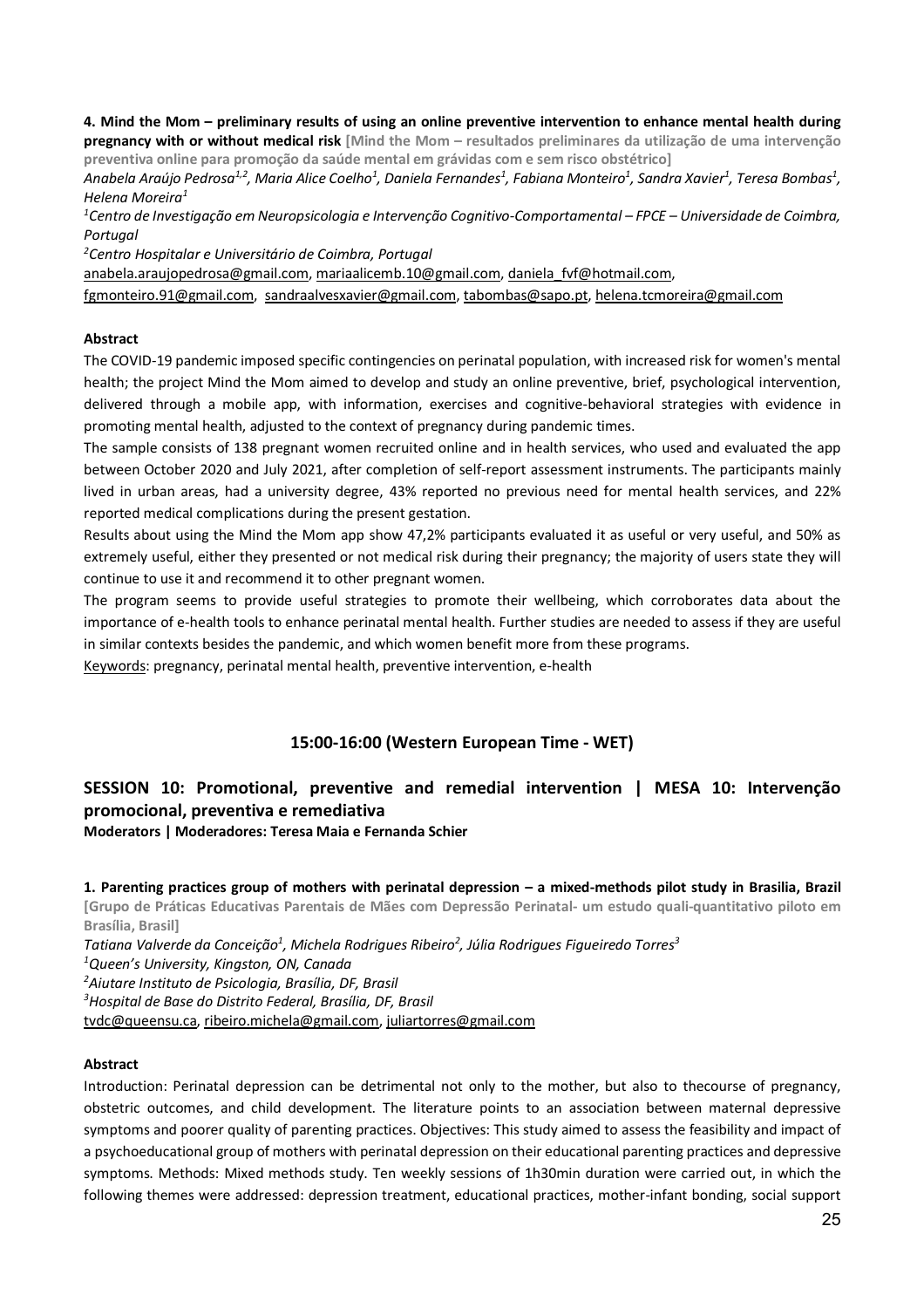network and agreements between caregivers. Inventories were applied to assess depressive symptoms, parenting styles and parenting self-efficacy. All participants were diagnosed with depression during the perinatal period and were undergoing psychiatric treatment at the perinatal mental health clinic at the University Hospital of Brasília, Brazil. Results: In total, 5 women with infants up to 1 year of age were recruited, of which 60% completed all sessions (2 participants lost follow-up). The average age was 32.3 years and the babies' were 4.7 months. A decrease in depression symptoms was observed, as well as negative educational practices in baby care. There was an increase in positive educational practices and an improvement in the perception of self-efficacy of parenting at the end of the group. Conclusions: The group served as an intervention to raise the awareness of the participants about their knowledge of their mental health condition and to stimulate the search for an active change in their parenting and self-care.

Keywords: perinatal depression, parental practices, psychoeducational group

#### **2. Semente pregnancy and first years of life – The Perinatal Psychiatric level of intervention [Semente gravidez e primeiros anos de vida – a intervenção em Psiquiatria Perinatal]**

*Teresa Maia1 , Catarina Pereira1 , Jessica Marques2 , Joana Marau1 , Mónica Loureiro1 , Alexandra Lourenço1 , Tânia Roquette1 , Inês Ramos1*

*1 Departamento de Saúde Mental do Hospital Prof Doutor Fernando Fonseca, Portugal 2 Escola Nacional de Saúde Pública, Portugal* 

#### **Abstract**

Introduction: The Mental Health Department of Fernando Fonseca Hospital, is implementing a Mental Health Promotion Program focused on pregnancy and first years of life, involving the Primary Health Care structures, several community partners, and the two Services who integrate the Mental Health Department, the Adult Psychiatric Service and the Child and Adolescent Psychiatric Service. This Program has the financial support of Calouste Gulbenkian Foundation, and is organized in three levels of intervention. The Public Health National School is responsible for its scientific evaluation.

Aim – To describe "Semente pregnancy and first years of life", and more specifically the level of Perinatal Psychiatry (women attending the Psychiatric Service)

Methodology – After a brief description of the global Program we'll explain with more detail this third level of intervention that began one year ago.

All the women that are already attending the different units of our Service and become pregnant or those who are new referral son behalf of their pregnancy will be involved in the Program we'll describe the instruments used in the Program and the existing intervention Developed by the Service or other partners in the community.

We'll present some initial data, and a brief analysis on the implementation process, its benefits, challenges and sustainability.

Conclusions – Finally we'll share our present reflexions and the next steps to implement.

Keywords: Promotion of mental health, perinatal psychiatry

**3. Investigating the impact of eye movement desensitization and reprocessing (EMDR) in reducing symptoms of delivery-related trauma [Investigação do impacto da dessensibilização e reprocessamento dos movimentos oculares (EMDR) na redução dos sintomas de trauma relacionado com o parto]**  *Silvia Wetherell1 1 Saybrook University, California, U.S.* swetherell@saybrook.edu

#### **Abstract**

Delivery-related traumatic experiences are an overlooked area of psychological suffering, often leading to Post-Traumatic Stress Disorder (PTSD), Perinatal Mood and Anxiety Disorders (PMADs), and difficulties in bonding between mother and baby. In this prospective experimental longitudinal pilot study, 12 women with self-reported trauma symptoms related to their delivery experience received three 90-minute sessions of eye-movement and desensitization (EMDR) sessions over two weeks on average. Subjects were assessed through two trauma self-report questionnaires using the Modified Perinatal PTSD Questionnaire (M-PPQ) and Impact of Events Scale-Revised (IES-R). Additionally, subjects underwent a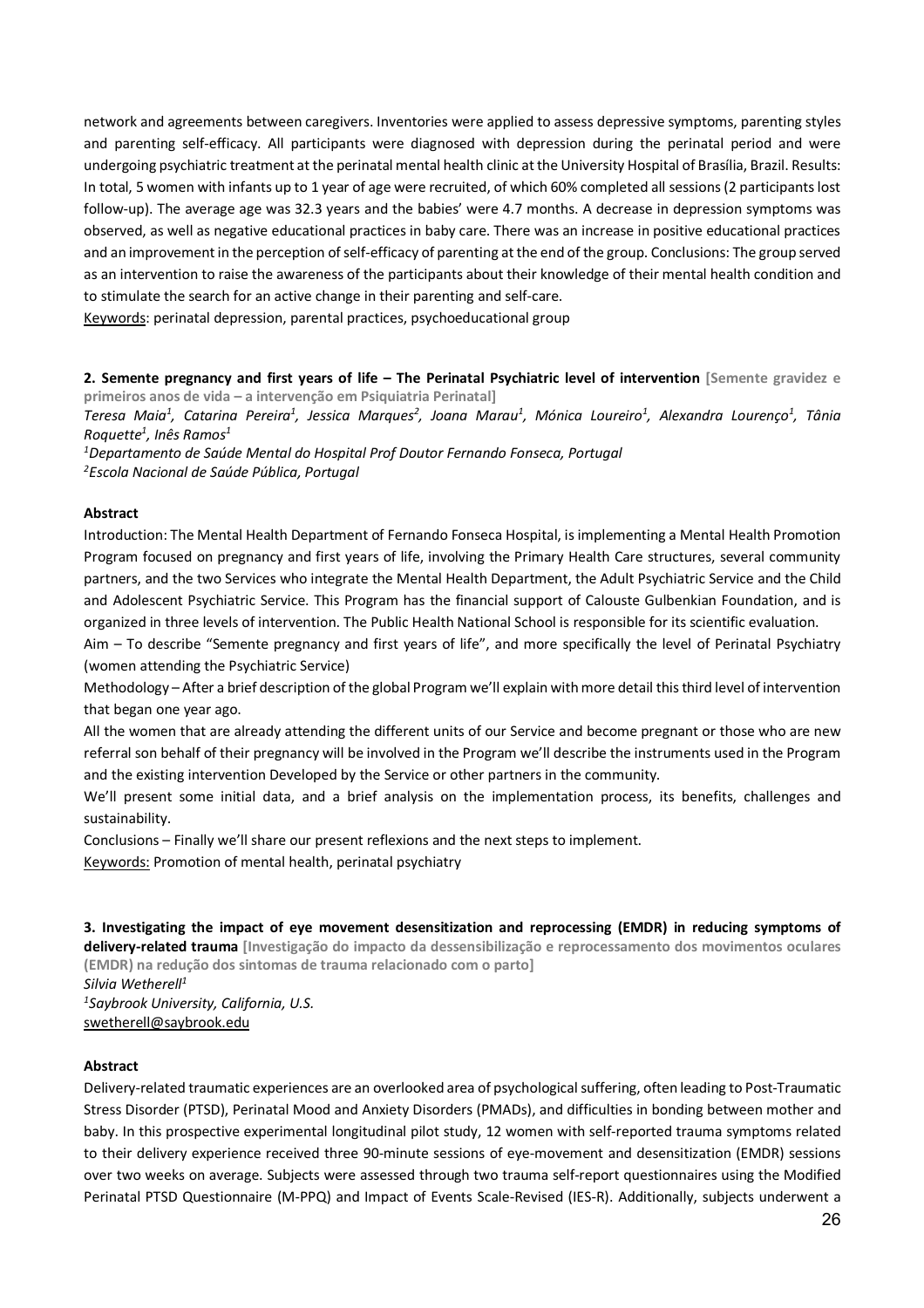brief Autonomic Nervous System (ANS) assessment using skin conductance response. The Edinburgh Postnatal Depression Screening (EPDS) was also administered as a secondary outcome measure to track mood changes. Posttreatment assessment showed significant differences in mean trauma scores with a 31 points reduction on the M-PPQ (40 to 9.4 mean, p=0.002), 28 points reduction on IES-R (40.7 to 12 mean, p=0.002), resulting in sub-clinical cut-off scores post-treatment for both measures. Skin conductance response changes from baseline to stressor reduced from a mean of +19% to +15% but were not statistically significant (p=0.388). EPDS mean score also decreased by 7.9 points from 15.4 to 7.6, again reducing to below clinical cut-off score (p=0.002). This brief intervention has shown promise in the use of EMDR for the treatment of delivery-related trauma.

Keywords: Birth trauma, EMDR, PTSD treatment

**4. Treating posttraumatic stress disorder symptoms with a single-session behavioral intervention [Tratamento de** 

**sintomas de transtorno de stress pós-traumático com uma intervenção comportamental de sessão única]** 

*Camille Deforges1 , Déborah Fort1 , Suzannah Stuijfzand1 , Emily A. Holmes2,3,4, Antje Horsch1,5*

*1 Institute of Higher Education and Research in Healthcare (IUFRS), University of Lausanne and Lausanne University Hospital, Suíça*

*2 Department of Psychiatry, University of Cambridge, Reino Unido*

*3 Department of Psychology, Uppsala University, Suécia*

*4 Department of Clinical Neuroscience, Karolinska Institutet, Suécia*

*5 Woman-Mother-Child Department, Lausanne University Hospital, Suíça*

camille.deforges@chuv.ch, deborah.fort@chuv.ch, suzannah.stuijfzand@protonmail.com, emily.holmes@psyk.uu.se, antje.horsch@chuv.ch

#### **Abstract**

Background. Intrusive traumatic memories (ITM) are involuntary sensory impressions (mental images) from a traumatic birth, and a key symptom of childbirth-related posttraumatic stress disorder (CB-PTSD). ITM contribute to the maintenance of other C-PTSD symptoms. One approach to treat C-PTSD could be to reactivate the birth memory, and then to interfere with its reconsolidation into long term memory, as this would result in a weakened fear learning, and reduced ITM frequency. If laboratory studies support this assumption, it has never been tested for old and real-life singleevent trauma. This translational proof-of-principle study aimed at testing the efficacy of a single-session behavioural intervention based on memory reconsolidation processes to reduce CB-PTSD symptoms.

Method. In this single case experimental study, 18 mothers suffering from childbirth-related ITM (C-ITM) received a single-session behavioural intervention consisting of a combination of birth evocation and a visuospatial task interfering with memory reconsolidation. They daily reported their C-ITM during the two weeks before the intervention (diary 1), the two weeks after (diary 2), and the 5th and 6th weeks post-intervention (diary 3). C-PTSD symptoms were assessed with the PCL-5 just before and one month after the intervention.

Results. C-ITM frequency was reduced in diary 2, compared to diary 1. The changes were durable, given C-ITM frequency did not differ between diary 2 and 3. C-PTSD symptoms were also significantly reduced at one month post-intervention. Participants rated the intervention as highly acceptable.

Discussion. This single-session behavioural intervention seems promising, thus justifying the launch of a large randomized controlled trial.

Keywords: Posttraumatic stress disorder, Intervention, Intrusive memories, Memory, Reconsolidation, Childbirth, Behavior therapy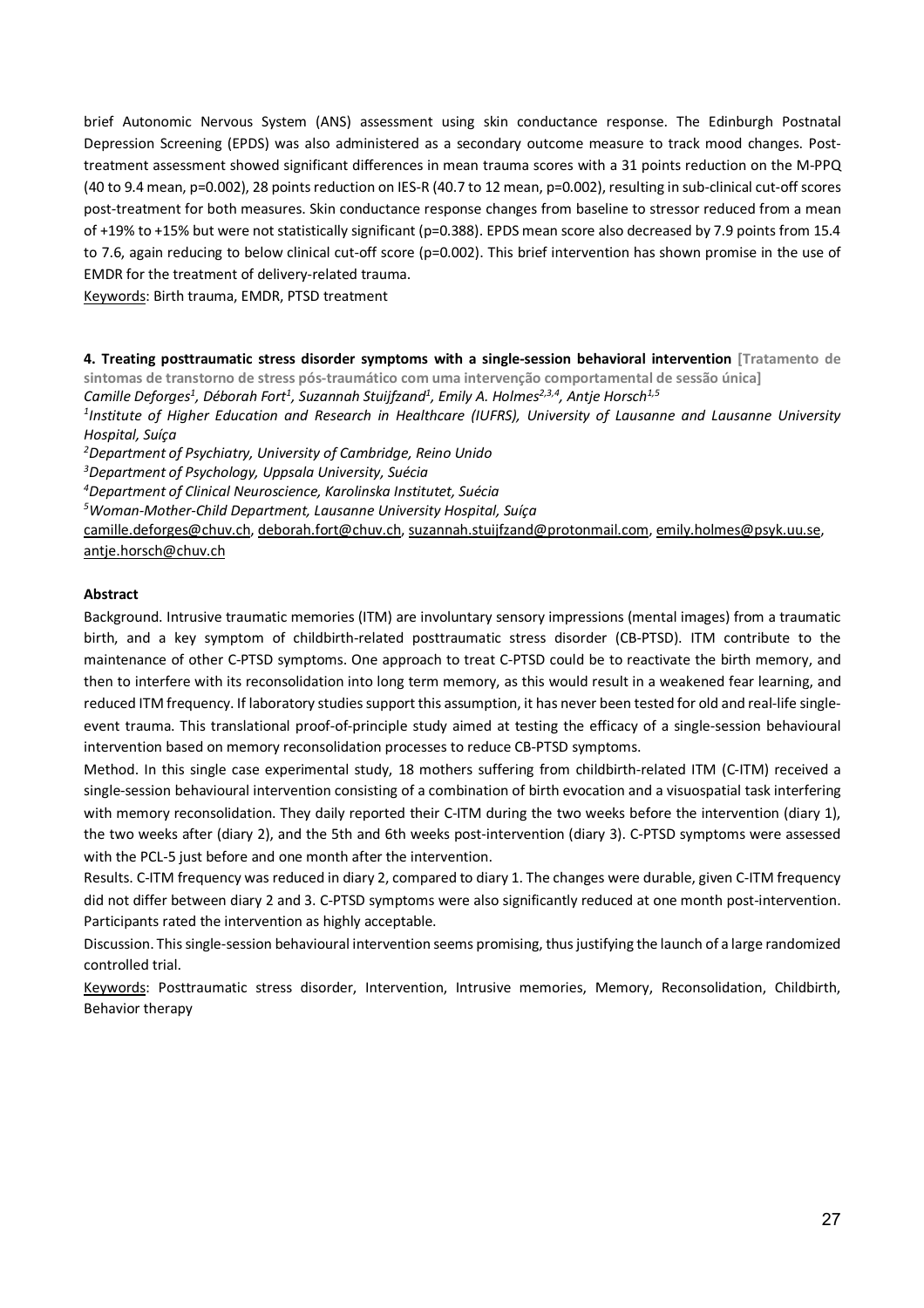## **17:30-18:30 (Western European Time - WET)**

## **CLOSING SESSION | MESA DE ENCERRAMENTO**

- President of the Portuguese Language Group of Marcé Society for Perinatal Mental Health | Presidente do Grupo de Língua Portuguesa da Sociedade Marcé para a Saúde Mental Perinatal: Prof. Doutora Bárbara Figueiredo
- President of the Società Italiana per la Salute Mentale Perinatale | Presidente da Società Italiana per la Salute Mentale Perinatale: Alessandra Bramante, PsyD, PhD
- Representative of Matosinhos City Hall | Representante da Câmara Municipal de Matosinhos: Diretora do Departamento de Intervenção Social da Câmara Municipal de Matosinhos, Dra. Lília Pinto
- Coordinator of the Child Psychiatry Unit of the ULSM: Dra. Lara Vilela | Coordenadora da Unidade de Pedopsiquiatria da ULSM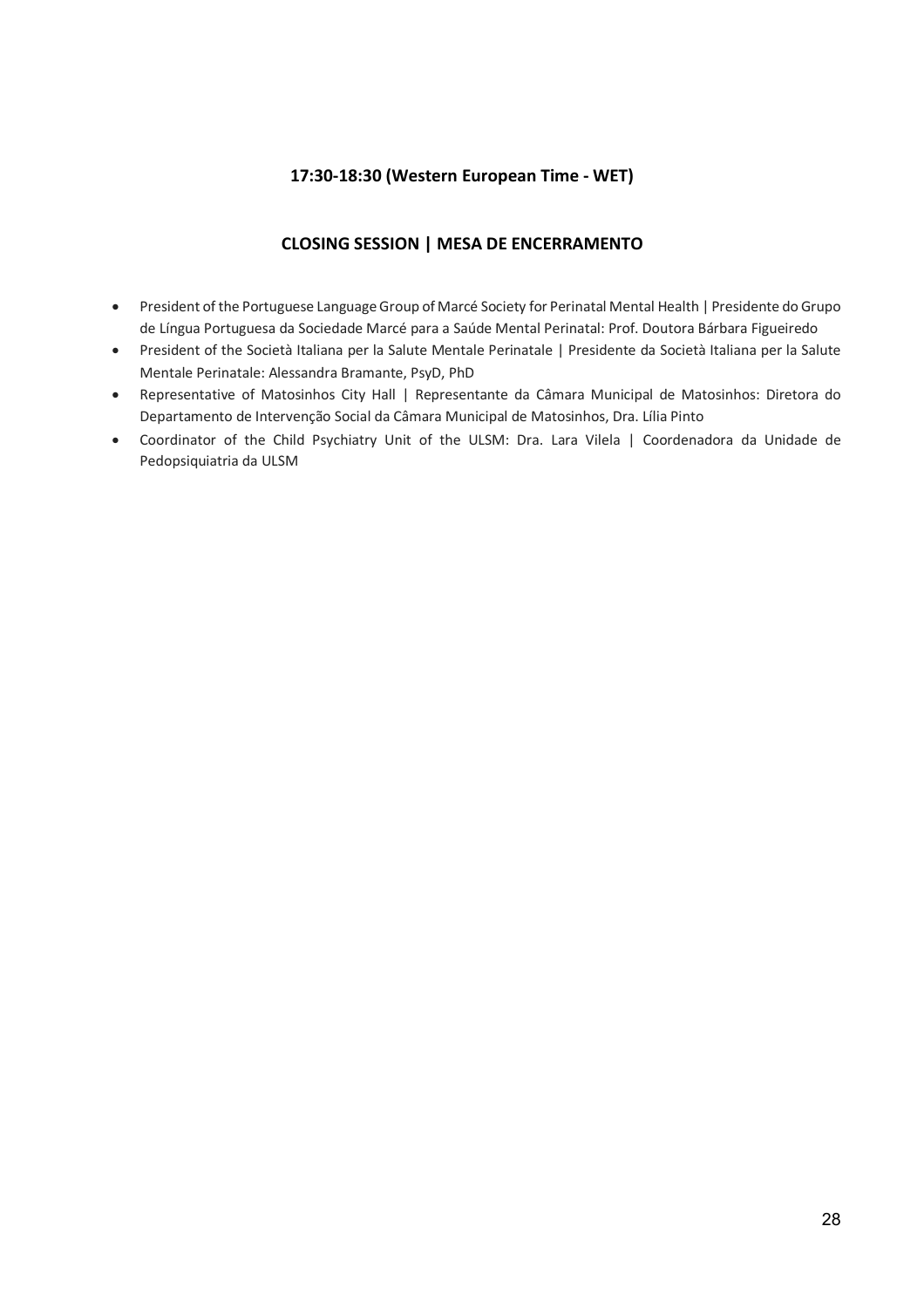#### **POSTERS**

**POSTER 1 Psychological differences and obstetric pathologies in pregnant women [Diferencas psicológicas e patologias** obstétricas em mulheres grávidas]

*Ana Paula Camarneiro1 , João Justo2 1 Nursing School of Coimbra, Portugal 2 Faculty of Psychology of Lisbon University, Portugal* paula.camarneiro@gmail.com, jjusto@psicologia.ulisboa.pt

#### **Abstract**

Background: The unexpected occurrence of obstetric pathology (OP) changes "normal pregnancy" into "high-risk pregnancy". It is estimated that the risk of pregnancy is about 3% for woman up to 35 years old, increasing with age and also with associated diseases.

Objectives: to compare psychological variables of pregnant women without OP and of pregnant women with OP, based on previous psychological assessment at 18-22 gestational weeks; to know about psychological differences between groups of pregnant women according to OP.

Method: prospective quantitative study. Participants were 395 women in the second gestational trimester and after delivery.

Instruments: during pregnancy, Sociodemographic-Clinical Questionnaire, Prenatal Attachment Scale, Attitudes Towards Pregnancy and Motherhood Scale, Marital Satisfaction Scale, DASS-42, BSI, Problems Resolution Inventory. After delivery, clinical data were retrieved.

Procedures: psychological assessment of healthy pregnant women in the second gestational trimester. After delivery, information about the evolution of pregnancy and about childbirth was retrieved.

Results: 24.3% of the participants suffered OP, presenting higher interpersonal sensitivity and lower request for help than women without OP. Comparing five groups with OP (threat of preterm birth; hypertension; diabetes; diseases of pregnancy and fetus; other OP), differences were: anxiety (p = .049), hostility (p = .008), marital satisfaction focused on the other ( $p = .047$ ) and control of emotions ( $p = .027$ ).

Conclusions: some psychological differences exist between pregnant women previously of OP occurrence. According OP, several psychological differences exist between pregnant women. Psychological assessment at an early stage is essential for immediate intervention, contributing to psychologically healthier pregnancies.

Keywords: pregnancy, obstetric pathologies, psychology, longitudinal study

**POSTER 2** Challenges of the perinatal period to the pregnant women with Anorexia [Desafios do Período Perinatal na Grávida com Anorexia Nervosa]

*João Paulo Rema1 , Joana Jerónimo1*

*1 Centro Hospitalar Universitário Lisboa Norte, Faculdade de Medicina da Universidade de Lisboa* joaopaulorema@gmail.com, joana.santos.jeronimo@gmail.com

#### **Abstract**

Anorexia nervosa (AN) is an eating behavior disorder (ED) that mainly affects female adolescents and young women. AN is responsible for changes such as menstrual irregularities and amenorrhea, which can cause fertility problems. There is an overlap with the age group of female reproductive function and sometimes AN can be diagnosed for the first time during pregnancy. Together with the adaptation to motherhood, the perinatal period can be very challenging and complex for pregnant women that are affected by ED.

A literature review was carried out on the diagnosis, complications and treatment of AN in the perinatal period. Signs suggestive of AN in pregnant women include lack of weight gain on two consecutive second-trimester visits, hyperemesis gravidarum, and a history of PDA. Food restriction or compensatory behaviors can improve, stabilize or worsen in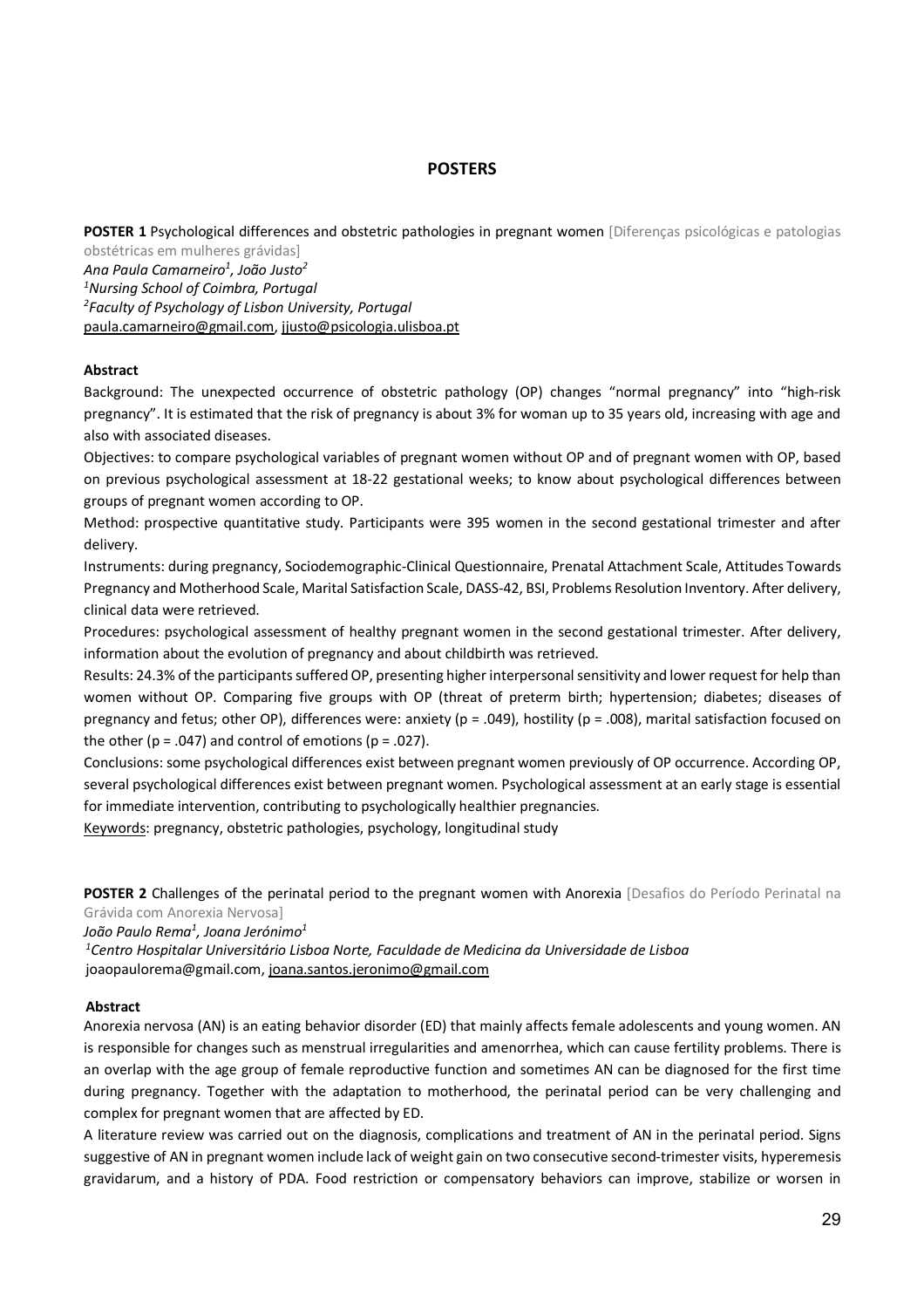pregnancy. Many inappropriate compensatory behaviors are adopted or intensified to control the normal progression of weight in pregnancy. Discussing the importance of nutrition for the development of the fetus can offer the woman an incentive to eat, lessening the focus on weight gain. AN increases the risk of various perinatal complications. Postpartum is a period of greater

vulnerability for women with AN, with a high incidence of relapses. Relapse and inadequate adherence to prenatal care are harmful factors for both the mother and the fetus.

Cognitive-behavioral therapy is important in the treatment and moderate to severe cases may require psychotropic drugs. The multidisciplinary approach is a fundamental intervention in pregnant women with AN.

Keywords: perinatal psychiatry, eating disorders, anorexia nervosa

**POSTER 3** When everything starts at home - Shaken baby syndrome and its consequences for babies [Quando tudo começa em casa – o Traumatismo Craniano Violento (Síndrome do bebé sacudido) e suas consequências para os bebés] *Stella Luiza Moura Aranha Carneiro1 1 Sociedade Psicanalítica do Rio de Janeiro, Brasil*

stella.aranha@gmail.com

#### **Abstract**

Violent Head Trauma (TCV), also known as Shaken Baby Syndrome (SBS) is described by the US Centers for Disease Control and Prevention as any cranial or intracranial injury resulting from a sudden impact or violent jolt to an infant or young child of five years. It is characterized by a set of injuries caused by repeated acceleration-deceleration movements, when shaking a child, with or without impact. The average age of occurrence of this violence is 4.6 months, but the diagnosis can be made up to three years of age. Infants are more susceptible to injury from these movements because of a set of characteristics such as weak and immature cervical musculature, flat skull base, thin skull, relatively large, heavy and unstable head, relatively soft brain and with large water content, in addition to the increased brain/cranium ratio with consequent loss of intracranial space for brain expansion. It is one of the most difficult causes of non-accidental injury to diagnose. It is estimated that it occurs in 15 to 30 cases per 100,000 infants per year in Brazil. The absence of a history of trauma has a high predictive value, requiring a certain degree of suspicion. The objective of this work is to promote reflection and discussion on the topic, making health professionals aware of the importance of being aware of this problem and investing in information and training in this area, in order to prevent cases and diagnose them correctly. and timely.

Keywords: baby, shaken baby syndrome, emotional aspects of perpetrators, prevention

**POSTER 4** Reliving my food trauma – a case report of feeding difficulties in early childhood [Reviver o trauma da alimentação: descrição de caso clínico de dificuldades alimentares na 1ª infância] *Pedro Carvalho e Marques1 , Vânia Martins1*

*1 Departamento de Pedopsiquiatria e Saúde Mental da Infância e da Adolescência, Centro Hospitalar Universitário do Porto, Portugal* 

pnunomarques@gmail.com

#### **Abstract**

Maternal history of Eating Disorders (ED) is a risk factor for feeding difficulties in infants. Mothers with Anorexia Nervosa (AN) often have difficulties in feeding their children, with mealtimes being perceived as stressful and a moment of conflict about control over the infant. In these cases, the dyadic relation is characterized by less reciprocity, a greater negative affect, with more intrusive and restrictive parenting styles during mealtimes. An early detection and follow-up of children of mothers with ED are essential to prevent the establishment of a dysfunctional mother-child dyad and eating disorders in children of mothers with history of ED. Based on a case report of an infant with feeding difficulties followed in a Child Psychiatry service, the authors aim to shed a light on a possible transgenerational transmission of eating disorders. Keywords: early childhood, eating disorders, mother-child dyad, child mental health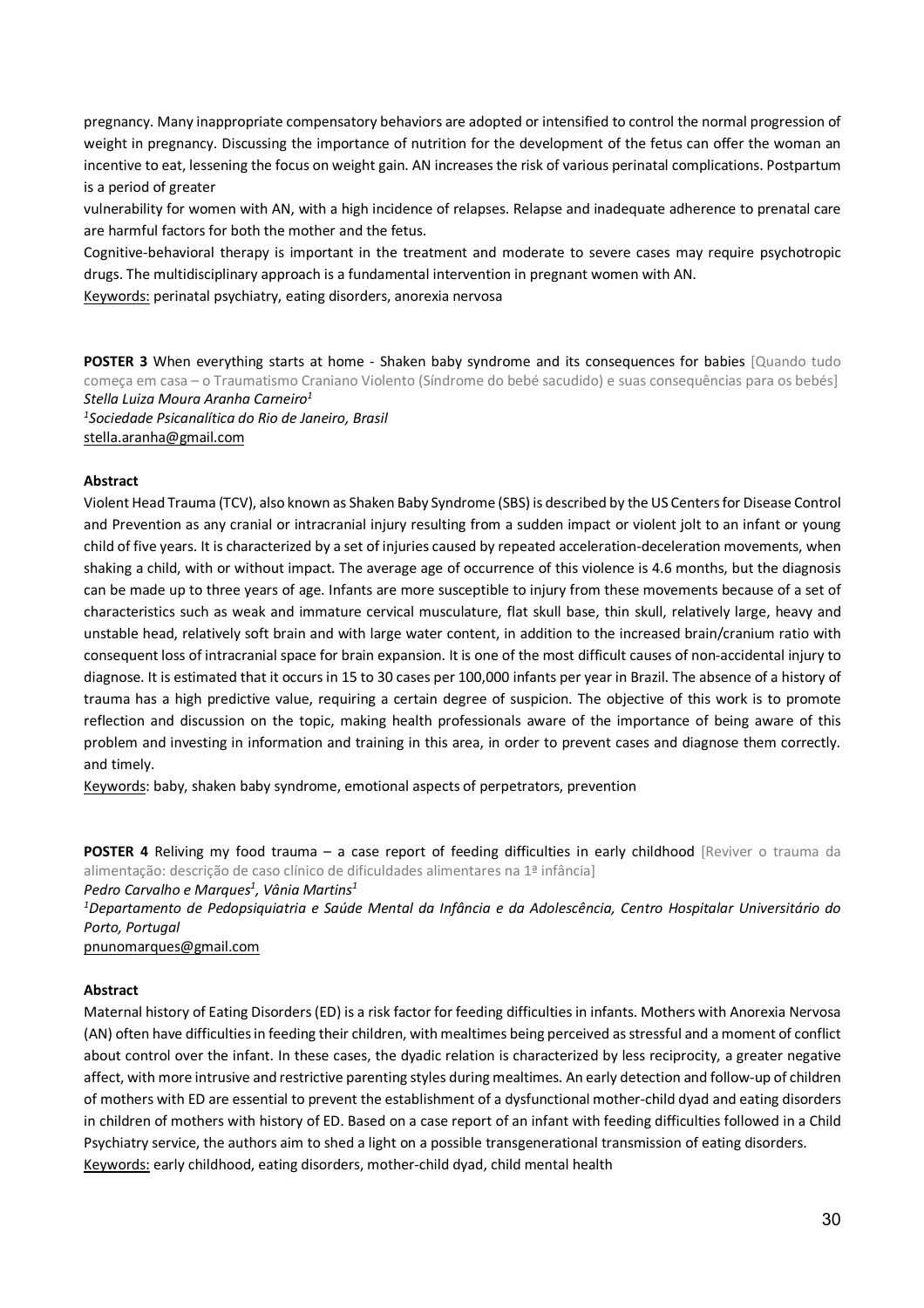**POSTER 5** Impact of early adversity, stress and perinatal illness on parenting neurobiology [Impacto da adversidade precoce, stress e adoecimento perinatal na neurobiologia da parentalidade] *Carla Fonseca Zambaldi1 1 Universidade Federal de Pernambuco, Brasil* carla.zambaldi@ufpe.br, carlafza@hotmail.com

#### **Abstract**

This review describes evidence of neural plasticity in human mothers' brains based on magnetic resonance imaging studies. First, the structural and functional plasticity involved in maternal care behavior is summarized. Second, abnormal maternal brain changes in early adversity, stress and postpartum depression are introduced. The maternal brain networkconsists of structural and functional changes, which occur influenced by both hormones and interaction with the baby. These brain changes act to support maternal bonding behavior and sensitivity in response to infant's cues. Mothers who have been abused or neglected in their childhood, or mothers with high levels of stress or postpartum depression may experience difficulties in mother-child relationship; insecure attachment style; or abusive, intrusive, neglectful, or generally 'poor' parenting style. The childhood adversity negatively influences mother's ability to manage her own negative emotions in response to her distressed infant. The perinatal stress has been associated to lower maternal sensitivity during mother-baby interaction. Depressed mothers can show reduced response to their own infant's needs or cues, less pleasure, sensibility, and motivation in mother-child relationship. Difunctional brain activation in response to infant's cues (including reward system, emotional processing, salience and empathy area) has been related to this negative impact in mother-baby relationship or poor parental style. It is a growing field of research that can improve comprehension of maternal behavior.

Keywords: neurobiology of motherhood, maternal brain, neuroimaging, parental behavior, maternal stress, postpartum depression

**POSTER 6** Medicalization and psychologization in the process of maternality [A medicalização e psicologização no processo de maternalidade]

*Solange Frid1 , Maria Cecília S. Minayo2 1 Instituto Maternelle, PUC-Rio e UFRJ como professora convidada, Brasil 2 Fiocruz, Brasil* solange.frid@gmail.com, cecilia@claves.fiocruz.br

#### **Abstract**

Medicalization and psychologization in the different stages of life have been a source of concern from the ethical, aesthetic and political point of view because it hinders other ways of being, other ways of doing, obstructing the creative flow, the multiplicity, the reinvention of being, being and feeling, problematization and criticism of reality. In the pregnancy-puerperal period, the new turn of the screw of these understandings produce the risks, pains and injuries that take the scene and care are sometimes restricted to the dangers with the health of the woman and the baby. In this context, the subjects involved, parents and babies, are little heard and met in their needs. Biologizing theories take the body as the object of knowledge, hindering each woman's knowledge about themselves and the other-baby. In this sense, the medicalized and psychologicalized act produces a certain understanding that we must submit to the prescribed rules and predictions. Not following them is a risk to healthy life, life itself and produce fears. Under the shadow of fear, in the context of motherhood, women seek guidance and the best referrals from professionals recognized as a guarantee of success in pregnancy, childbirth, postpartum and in the way of caring for the baby. From this perspective, the intervention most often resonates as truth and creates the illusion that we can control everything and that life is dangerous, which would justify more interventions in pregnant women and puerperal women because they are considered a risk group. Keywords: medicalization, psychologization, maternality process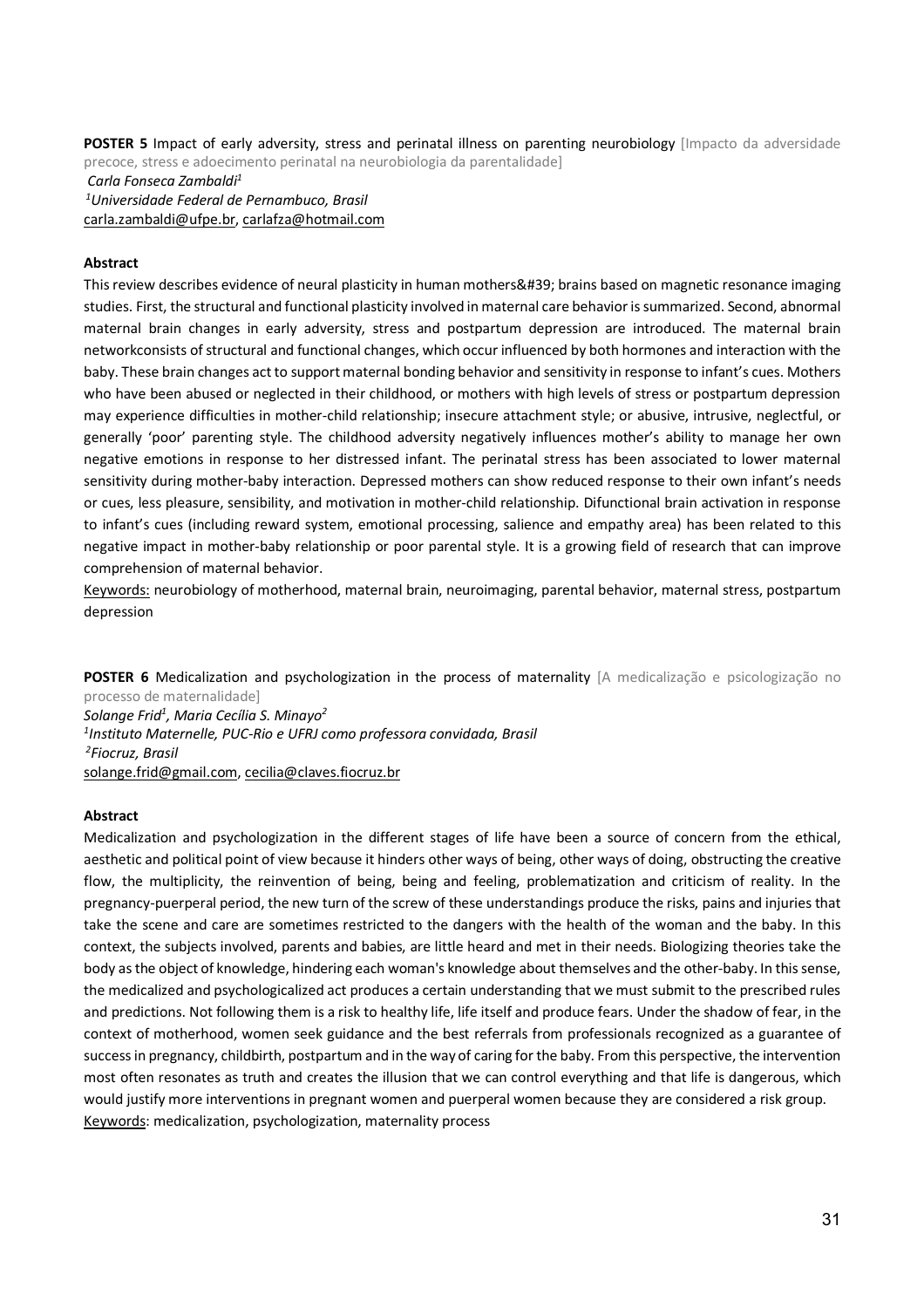**POSTER 7** The impact of gestational loss on women's mental health [O impacto da perda gestacional na saúde mental da mulher]

*Cátia Santos1 1 Serviço de Psiquiatria e Saúde Mental, Hospital Garcia de Orta, Almada, Portugal* catiafersantos@gmail.com

#### **Abstract**

Pregnancy loss (PL) – by induced or spontaneous termination of pregnancy – is common,although its consequences on women's mental health are often neglected in clinical practice. Through a narrative review of the literature, the present work aims to understand the existence of psychiatric morbidity in women, associated with PL, as well as related risk factors. After a PL, anxiety is the most frequent symptomatology in 41% of women. Depression occurs in 22-36% of women in the first two weeks after PL, declining over time. Symptoms compatible with Post Traumatic Stress Disorder (PTSD) are found in 25% of women with PL in the first month. Women who meet criteria for PTSD are more likely to present criteria for Depressive Episode. Substance Use Disorder and Prolonged Grief Disorder are also reported, the latter being, as predictors, previous relational difficulties, poor social support and absence of descendants.

Risk factors associated with significant psychopathology within PL are, for example, nulliparity, infertility, previous PL, longer gestation time, lower marital satisfaction, previous psychiatric illness, and history of abuse.

In clinical practice, the risk of psychopathology in women with PL should be considered. This population should be actively questioned about the presence of symptoms, as well as their persistence and impact, requiring timely and appropriate pharmacological and psychotherapeutic intervention. Perinatal Mental Health interventions show important gains in the overall health of women and their offspring.

Keywords: pregnancy, pregnancy loss, termination of pregnancy, Perinatal Mental Health

**POSTER 8** Postpartum depression crisis since the second lockdown in Poland [Crise de depressão pós-parto desde o segundo bloqueio (estado de confinamento) na Polónia] *Magdalena Chrzan-Dętkoś1 , Tamara Walczak-Kozłowska1 1 Institute of Psychology, University of Gdansk, Jana Bażyńskiego, Poland* magdalena.chrzan-detkos@ug.edu.pl, walczak.tamara@gmail.com

#### **Abstract**

Background: Exposure to stressful situations, such as emergencies, infectious diseases, and natural disasters, may lead to a heightened risk of perinatal mental health problems. Declared on the March 11th, 2020, global COVID-19 pandemic triggered additional burden on women in the perinatal period. Safety recommendations, such as social distancing and isolation, were opposite to usual advice given to new mothers, and along with fear, changes in financial stability and daily life reorganization contributed to an increase in depressive symptoms. As the periods of epidemic waves and lockdowns were associated with greater burden for young families, we aimed to assess the intensification of depressive symptoms during pandemic with respect to the time intervals of the three lockdowns introduced in Poland.

Methods: 1779 postpartum women took part in the on-line self-assessment with the Edinburgh Postnatal Depression Scale (EPDS), between January 1, 2020, and March 31, 2021. This self-screening is a part of a prevention program blinded, implemented in the North of Poland.

Results: The highest severity of PPD symptoms was observed during the second lockdown in Poland: the mean score in the EPDS assessment was significantly higher in comparison to the mean scores from previous periods of the pandemic. Since the second lockdown, the average EPDS's score remained at a similarly high level. Moreover, with the duration of the COVID-19 pandemic, the percentage of women with elevated symptoms of postpartum depression began to increase. Conclusions: Increased severity of depression symptoms during the pandemic indicate on the need for additional psychological support for postpartum women.

Keywords: coronavirus, postpartum depression, perinatal mental health, lockdown, pandemic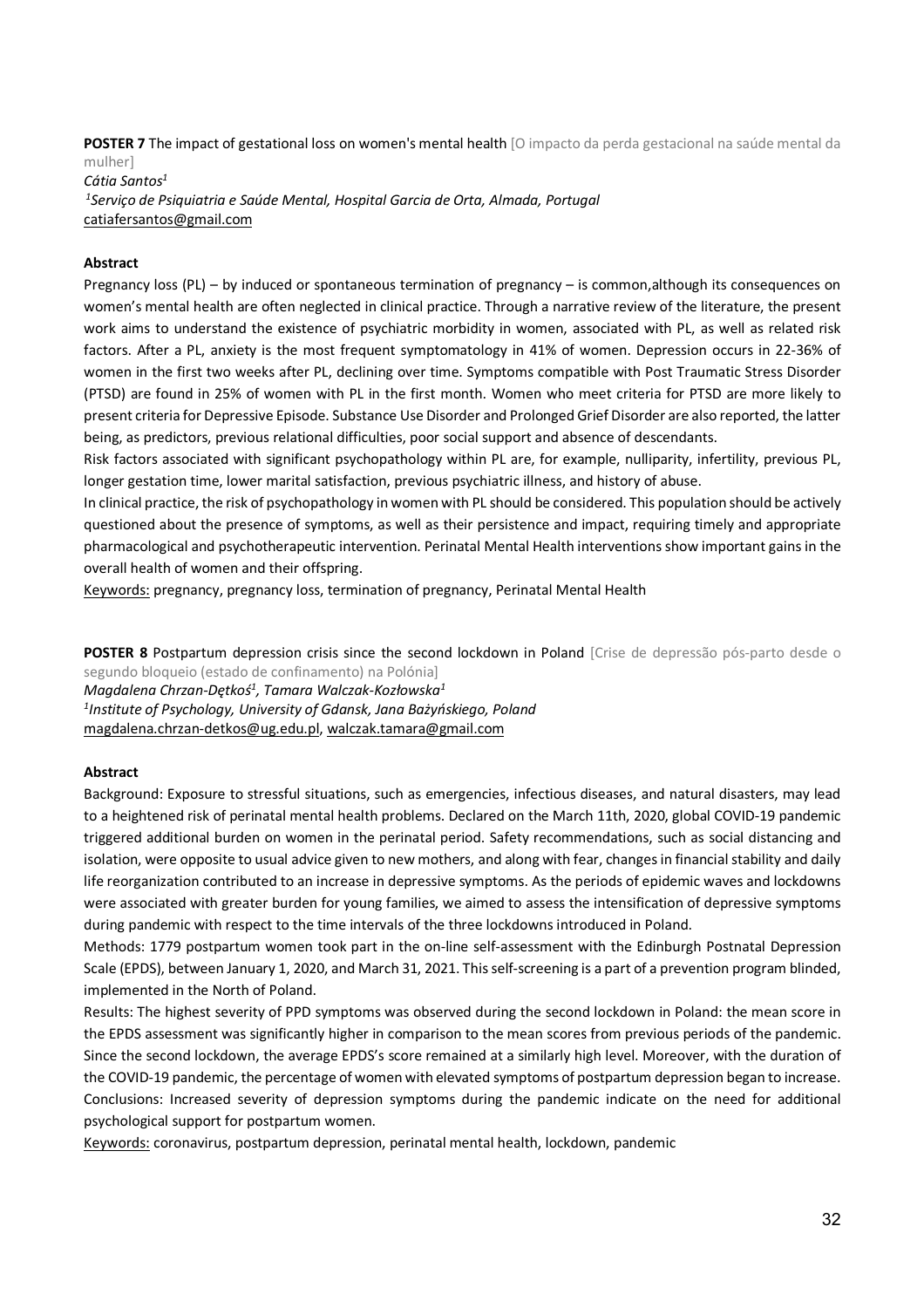**POSTER 9** Word cloud about staying at the Kangaroo Neonatal Intermediate Care Unit (UCINCa) at Maternity Odete Valadares (State reference of the Kangaroo methodology) [Nuvem de palavras sobre a estadia na Unidade de Cuidado Intermediário Neonatal Canguru (UCINCa) na Maternidade Odete Valadares (referência Estadual da metodologia Canguru)]

*Gláucia Maria Moreira Galvão1 , Rebeca Pagliaminuta Viana2 , Kenia da Silva Costa3*

*1 Médica Neonatologista. Doutorado em Saúde da Criança e do Adolescente. Fundação Hospitalar do Estado de Minas Gerais – FHEMIG. Membro da Associação La Cause des Bèbès e da The International Marcé Society for Perinatal Mental Health (grupo Brasil). Tutora Estadual do Método Canguru do Ministério da Saúde, Brasil.*

*2 Médica generalista. Graduação no Centro Universitário de Belo Horizonte – UniBH, Brasil*

*3 Médica Neonatologista. Preceptora do Curso de Medicina e Plantonista de Terapia Intensiva Pediátrica e Neonatal, Brasil* gmmgbh@gmail.com, rebeca.paglia@gmail.com, keniascosta@yahoo.com.br

#### **Abstract**

Introduction: Parents of premature newborns experience different feelings and scenarios for which they were not prepared. This includes sensations of fear, anxiety, frustration and guilt. The cloud world is a method that exposes, in intuitive ways, the keywords in a certain scenario, highlighting the most frequent words, displaying them in a bigger size than the lower frequency ones. Goals: To create, through Cloud words, a synthesis of the feelings expressed by the parents when their newborn arrives at the Kangaroo Neonatal Intermediate Care Unit (UCINCa) and at the discharge moment from the unity and then analyze the effectiveness and importance of UCINCa through the keywords. Methods: A retrospective transversal study was conducted, evaluating 26 preterm newborn's handbook that were hospitalized at UCINCa in Odete Valadares Maternity in the period from april 2019 to October 2019. The sentiment was assembled in one keyword and were collected from those newborns' handbook at the time of arrival in UCINCa and at the time of discharge of the unity. A word cloud was created by using those keywords. Results: A total of 32 keywords were registered at the time of arrival in UCINCa and the most frequent words were "Fear" and "Gratitude". There was a total of 35 keywords at the time of discharge of the unity and the most frequent keywords were "Happiness" and "Gratitude". Conclusions: UCINCa plays an important role in reducing negative effects like fear and it brings positive feelings, such as happiness. This approach stablishes an interesting therapy tool.

Keywords: Kangaroo-Mother Care Method, Infant, Premature, Word Cloud, Maternal Mental Health, Perinatal Health

**POSTER 10** Implementation of the Support Group Mentalizing Parenthood in Pregnancy and Postpartum [Implementação do Grupo de Suporte Mentalizando a Parentalidade na Gravidez e Pós-Parto]

*Teresa Alves dos Reis1 , Filipa Cachapa2*

*1 Hospital do Espírito Santo em Évora, Portugal*

*2 Socióloga, doutorada com especialidade em Sociologia do Género e da Família Consultora de Babywearing e Doula Pós-Parto, Portugal*

teresa.reis@mentalizando.pt, filipa.babywearing@gmail.com

#### **Abstract**

Introduction: Support groups have shown evidence of their positive and significant impact on perinatal mental health due to factors such as altruism, behavior imitation, interpersonal learning from a horizontal perspective, group cohesion, catharsis, reflection on existential factors, motivation of hope, universality, impartial information, thoughtful review of family functioning, and socialization techniques. The Support Group on Minding Parenting in Pregnancy and Postpartum is a social support group aimed at women who are pregnant or up to 1 year after childbirth. Its main objective isto create an informal support network, paying special attention to the challenges of parenting and well-being in the process of (re)building and adapting of the family.

Methodology: Present the Support Group Minding Parenting, as a support resource facilitated by professionals specialized in the area of parenting, free, online, weekly, open, with a maximum capacity of 12 participants. The implementation impact's has been measured through the standardized application of satisfaction questionnaires and through the number of participants.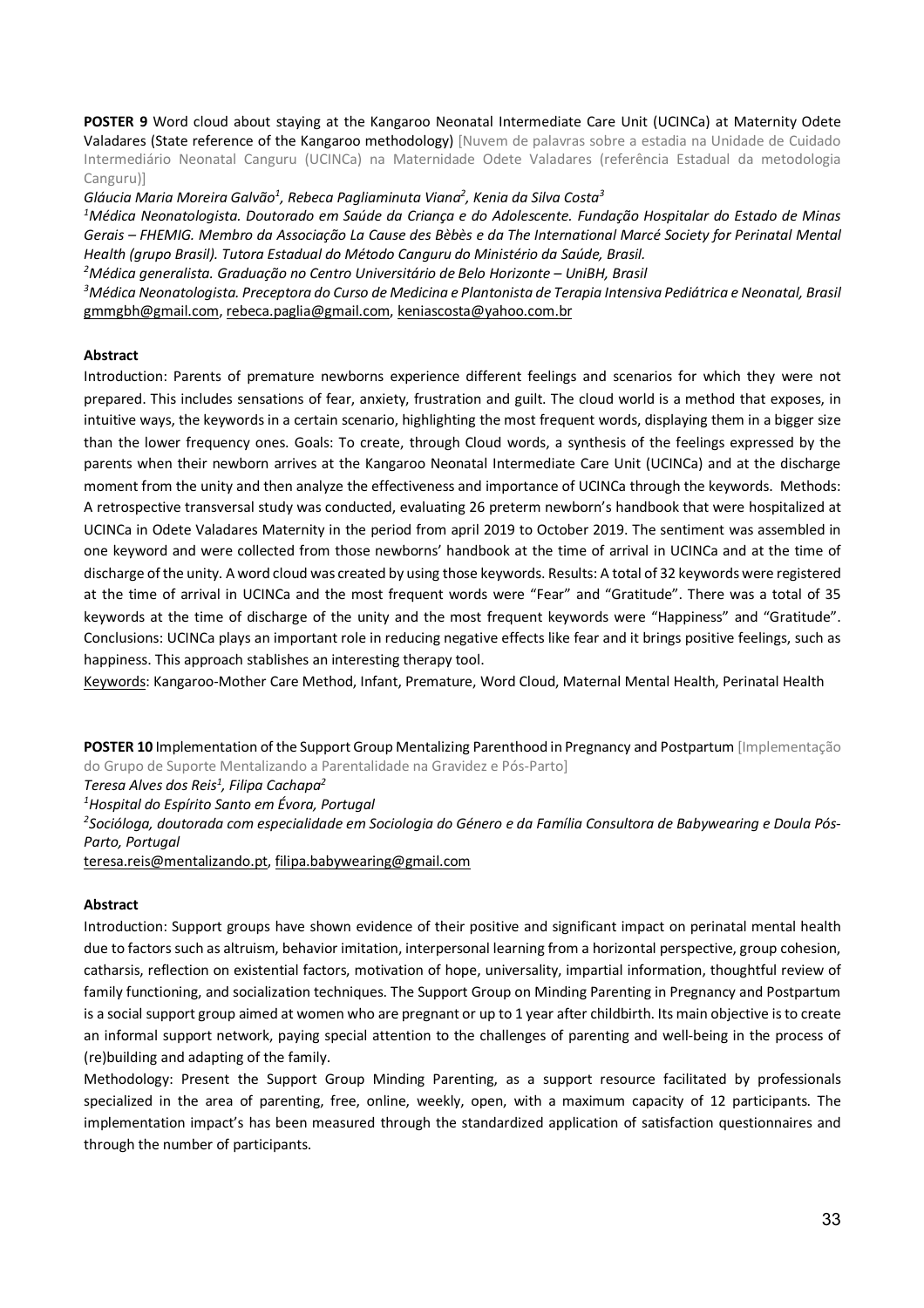Results: So far, 5 sessions have been carried out, with an average number of five participants per session. All participants considered that their doubts regarding the topic addressed were adequately answered, 88.3% considered the contents presented were useful. All the interviewed participants recommend attending the group to other women.

Conclusion: The implementation of support groups can be a valid form of integration and support for the challenges and mild symptoms of emotional distress during the parenting path.

Keywords: group, support, perinatal mental health, intervention

POSTER 11 Pregnancy and Drug Addiction: What Approach? [Gravidez e Toxicodependência: Que Abordagem?] *Cátia Santos1*

*1 Serviço de Psiquiatria e Saúde Mental, Hospital Garcia de Orta, Almada, Portugal* catiafersantos@gmail.com

#### **Abstract**

The use of psychoactive substances (PAS) in pregnancy is a risk factor for maternal morbidity, neonatal complications and worsening of the socio-economic and family context. However, the prevalence of PAS use by women of childbearing age has increased in recent decades. In drug-addicted women, pregnancy may represent the threshold for changing patterns of substance use. It is essential to understand the complexity of the psychic, physical and social issues involved, the optimization of the therapeutic approach and the appropriate counseling in pregnancy and postpartum.

Through a narrative review of the literature, it is intended to deepen knowledge about the consumption of PAS in pregnancy, gathering recommendations for appropriate screening and therapeutic management.

Early cessation of consumption is the best strategy at any gestational stage. Pharmacotherapy should not be used, except where necessary, in the approach to the consumption of alcohol, tobacco, opioids and benzodiazepines. In opioid dependence, maintenance treatment with opioid agonist is indicated, contributing to decreased consumption and number of relapses, as well as stabilization of opioid levels in the fetus, avoiding maternal and fetal abstinence syndrome. Pain control in the peripartum period can be challenging. Opioids are the most frequent cause of Neonatal Abstinence Syndrome, whose characteristics and treatment differ with the substance used.

In drug-addicted women, pregnancy carries risks inherent to lifestyle, consumption modalities and effects of PAS on fetal development. Pregnancy, as a vulnerable period, is susceptible to therapeutic intervention and can function as a powerful reason to start or restart treatment.

Keywords: pregnancy, drug addiction, psychoactive substances, additive disorders, neonatal withdrawal syndrome

**POSTER 12** Medically assisted procreation: psychological adjustment, sexuality and intimacy in men [Procriação medicamente assistida: ajustamento psicológico, sexualidade e intimidade nos homens]

*Iasmim C. Souza1,2, Maria L. Xavier3 , Celia N. Gil2*

*1 School of Psychology, University of Minho, Portugal*

*2 Faculty of Education and Health, Camilo José Cela University, Spain*

*3 Universidade Católica Portuguesa, Faculty of Education and Psychology, Research Centre for Human Development (CEDH), Portugal*

iasmimcabrals@outlook.es, mxavier@ucp.pt, celia@matrosexologia.com

#### **Abstract**

Objective: The distress of infertility diagnose, and Medically Assisted Procreation (PMA) process are reported to affect different aspects of each partner's personal and the couples life. This research aims to understand psychological adjustment, sexuality and intimacy of a group of Portuguese men with a diagnosis of infertility. More specifically, characterize and explore relations between infertility/PMA and depression, anxiety, sexuality, and intimacy

Design and Method: This quantitative cross-sectional study presents a sample of 53 men, aged between 30 and 45 years. The instruments used were the Sociodemographic and Infertility/PMA Form, the SCREEN-IVF for psychological adjustment, the male version of the Sexual Satisfaction Index (ISS) for sexuality and the Personal Assessment Scale of Intimacy in Relationships (PAIR) for the intimate relationship.